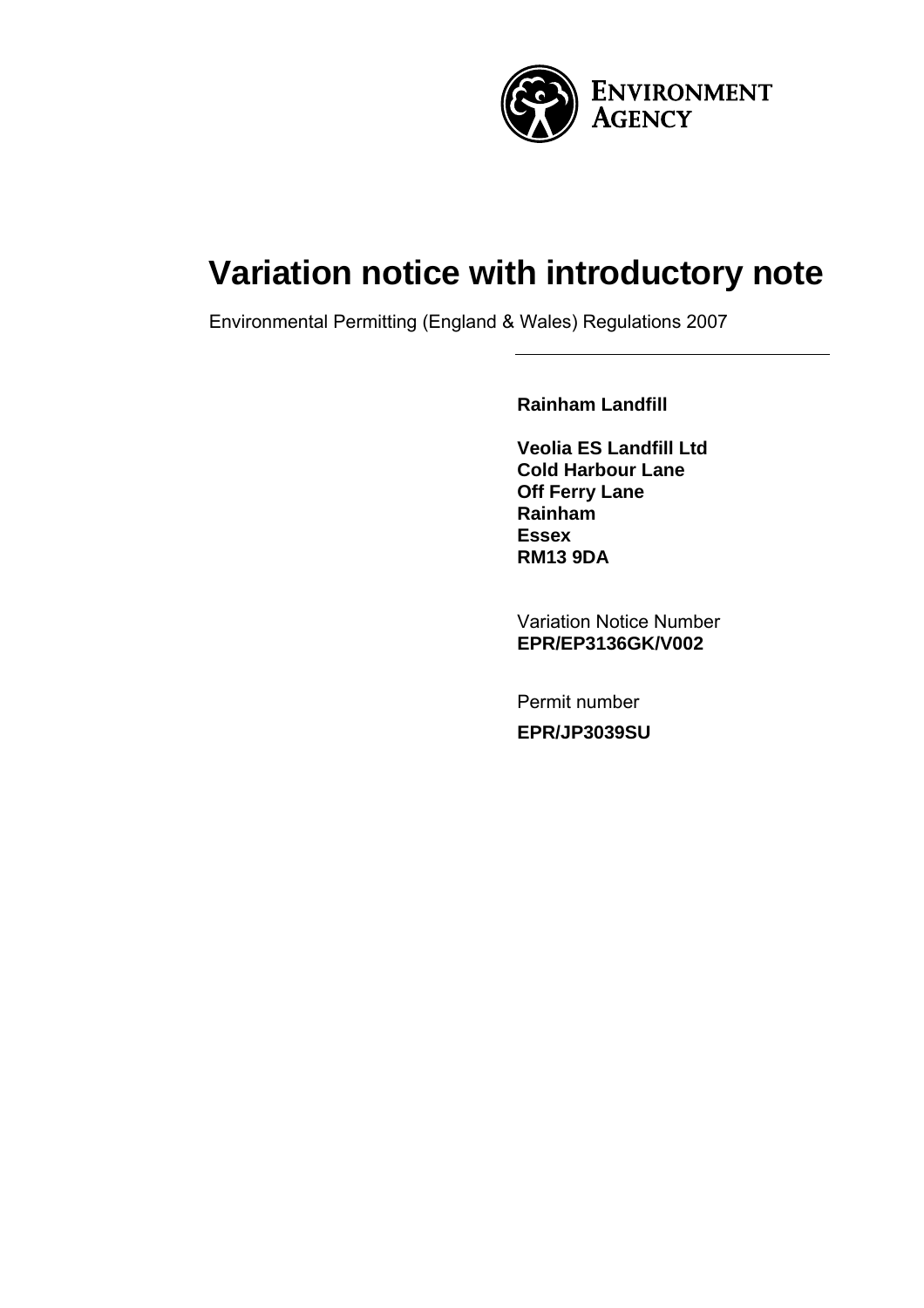# **Rainham Landfill Permit Number EPR/JP3039SU Variation Notice Number EPR/EP3136GK/V002 Introductory note**

*This introductory note does not form a part of the permit* 

The following notice, which is issued pursuant to regulation 20 and Part 1 of Schedule 5 of the Environmental Permitting (England and Wales) Regulations S.I.2007 No. 3538 (the Regulations), gives notice of the variation of an environmental permit to operate a regulated facility/facilities

The effect of this substantial variation is to delete all the existing conditions attached to the Permit and replace these with an entire new set of conditions. The new conditions are in line with the new Permit Template for landfill (version 5) which has been developed in consultation with the waste management industry having regard to the legal requirements of the Regulations and other relevant legislation.

The substantial variation allows the operator to change the pre-settlement profile of the landfill by over-tipping or 'surcharging' an additional 3.6 million tonnes of waste subject to a number of conditions in the permit. The variation also updates the status of the Improvement Programme at the installation.

| <b>Status Log of the permit</b>                                             |                          |                      |
|-----------------------------------------------------------------------------|--------------------------|----------------------|
| Detail                                                                      | Date                     | <b>Response Date</b> |
| Application JP3039SU duly made                                              | 03/11/04                 | 01/12/04             |
| Permit determined                                                           | 9/11/05                  |                      |
| Company name change to Veolia ES<br>Cleanaway (UK) Ltd                      | 10/10/06                 |                      |
| Variation notice WP3839MM issued                                            | 23/01/07                 |                      |
| Variation notice RP3535UW issued                                            | 30/03/2007               |                      |
| Substantial Variation Application CP3231GJ<br>(EPR/JP3039SU/V006) received  | 16/03/09                 |                      |
| Application to transfer permit<br>EPR/EP3136GK/T001                         | Duly made<br>25/03/09    |                      |
| Substantial Variation Application CP3231GJ<br>(EPR/JP3039SU/V006) Duly Made | 17/04/09                 |                      |
| Transfer determined EPR/ EP3136GK/T001                                      | 15.00 hrs on<br>16/10/09 |                      |
| <b>Substantial Variation Determined</b><br>EPR/EP3136GK/V002                | 16.00 hrs on<br>16/10/09 |                      |

| Other EPR permits relating to this installation |                      |               |  |
|-------------------------------------------------|----------------------|---------------|--|
| <b>Operator</b>                                 | <b>Permit Number</b> | Date of Issue |  |
| EDL Operations (Rainham) Ltd                    | EPR/FB3038UB         | 11 May 2005   |  |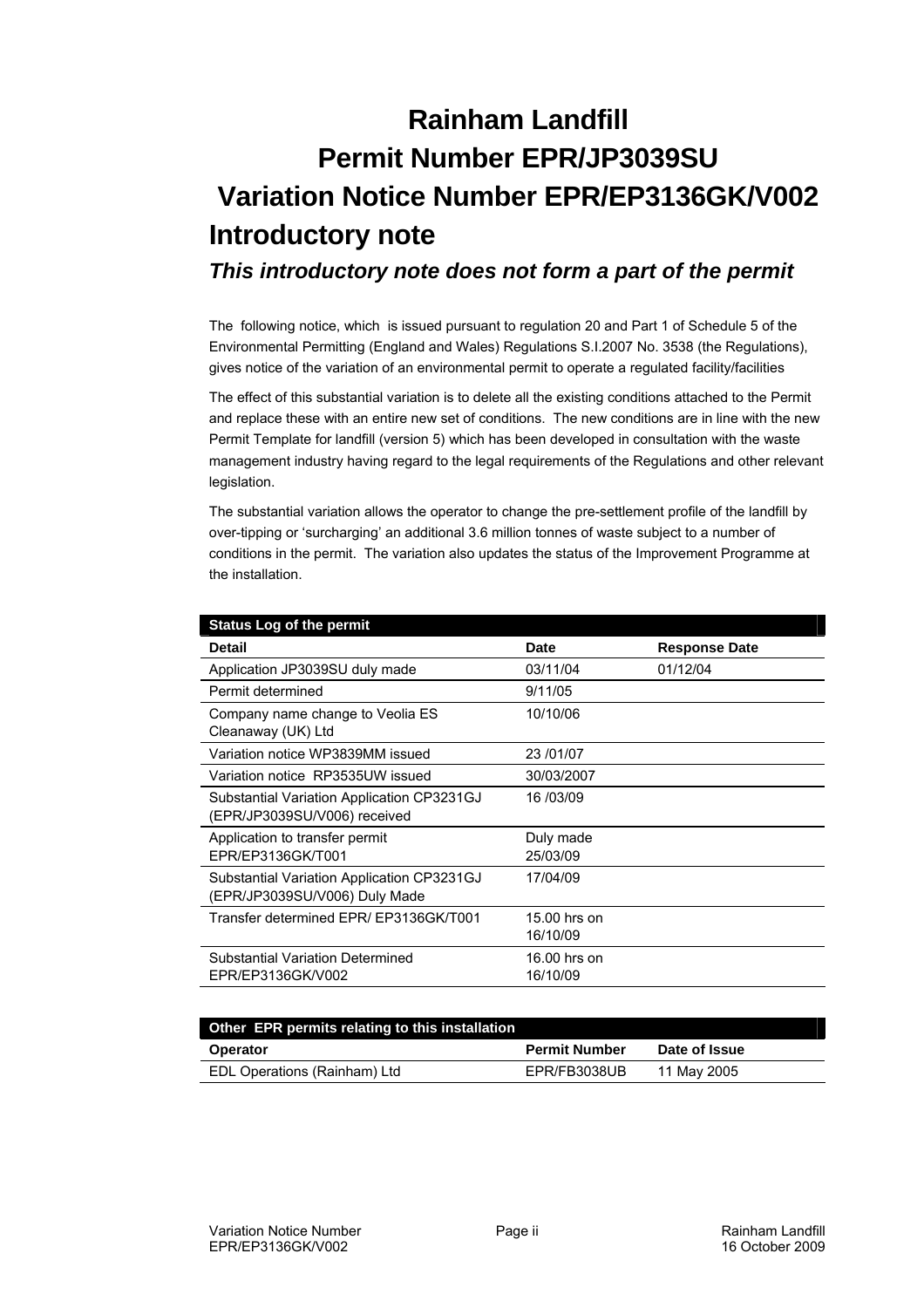| <b>Superseded or Partially Superseded Licences</b>                                         |                                   |               |                                                                                     |  |
|--------------------------------------------------------------------------------------------|-----------------------------------|---------------|-------------------------------------------------------------------------------------|--|
| Holder                                                                                     | Reference<br><b>Number</b>        | Date of Issue | <b>Fully or Partially</b><br><b>Superseded</b>                                      |  |
| Issued to Redland<br>Purle I td and<br>transferred to<br>Cleanaway Ltd on 16<br>March 1981 | GTL/CLE076*                       | 3 July 1978   | * Indicates that licences<br>had been fully<br>superseded by<br><b>T/NE/CLE/122</b> |  |
| Cleanaway Ltd                                                                              | T/NE/CLE121*                      | 3 June 1996   |                                                                                     |  |
| Cleanaway Ltd                                                                              | <b>WML 80119</b><br>(T/NE/CLE122) | 3 March 1998  | Fully superseded                                                                    |  |

| Other existing Licences/Authorisations/Registrations relating to this site |                         |               |  |
|----------------------------------------------------------------------------|-------------------------|---------------|--|
| Holder                                                                     | <b>Reference Number</b> | Date of issue |  |
| None                                                                       | n/a                     | n/a           |  |

End of Introductory Note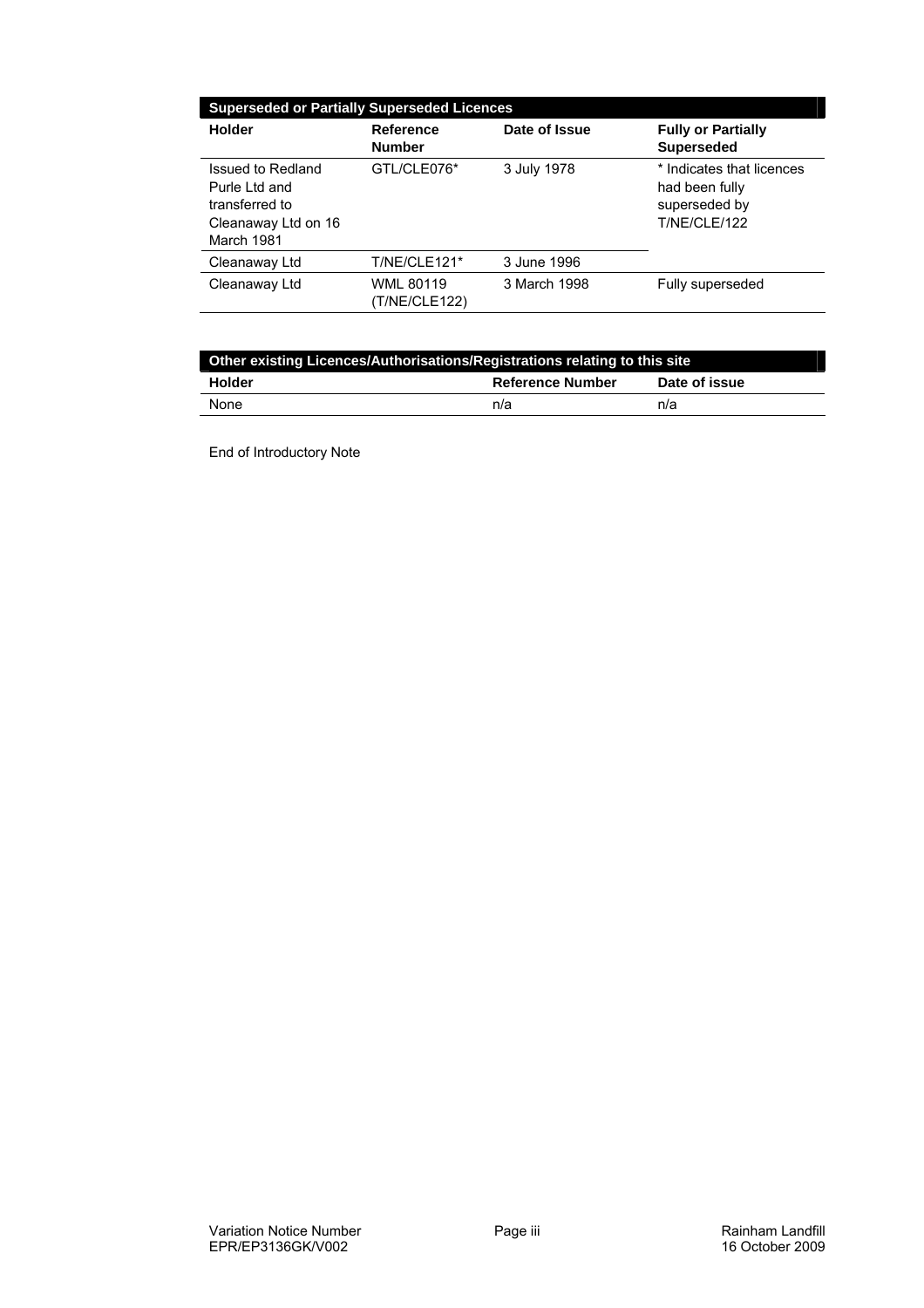Notice of variation

Environmental Permitting (England and Wales) Regulations 2007

### **Variation Notice**

Permit number **EPR/JP3039SU**  Variation number **EPR/EP3136GK/V002**

The Environment Agency in exercise of its powers under Regulation 20 of the Environmental Permitting (England and Wales) Regulations 2007 (SI 2007 No 3538) varies the permit as set out below.

**Veolia ES Landfill Ltd** ("the operator"),

whose registered office is

**Veolia House 154A Pentonville Road London N1 9PE** 

company registration number **00997695** 

to operate an installation at **Rainham Landfill Coldharbour Lane Off Ferry Lane Rainham Essex RM13 9DA** 

to the extent set out in schedules 1 to 3 of this variation notice .

The notice shall take effect from 16.00 hours on 16<sup>th</sup> October 2009

Signed **Date** 

Mark Senkers 16h October 2009

Martin Jenkins

Authorised on behalf of the Agency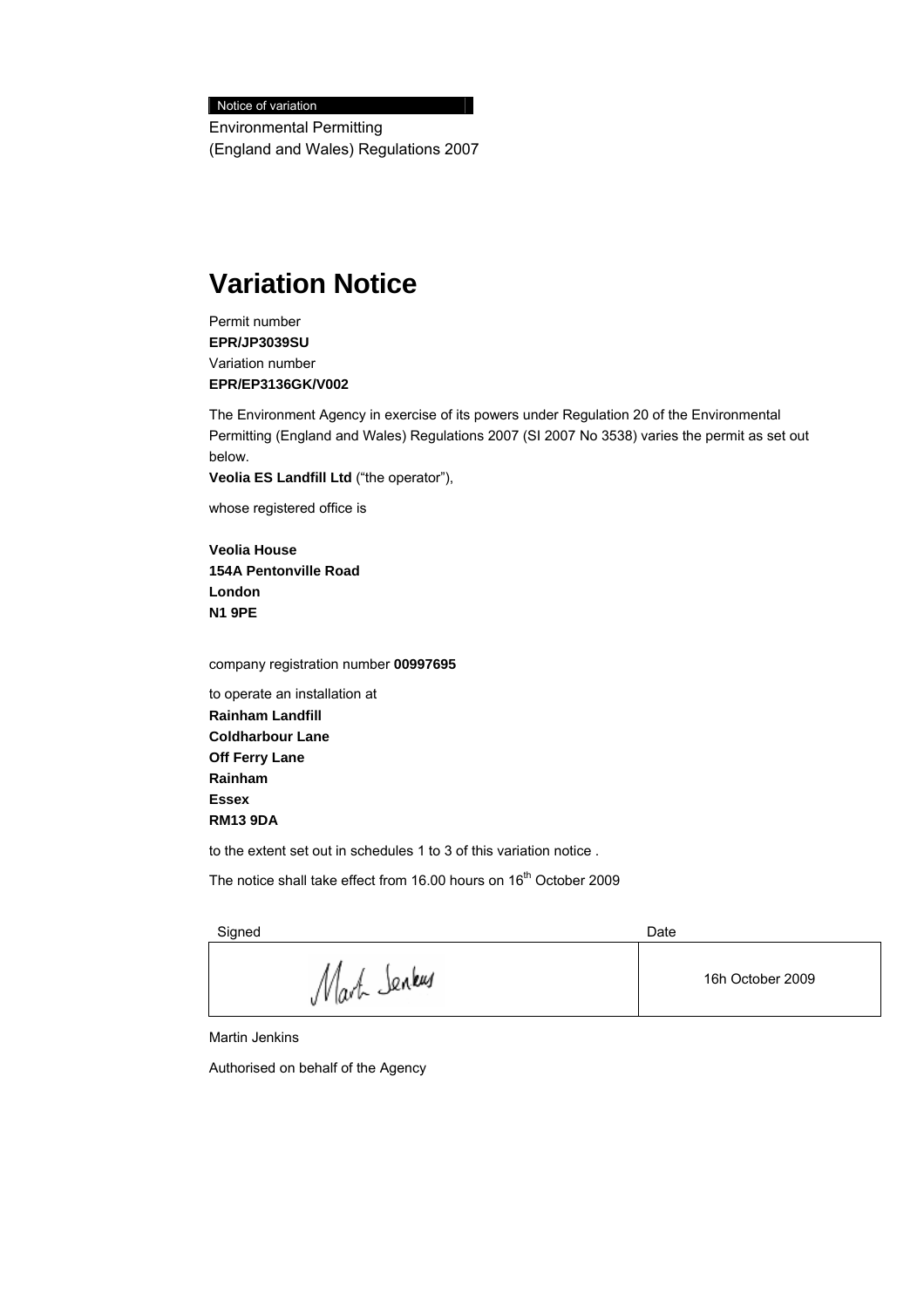#### **SCHEDULE 1 TO EPR/EP3136GK/V002– CONDITIONS TO BE DELETED**

All conditions and schedules in Permit reference EPR/EP3136GK are deleted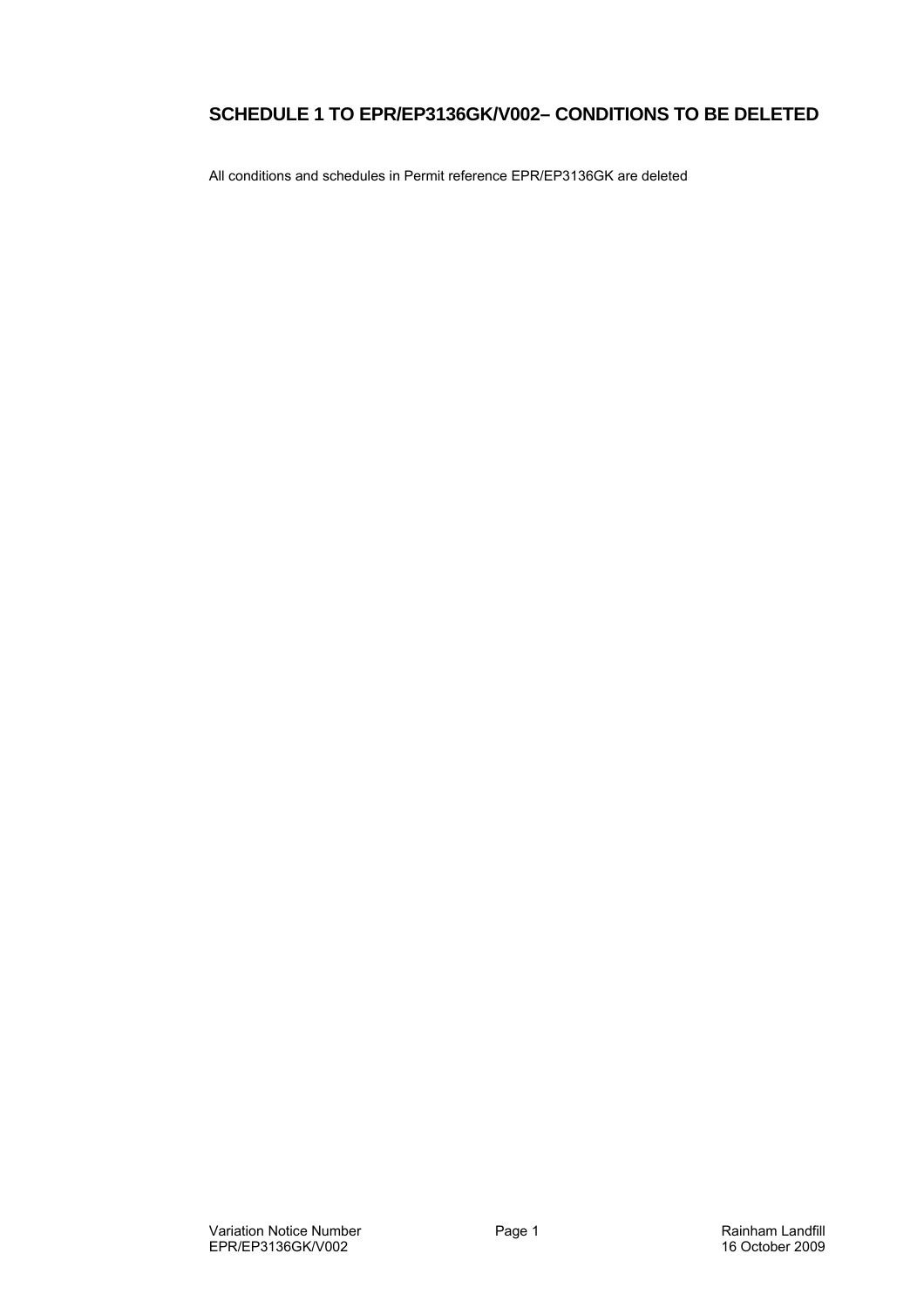#### **SCHEDULE 2 TO EPR/EP3136GK/V002 – CONDITIONS TO BE AMENDED**

No conditions in Permit reference EPR/EP3136GK are amended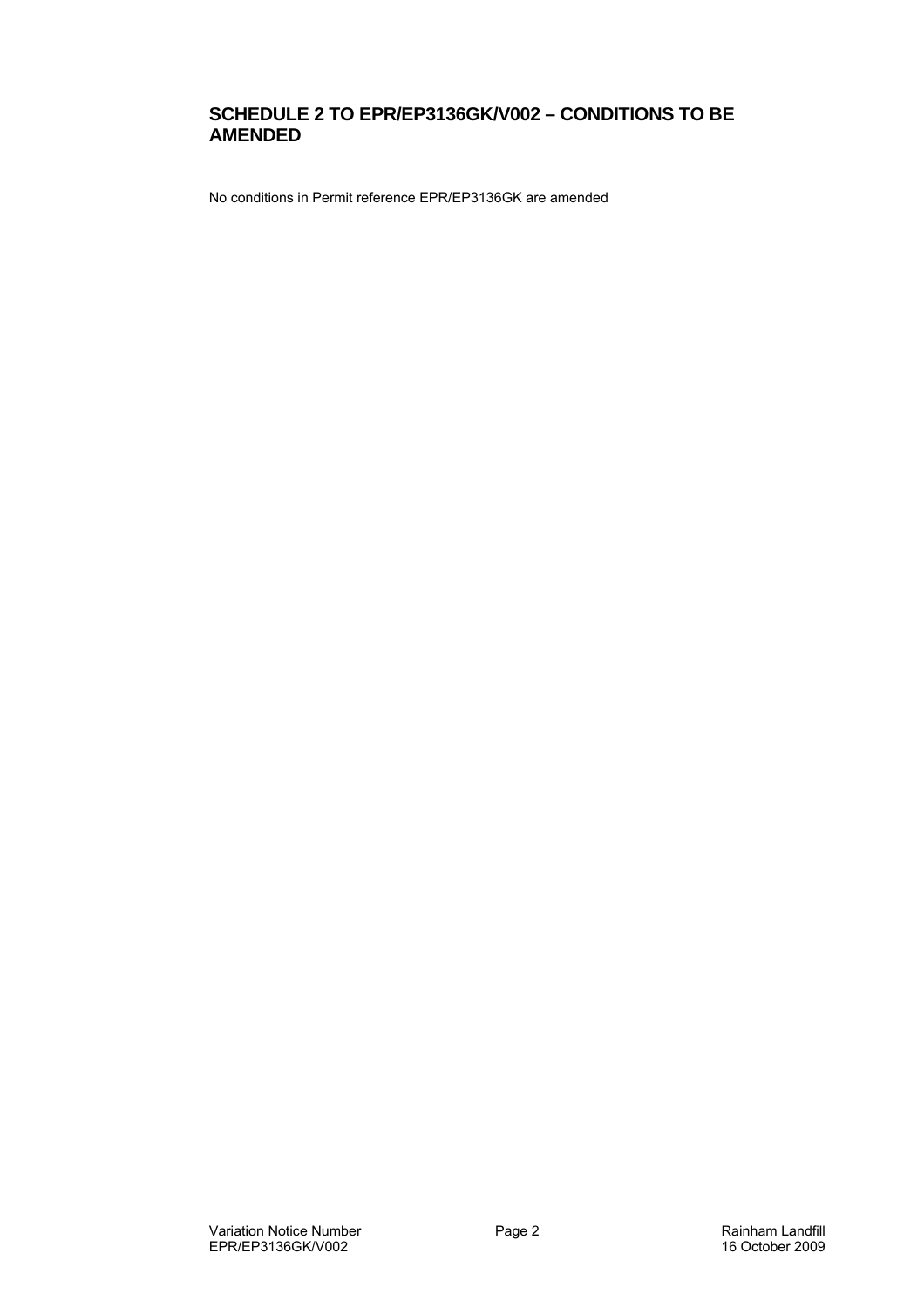#### **SCHEDULE 3 TO EPR/EP3136GK/V002 – CONDITIONS TO BE ADDED**

The following conditions and schedules are added to Permit reference EPR/EP3136GK

## **1 Management**

#### **1.1 General management**

- 1.1.1 The activities shall be managed and operated:
	- (a) in accordance with a management system, which identifies and minimises risks of pollution, including those arising from operations, maintenance, accidents, incidents and non-conformances and those drawn to the attention of the operator as a result of complaints; and
	- (b) by sufficient persons who are competent in respect of the responsibilities to be undertaken by them in connection with the operation of the activities.
- 1.1.2 Records demonstrating compliance with condition 1.1.1 shall be maintained.
- 1.1.3 Any person having duties that are or may be affected by the matters set out in this permit shall have convenient access to a copy of it kept at or near the place where those duties are carried out.

#### **1.2 Accidents that may cause pollution**

- 1.2.1 The operator shall:
	- (a) maintain and implement an accident management plan;
	- (b) review and record at least every 4 years or as soon as practicable after an accident, (whichever is the earlier) whether changes to the plan should be made;
	- (c) make any appropriate changes to the plan identified by a review.

### **1.3 Finance**

- 1.3.1 The financial provision for meeting the obligations under this permit set out in the agreement made between the operator and the Agency dated  $16<sup>th</sup>$  October 2009 shall be maintained by the operator throughout the subsistence of this permit and the operator shall produce evidence of such provision whenever required by the Agency.
- 1.3.2 The operator shall ensure that the charges it makes for the disposal of waste in the landfill cover the cost of operating the landfill, as far as possible the cost of the financial provision required by condition 1.3.1 and the estimated costs for the closure and aftercare of the landfill.

### **1.4 Energy efficiency**

- 1.4.1 The operator shall:
	- (a) Review and record at least every 4 years whether there are suitable opportunities to improve the energy efficiency of the activities; and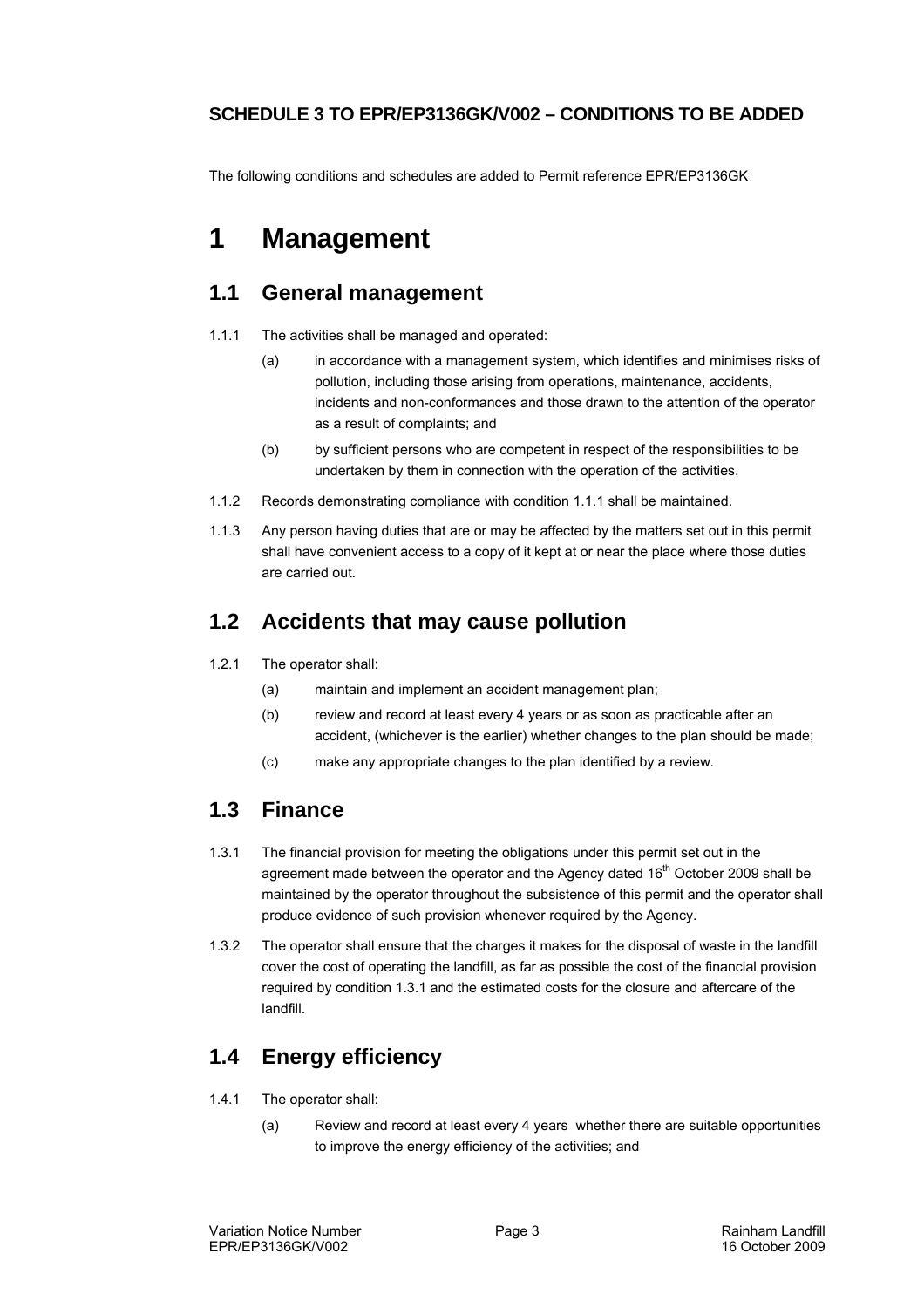(b) Implement any appropriate measures identified by a review.

#### **1.5 Site security**

1.5.1 Site security measures shall prevent unauthorised access to the site, as far as practicable.

#### **1.6 Multiple operator installations**

1.6.1 Where the operator notifies the Agency under condition 4.3.1 (a) or 4.3.1 (c), the operator shall also notify without delay the other operator(s) of the installation of the same information.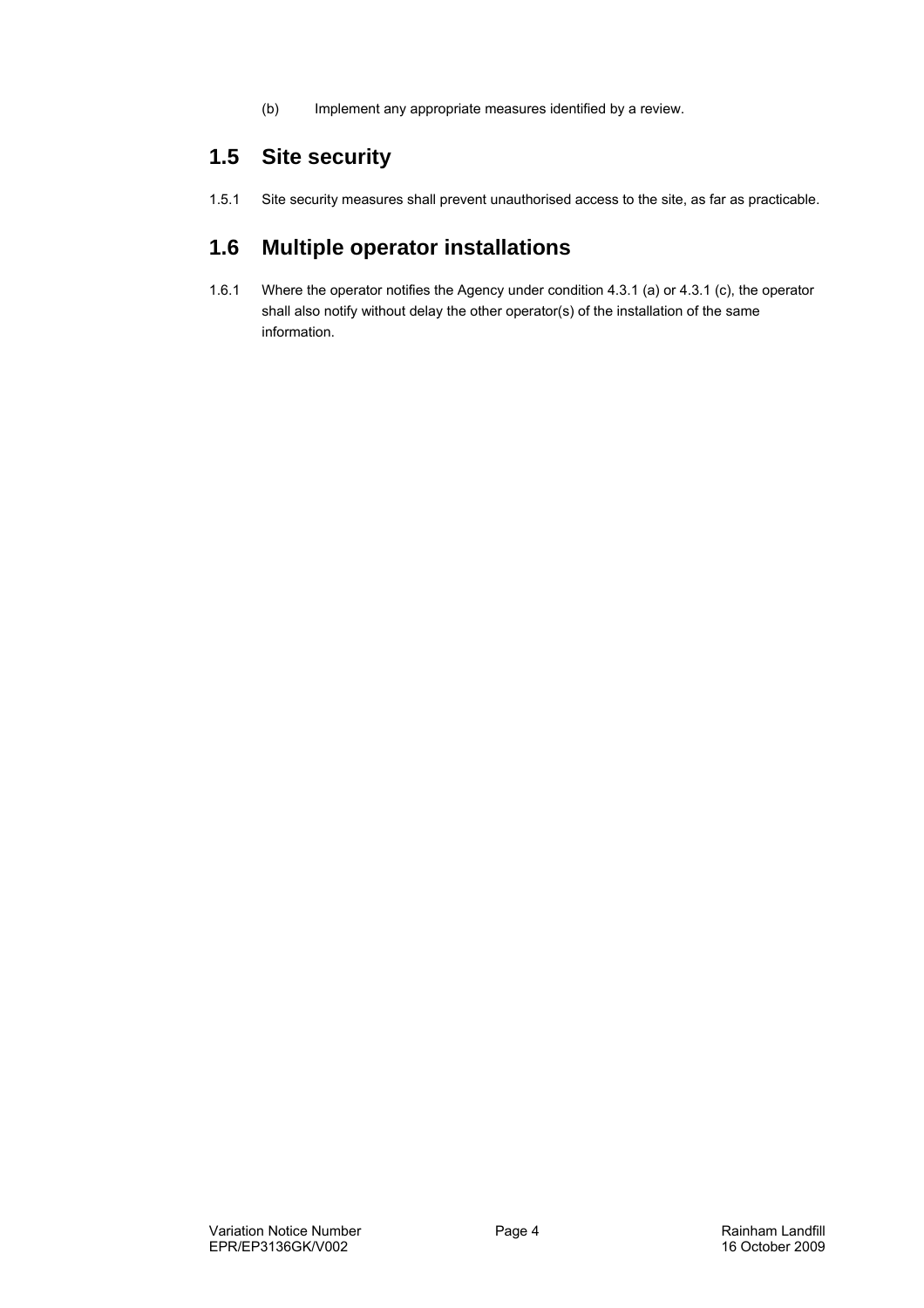# **2 Operations**

#### **2.1 Permitted activities**

2.1.1 The operator is authorised to carry out the activities specified in Schedule 1 table S1.1 (the "activities").

### **2.2 The site**

2.2.1 The activities shall not extend beyond the site, the landfill part of the installation being the land shown edged in green on the site plan at schedule 2 to this permit and the gas utilisation part of the installation as defined in permit FB3038UB.

### **2.3 Operating techniques**

2.3.1 The activities shall, subject to the conditions of this permit, be operated using the techniques and in the manner described in the documentation specified in schedule 1 table S1.2, unless otherwise agreed in writing by the Agency.

### **2.4 Improvement programme**

- 2.4.1 The operator shall complete the improvements specified in schedule 1 table S1.3 by the date specified in that table unless otherwise agreed in writing by the Agency.
- 2.4.2 Except in the case of an improvement which consists only of a submission to the Agency, the operator shall notify the Agency within 14 days of completion of each improvement.

### **2.5 Pre-operational conditions**

2.5.1 The operations specified in schedule 1 table S1.4 shall not commence until the measures specified in that table have been completed.

### **2.6 Engineering**

- 2.6.1 No construction of any new cell shall commence until the operator has submitted construction proposals and the Agency has confirmed that it is satisfied with the construction proposals.
- 2.6.2 The construction of a new cell shall take place only in accordance with the approved construction proposals unless:
	- (a) any change to the approved construction proposals would have no impact on the performance of any element of the design; or
	- (b) a change has otherwise been agreed in writing by the Agency.
- 2.6.3 No disposal of waste shall take place in a new cell until the operator has submitted a CQA Validation Report and the Agency has confirmed that it is satisfied with the CQA Validation Report.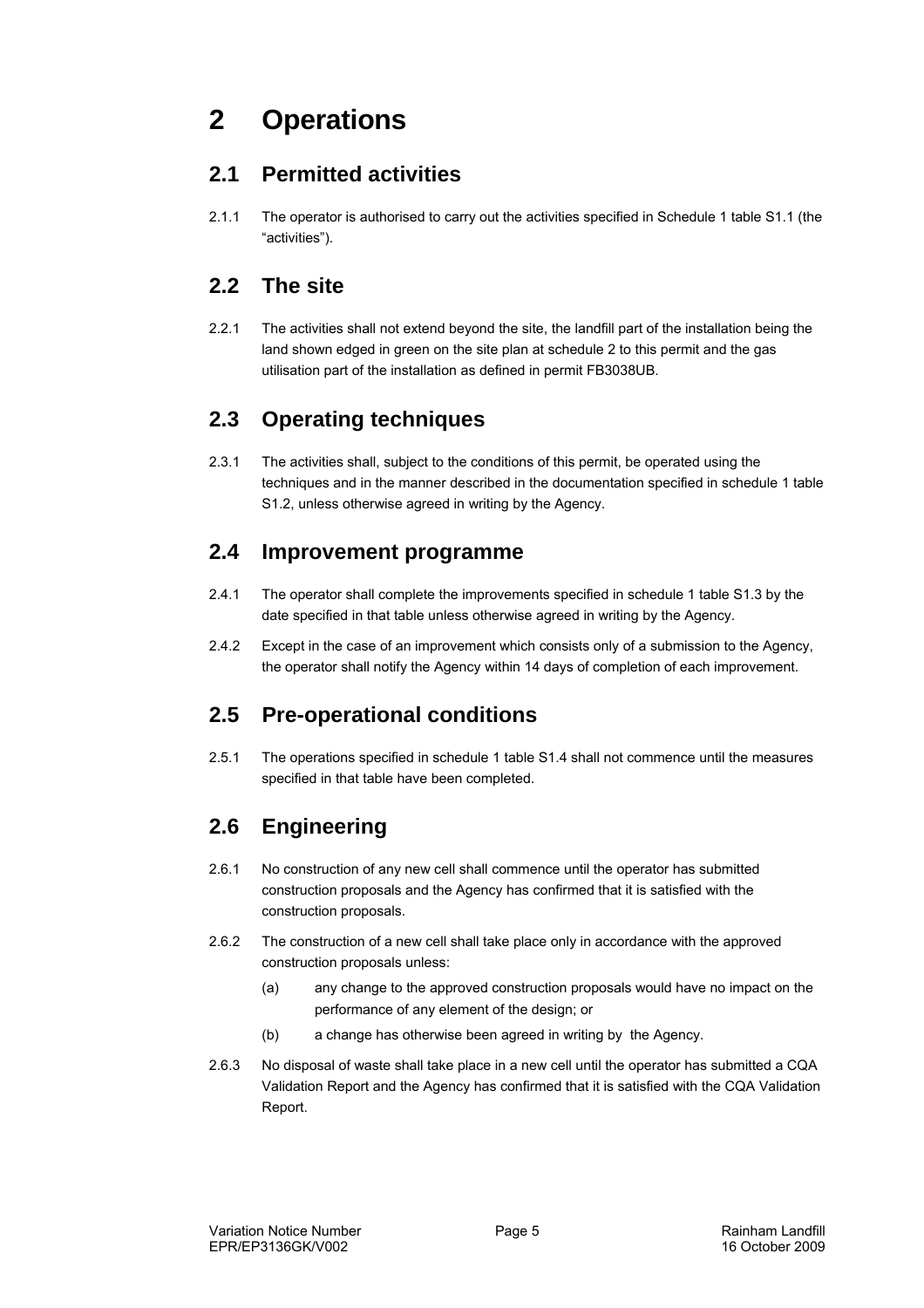- 2.6.4 No construction of landfill infrastructure shall commence until the operator has submitted relevant construction proposals or a written request to use previous construction proposals and the Agency has confirmed that it is satisfied with the construction proposals.
- 2.6.5 The construction of the landfill infrastructure shall take place only in accordance with the approved construction proposals unless:
	- (a) any change to the approved construction proposals would have no impact on the performance of any element of the design; or
	- (b) a change has otherwise been agreed in writing by the Agency.
- 2.6.6 The operator shall submit a CQA Validation Report as soon as practicable following the construction of the relevant landfill Infrastructure.
- 2.6.7 Where pollution controls are immediately necessary to prevent an incident or accident, then conditions 2.6.4 and 2.6.5 do not apply and the relevant landfill Infrastructure may be constructed, provided that the construction proposals are submitted to the Agency as soon as practicable.
- 2.6.8 For the purposes of conditions 2.6.1, 2.6.3 and 2.6.4, the Agency shall be deemed to be satisfied where it has not, within the period of 4 weeks from the date of receipt of the relevant construction proposals or CQA Validation Report, either:
	- (a) confirmed whether or not it is satisfied; or
	- (b) informed the operator that it requires further information.

#### **2.7 Waste acceptance**

- 2.7.1 Wastes shall only be accepted for disposal if:
	- (a) they are listed in schedule 3, and
	- (b) they are non-hazardous waste, and
	- (c) they are not whole used tyres (other than bicycle tyres and tyres with an outside diameter of more than 1400mm), and
	- (d) they are not shredded used tyres, and
	- (e) from  $30<sup>th</sup>$  October 2007 they are not liquid waste (including waste waters but excluding sludge and excluding liquid waste accepted at the leachate treatment plant), and
	- (f) they are not chemical substances from research and development or teaching activities, for example laboratory residues, which are unidentified and/or which are new and whose effects on man and/or the environment are unknown, and
	- (g) all the relevant waste acceptance procedures set out in schedule 1 of the Landfill Regulations have been completed, and
	- (h) they fulfil the relevant waste acceptance criteria, and
	- (i) they have not been diluted or mixed solely to meet the relevant waste acceptance criteria, and
	- (i) from  $30<sup>th</sup>$  October 2007 they are wastes which have been treated, except for: inert wastes for which treatment is not technically feasible; or it is waste other than inert waste and treatment would not reduce its quantity or the hazards which it poses to human health or the environment, or it is liquid waste accepted at the leachate treatment plant.
	- (k) any code beginning with 07 05 and 16 03 shall exclude waste medicinal products and pharmaceutically active waste materials arising from their manufacture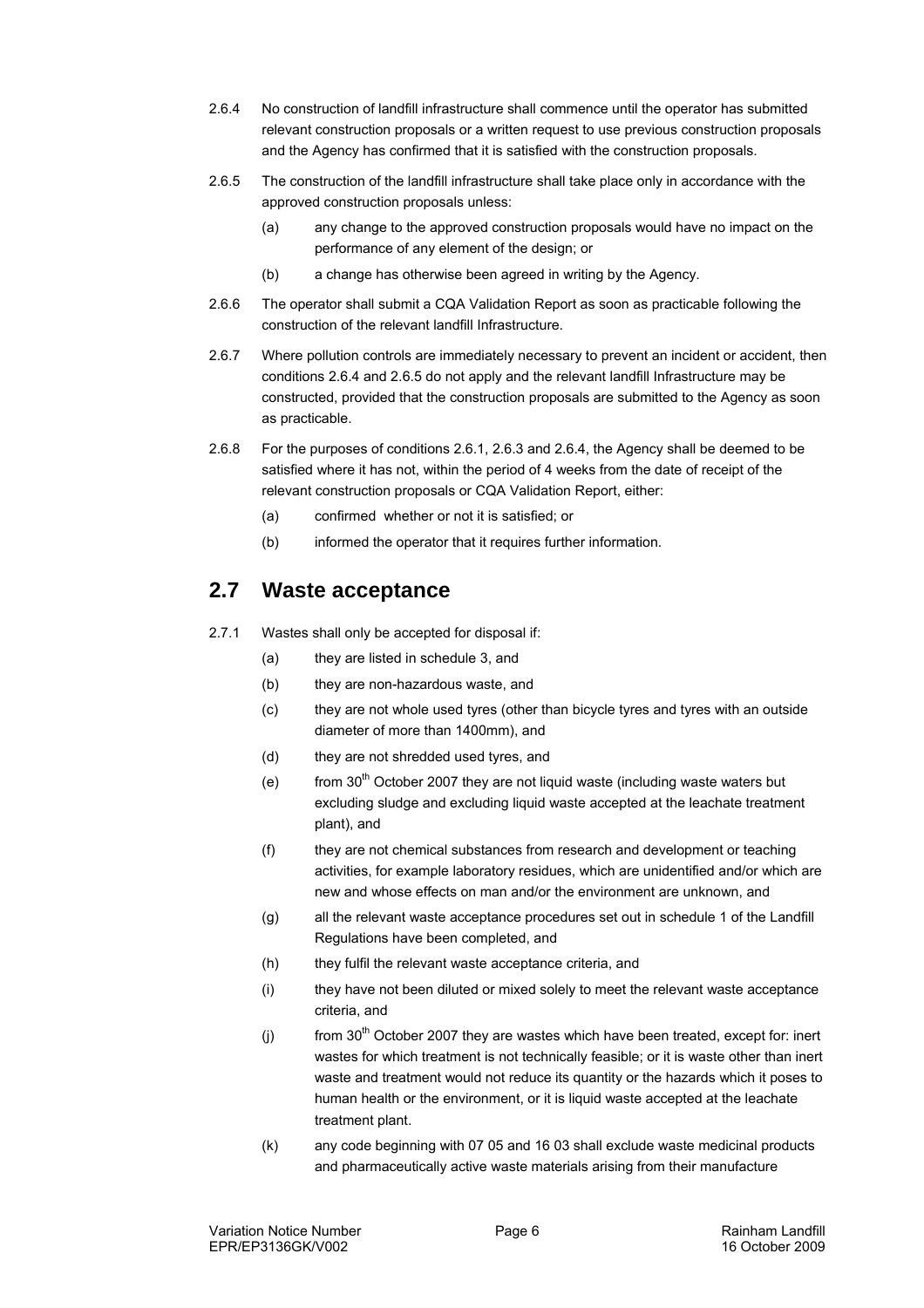- 2.7.2 The operator shall visually inspect:
	- (a) without unloading it, waste that is not in an enclosed container or enclosed vehicle on arrival at the landfill; and
	- (b) waste at the point of deposit;

and shall satisfy itself that it conforms to the basic characterisation documentation submitted by the holder.

- 2.7.3 Where the operator has taken samples to establish that the waste is in conformity with the documentation submitted by the holder then the samples taken shall be retained for at least one month and results of any analysis for at least two years.
- 2.7.4 The operator on accepting each delivery of waste shall provide a receipt to the person delivering it.
- 2.7.5 The total quantity of waste that shall be deposited in the landfill shall be limited by the presettlement levels presented in Figure 9 of the Stability Risk Assessment (Halcrow Group Ltd, 2009).
- 2.7.6 The quantity of waste that is deposited in the landfill in any year shall not exceed the limits in schedule 1 table S1.5.
- 2.7.7 The operator shall maintain and implement a system which ensures that a record is made of the quantity, characteristics, date of delivery and, where practicable, origin of any waste that is received for disposal or recovery and of the identity of the producer, or in the case of municipal waste and multiple collection vehicles, of the collector of such waste. Any information regarded by the operator as commercially confidential shall be clearly identified in the record.

#### **2.8 Leachate levels**

2.8.1 The limits for the level of leachate listed in schedule 4 table S4.1 shall not be exceeded.

#### **2.9 Closure, aftercare and decommissioning**

- 2.9.1 The operator shall maintain and operate the activities so as to prevent or where that is not practicable, to minimise, any pollution risk on closure and decommissioning.
- 2.9.2 The operator shall maintain a site closure plan which demonstrates how the activities can be decommissioned to avoid any pollution risk and return the site of operation to a satisfactory state.
- 2.9.3 The operator shall carry out and record a review of the site closure plan at least every 4 years.
- 2.9.4 The site closure plan (or relevant part thereof) shall be implemented on final cessation or decommissioning of the activities or part thereof.

### **2.10 Over-tipping of waste on existing waste deposits**

- 2.10.1 Placement of waste in all phases
	- (a) Waste shall not be placed in lifts exceeding 4m in height.
	- (b) The landform from the placement of waste shall not exceed the contours in Figure 9 of Substantial Variation Application CP3231GJ (EPR/JP3039SU/V006).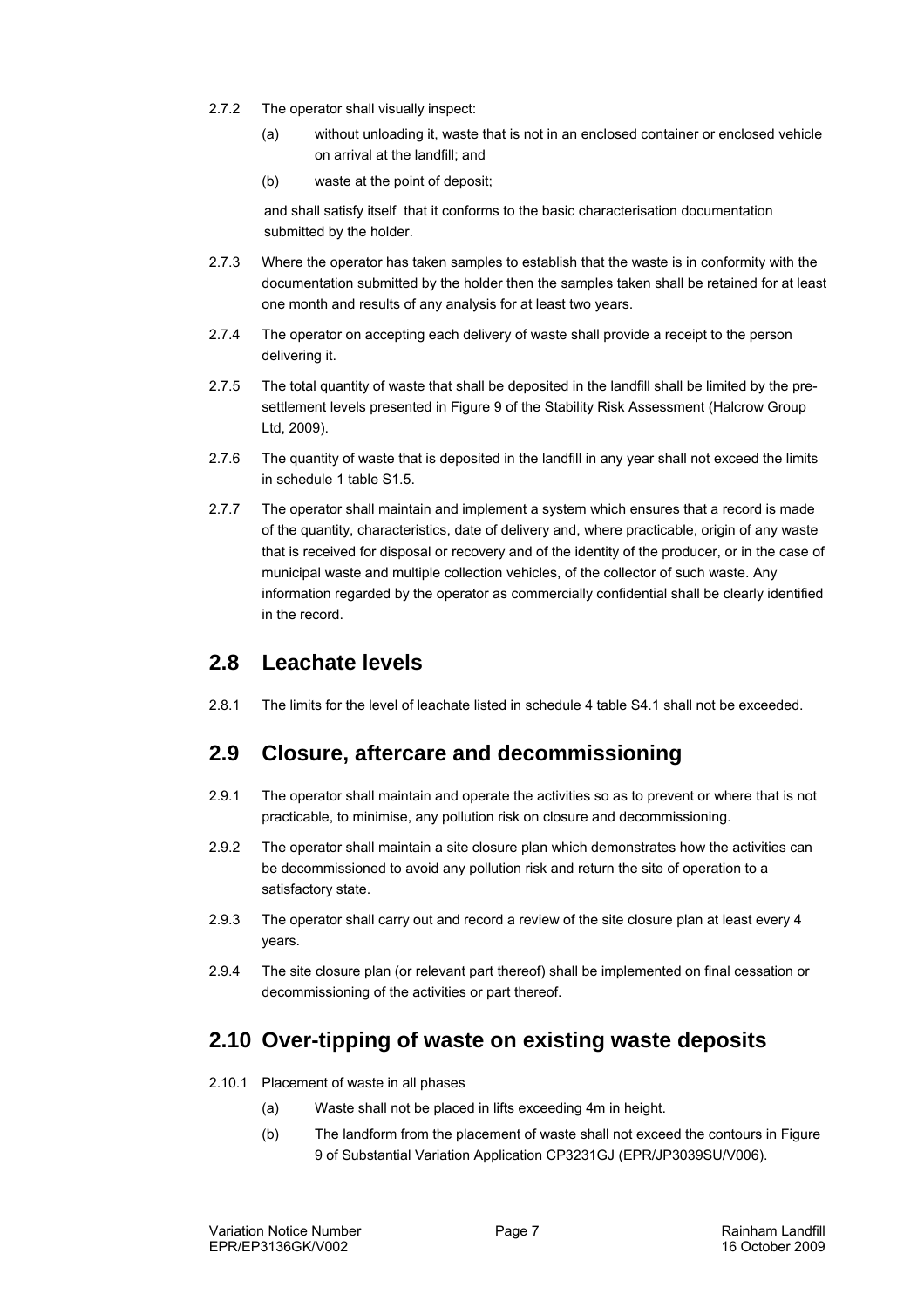- (c) The calibrated post restoration settlement prediction curves detailed in Substantial Variation Application CP3231GJ (EPR/JP3039SU/V006) shall be assessed prior to each phase of remedial waste placement. No waste deposit shall commence until the operator has submitted details of the assessment to the Agency and the Agency has confirmed that it is satisfied with the proposals.
- (d) Where leachate levels in the Hydro-geological Risk Assessment (HRA) are lower than the Stability Risk Assessment, the leachate levels in the HRA shall not be exceeded.
- 2.10.2 Placement of waste in Phases 1, 2, 3 and 5
	- (a) The landform resulting from the placement of waste in Phases 2 and 3 shall not exceed the contours presented in Figure 9 of the Stability Risk Assessment (Halcrow Group Ltd, 2009), including the capping / restoration materials.
	- (b) Should leachate levels rise above 18maOD in phases 1, 2, 3 or 5 further stability analysis should be undertaken to confirm the stability of the waste mass. The stability analysis should be sent to the Agency within 6 weeks of the exceedence.
	- (c) Should leachate levels rise above of 20maOD in phases 1, 3 or 5, or 18 maOD in Phase 2, placement of waste in Phase 2 must cease until a reduction in leachate levels below 18m AOD has taken place
- 2.10.3 Placement of Waste in Phases 7 and 8
	- (a) No alterations shall be made to the proposed toe perimeter ditch in the vicinity of Phases 7 and 8 unless an assessment of the implications for stability has been made and forwarded to the Agency detailing mitigating measures. The mitigation measures shall not be implemented unless agreed otherwise in writing by the Agency.
	- (b) Should leachate levels rise above 5maOD further stability analysis should be undertaken to confirm the stability of the waste mass and this shall be forwarded to the Agency within 28 days of the increase becoming apparent to the operator.
- 2.10.4 Placement of Waste in Phase 4
	- (a) Should leachate levels rise above 15maOD further stability analysis should be undertaken by the operator to confirm the stability of the waste mass. This stability analysis should be submitted to the Agency within 28 days of the increase above 15mAOD being apparent to the operator.
- 2.10.5 Placement of Waste in Phases 6, 10, 11 and 12
	- (a) Should leachate levels rise above 15maOD further stability analysis should be undertaken by the operator to confirm the stability of the waste mass. This stability analysis should be submitted to the Agency within 28 days of the increase above 15mAOD being apparent to the operator.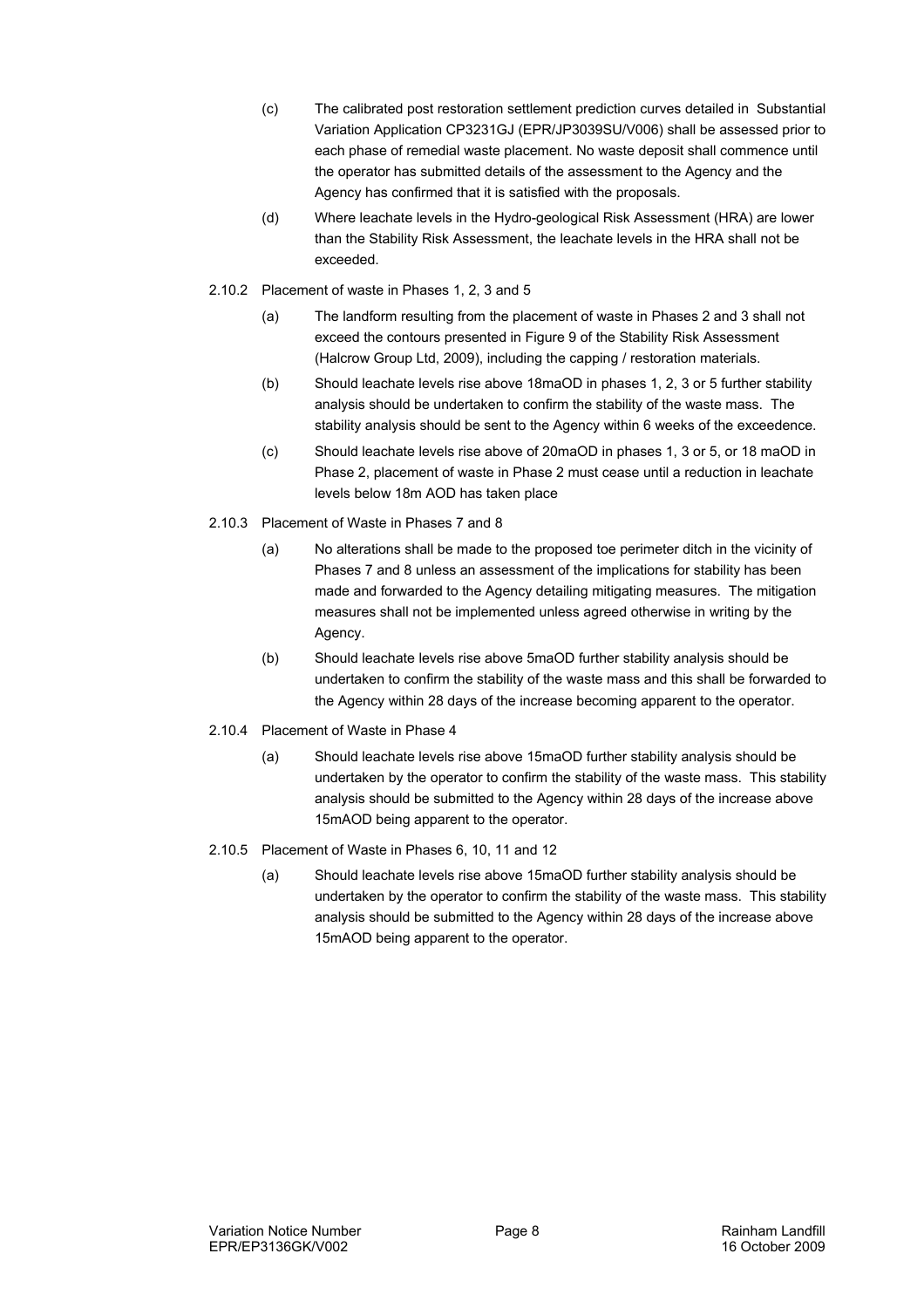### **3 Emissions and monitoring**

#### **3.1 Emissions to water, air or land**

- 3.1.1 There shall be no point source emissions to water, air or land except from the sources and emission points listed in schedule 4 tables S4.2.
- 3.1.2 The limits given in that schedule shall not be exceeded, save that compliance with an emission limit shall include incorporation of the uncertainty allowance stated in Agency guidance LFTGN 05 and LFTGN 08.

#### **3.2 Emissions to groundwater**

- 3.2.1 There shall be no emission from the activities into groundwater of any substance in List I (as defined by the Groundwater Regulations) contrary to those regulations.
- 3.2.2 There shall be no emission from the activities into groundwater of any substance in List II (as defined in the Groundwater Regulations) so as to cause pollution (as defined in those regulations).
- 3.2.3 The trigger levels for emissions into groundwater for the parameter(s) and monitoring point(s) set out in schedule 4 table S4.3 shall not be exceeded.
- 3.2.4 The operator shall submit to the Agency a review of the Hydrogeological Risk Assessment:
	- (a) between 9 and 6 months prior to the fourth anniversary of the granting of the permit, and
	- (b) between 9 and 6 months prior to every subsequent 4 years after the fourth anniversary of the granting of the permit.

### **3.3 Fugitive emissions of substances**

- 3.3.1 Fugitive emissions of substances (excluding odour, noise and vibration) shall not cause pollution. The operator shall not be taken to have breached this condition if appropriate measures have been taken to prevent or where that is not practicable, to minimise, those emissions.
- 3.3.2 Litter or mud arising from the activities shall not cause pollution. The operator shall not be taken to have breached this condition if appropriate measures have been used to prevent or where that is not practicable to minimise, the litter and mud.
- 3.3.3 Litter or mud arising from the activities shall be cleared from affected areas outside the site as soon as practicable.
- 3.3.4 All liquids, whose emission to water or land could cause pollution, shall be provided with secondary containment, unless the operator has used other appropriate measures to prevent or where that is not practicable, to minimise, leakage and spillage from the primary container.
- 3.3.5 The limits for landfill gas arising from the installation set out in schedule 4, table S4.4 shall not be exceeded.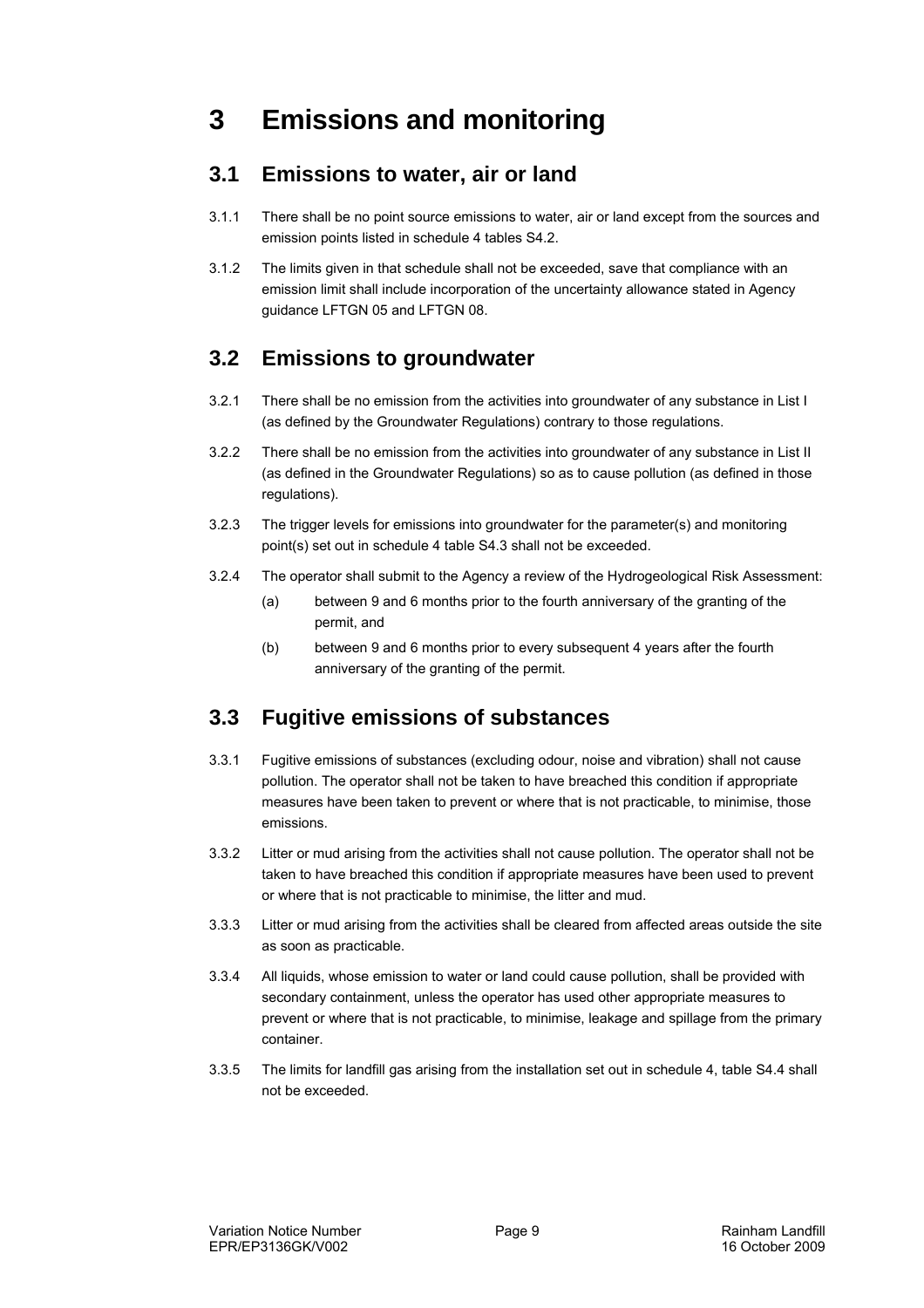### **3.4 Odour**

3.4.1 Emissions from the activities shall be free from odour at levels likely to cause pollution outside the site, as perceived by an authorised officer of the Agency, unless the operator has used appropriate measures, including, but not limited to, those specified in an approved odour management plan, to prevent or where that is not practicable to minimise the odour.

#### **3.5 Noise and vibration**

3.5.1 Emissions from the activities shall be free from noise and vibration at levels likely to cause annoyance outside the site, as perceived by an authorised officer of the Agency, unless the operator has used appropriate measures to prevent or where that is not practicable to minimise the noise and vibration.

#### **3.6 Monitoring**

- 3.6.1 The operator shall, unless otherwise agreed in writing by the Agency, undertake the monitoring specified in the following tables in schedule 4 to this permit:
	- (a) Leachate specified in tables S4.1 and S4.7;
	- (b) Point source emissions specified in tables S4.2;
	- (c) Groundwater specified in tables S4.3 and S4.9;
	- (d) Landfill gas specified in tables S4.4, S4.5, S4.6;
	- (e) Surface water specified in table S4.8.
- 3.6.2 The operator shall maintain records of all monitoring required by this permit including records of the taking and analysis of samples, instrument measurements (periodic and continual), calibrations, examinations, tests and surveys and any assessment or evaluation made on the basis of such data.
- 3.6.3 A topographical survey of the site referenced to ordnance datum shall be carried out:
	- (a) annually, and
	- (b) prior to the disposal of waste in any new cell or new development area of the landfill, and
	- (c) following closure of the landfill or part of the landfill.

The topographical survey shall be used to produce a plan of a scale adequate to show the surveyed features of the site.

#### **3.7 Transfers off-site**

3.7.1 Records of all the wastes sent off site from the activities, for either disposal or recovery, shall be maintained.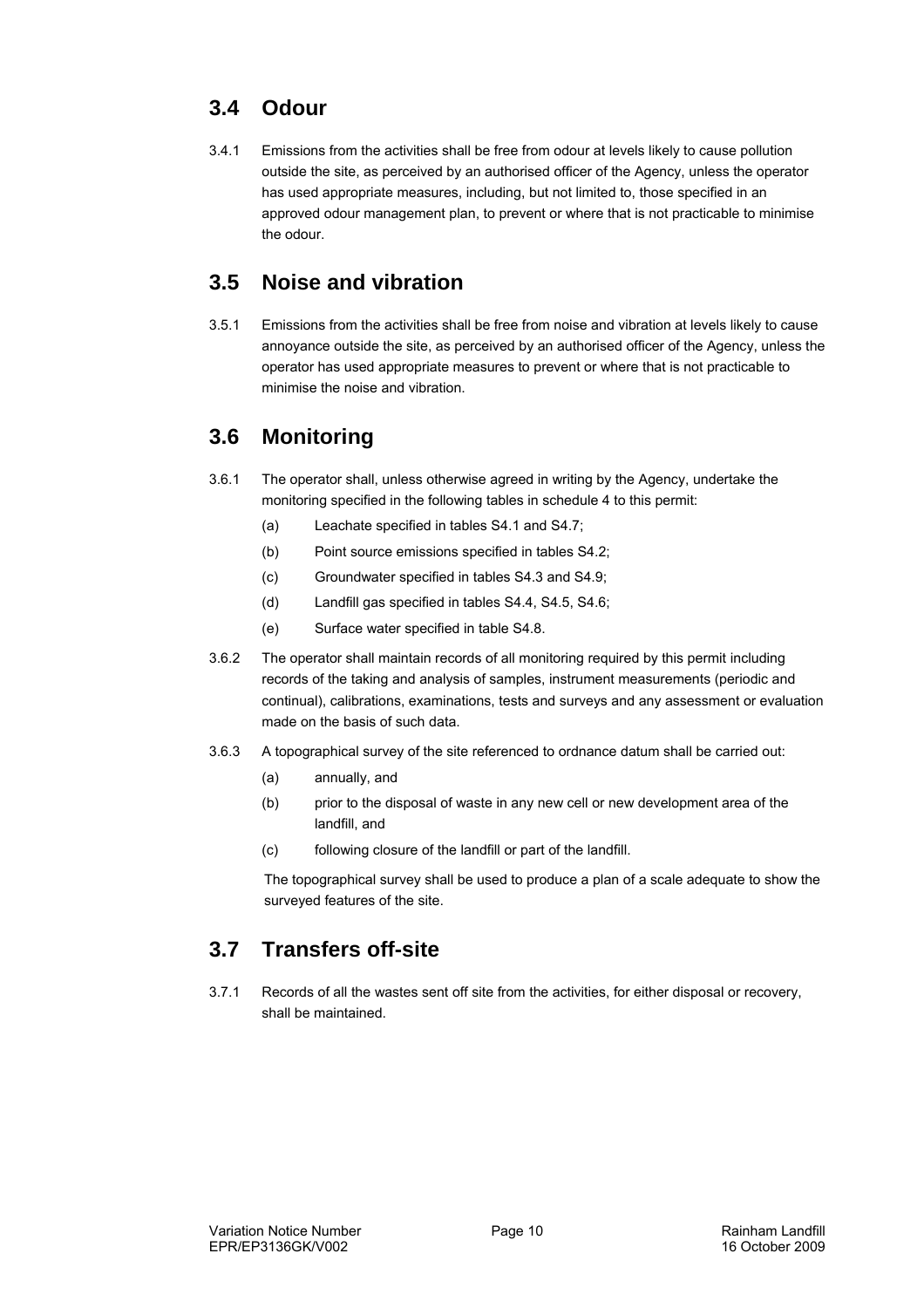## **4 Information**

#### **4.1 Records**

- 4.1.1 All records required to be made by this permit shall:
	- (a) be legible;
	- (b) be made as soon as reasonably practicable;
	- (c) if amended, be amended in such a way that the original and any subsequent amendments remain legible, or are capable of retrieval; and
	- (d) be retained, unless otherwise agreed in writing by the Agency, for at least 6 years from the date when the records were made, or in the case of the following records until permit surrender:
		- (i) the results of groundwater monitoring;
		- (ii) sub-surface landfill gas monitoring;
		- (iii) leachate levels, quality and quantities;
		- (iv) landfill gas generation and collection;
		- (v) waste types and quantities; and
		- (vi) the specification and as built drawings of the basal, sidewall and capping engineering systems
- 4.1.2 Any records required to be made by this permit shall be supplied to the Agency within 14 days where the records have been requested in writing by the Agency.
- 4.1.3 All records required to be held by this permit shall be held on the site where practicable, or other location agreed in writing and available for inspection by the Agency at any reasonable time.

### **4.2 Reporting**

- 4.2.1 A report or reports on the performance of the activities over the previous year shall be submitted to the Agency by 31 January (or other date agreed in writing by the Agency) each year. The report(s) shall include as a minimum:
	- (a) a review of the results of the monitoring and assessment carried out in accordance with this permit against the relevant assumptions, parameters and results in the risk assessments submitted in relation to this installation and any agreed amendments thereto;
	- (b) where the operator's management system encompasses annual improvement targets, a summary report of the previous year's progress against such targets;
	- (c) the energy consumed at the site, reported in the format set out in schedule 5 table S5.3
	- (d) the annual production/treatment set out in schedule 5 table S5.2.
	- (e) details of any contamination or decontamination of the site which has occurred;
	- (f) the topographical surveys required by condition 3.6.3 other than those submitted as part of a CQA validation report;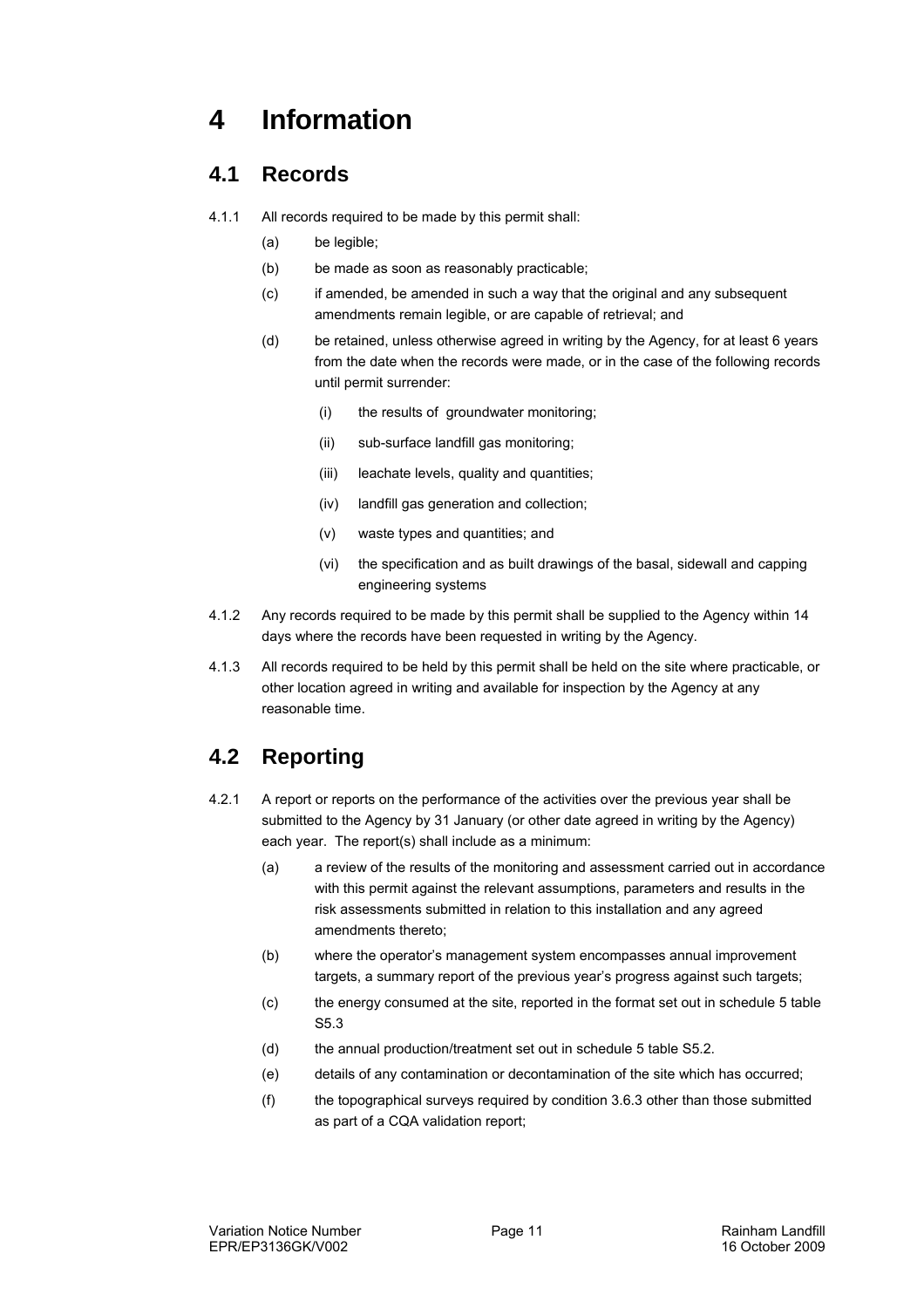- (g) the volumetric difference (reported in cubic metres) between the most recent topographical survey and the previous annual topographical survey i.e. the additional volume of the landfill void that is occupied by waste;
- (h) an assessment of the settlement behavior of the landfill body based on the difference between the most recent topographical survey and previous annual topographical survey for the areas of the landfill which did not receive waste between the surveys;
- (i) An assessment of the type of waste accepted over the previous 12 months to confirm that there is no significant change in waste density that could affect the stability of the waste mass. Should any significant change in waste density be apparent, then the stability assessments should be reviewed.
- (j) a calculation of the remaining capacity (reported in cubic metres) derived from the pre-settlement contours and the most recent topographical survey;
- (k) the compliance testing undertaken in the period;
- 4.2.2 Within 28 days of the end of the reporting period the operator shall, unless otherwise agreed in writing by the Agency, submit reports of the monitoring and assessment carried out in accordance with the conditions of this permit, as follows:
	- (a) in respect of the parameters and emission points specified in schedule 5 table S5.1;
	- (b) for the reporting periods specified in schedule 5 table S5.1 and using the forms specified in schedule 5 table S5.4 ; and
	- (c) giving the information from such results and assessments as may be required by the forms specified in those tables.
- 4.2.3 A summary report of the waste types and quantities accepted and removed from the site shall be made for each quarter. It shall be submitted to the Agency within one month of the end of the quarter and shall be in the format required by the Agency.
- 4.2.4 The operator shall, unless notice under this condition has been served within the preceding 4 years, submit to the Agency, within 6 months of receipt of a written notice, a report assessing whether there are other appropriate measures that could be taken to prevent, or where that is not practicable, to minimise pollution.
- 4.2.5 All reports and notifications required by the permit shall be sent to the Agency using the contact details supplied in writing by the Agency

#### **4.3 Notifications**

- 4.3.1 The Agency shall be notified without delay following the detection of:
	- (a) any malfunction, breakdown or failure of equipment or techniques, accident, or fugitive emission which has caused, is causing or may cause significant pollution;
	- (b) the breach of a limit specified in the permit;
	- (c) any significant adverse environmental effects.
- 4.3.2 Any information provided under condition 4.3.1 shall be confirmed by sending the information listed in schedule 6 to this permit within the time period specified in that schedule.
- 4.3.3 Prior written notification shall be given to the Agency of the following events and in the specified timescales: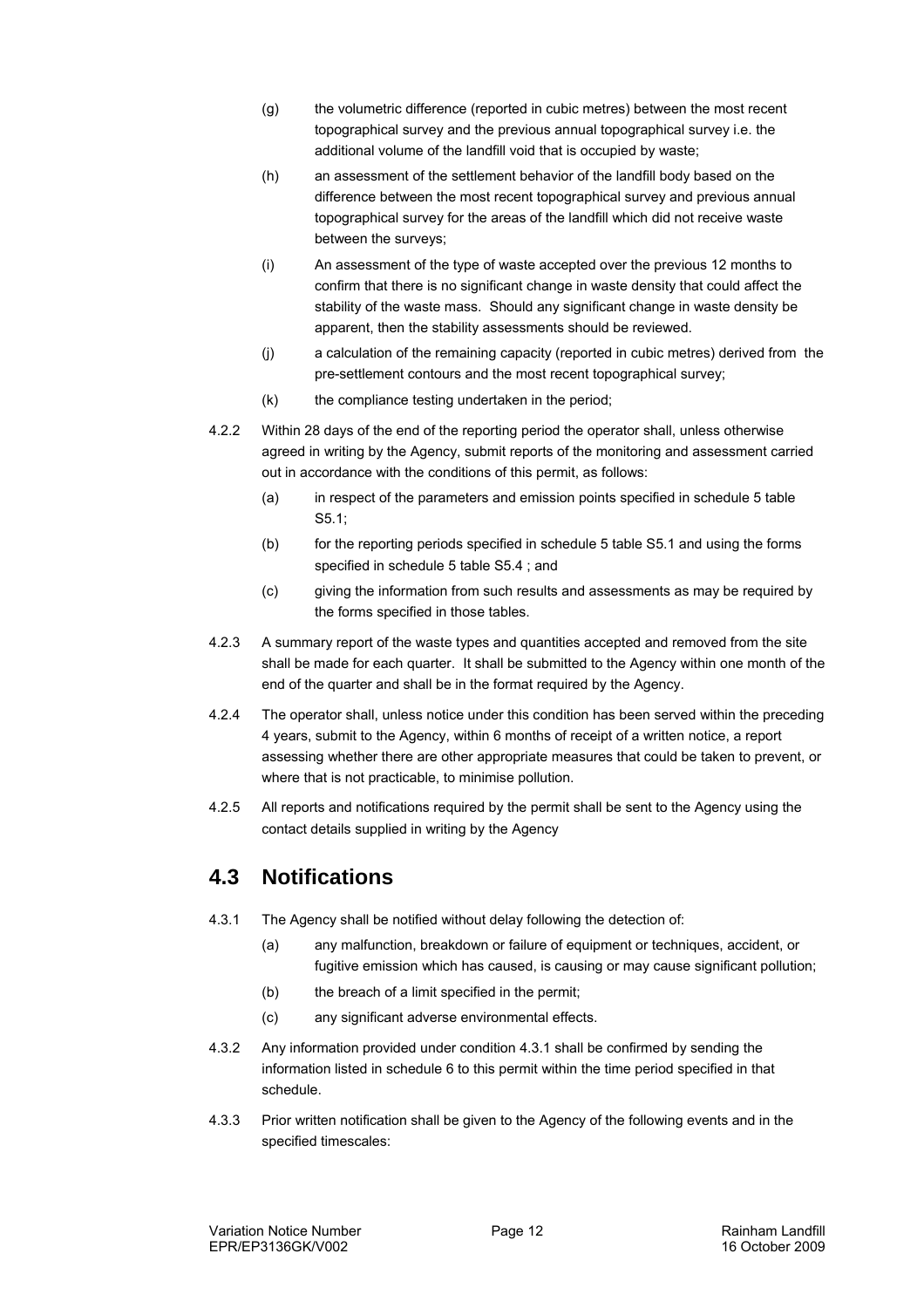- (a) as soon as practicable prior to the permanent cessation of any of the permitted activities;
- (b) as soon as practicable prior to the cessation of the landfill disposal activities, for a period likely to exceed 1 month; and
- (c) at least 7 days prior to the resumption of the landfill disposal activities after a cessation notified under (b) above.
- 4.3.4 The Agency shall be given at least 14 days notice before implementation of any part of the site closure plan in respect of any activities other than the disposal of waste in the landfill.
- 4.3.5 Where the Agency has requested in writing that it shall be notified when the operator is to undertake monitoring and/or spot sampling, the operator shall inform the Agency when the relevant monitoring is to take place. The operator shall provide this information to the Agency at least 14 days before the date the monitoring is to be undertaken.
- 4.3.6 The Agency shall be notified within 7 days of any changes in technically competent management and the name of any incoming person together with evidence that such person has the required technical competence.
- 4.3.7 The Agency shall be provided, within 14 days of the operator or any relevant person being convicted of a relevant offence, (unless such information has already been notified to the Agency), with details of the nature of the offence, the place and date of conviction, and the sentence imposed.
- 4.3.8 The Agency shall be notified within 14 days of the operator and/or any relevant person lodging an appeal against a conviction for any relevant offence and of the outcome when the appeal is decided.
- 4.3.9 The Agency shall be notified within 14 days of the occurrence of the following matters, except where such disclosure is prohibited by Stock Exchange rules:
	- (a) any change in the operator's trading name, registered name or registered office address;
	- (b) any steps taken with a view to the operator going into administration, entering into a company voluntary arrangement or being wound up.

#### **4.4 Interpretation**

4.4.1 In this permit the expressions listed in Schedule 7 shall have the meaning given in that schedule.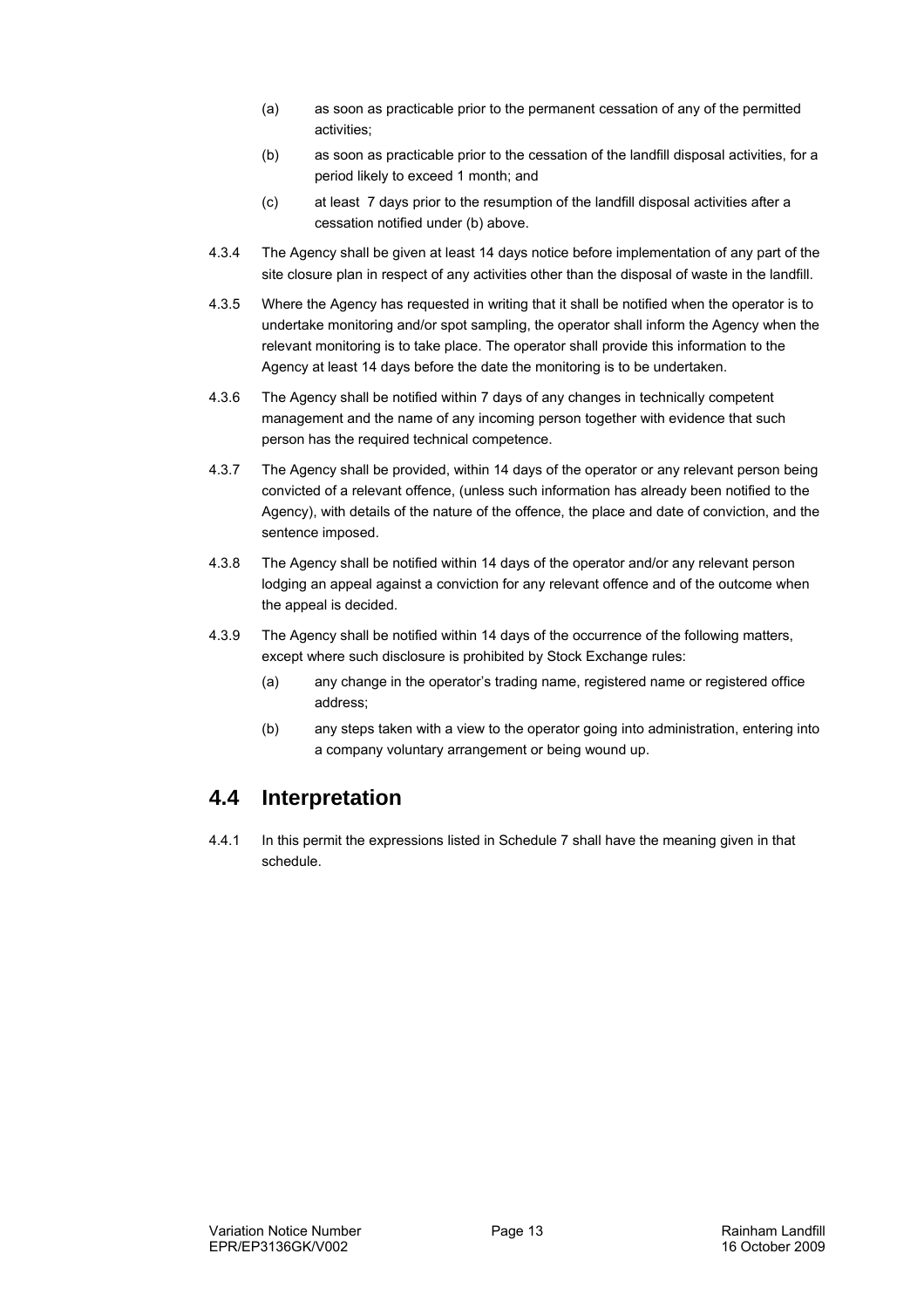| <b>Table S1.1 Activities</b>                                       |                                                                                                                                                                |                                                                                                                                                                        |
|--------------------------------------------------------------------|----------------------------------------------------------------------------------------------------------------------------------------------------------------|------------------------------------------------------------------------------------------------------------------------------------------------------------------------|
| Activity listed in Schedule 1 of<br>the EPR Regulations            | <b>Description of specified</b><br>activity                                                                                                                    | <b>Limits of specified activity</b>                                                                                                                                    |
| Section 5.2, Part A(1)(a), The<br>disposal of waste in a landfill. | Landfill for non-hazardous<br>waste (landfill<br>classification under the<br>Landfill Regulations 2002)                                                        | Receipt, handling, storage and<br>disposal of wastes, consisting of the<br>types and quantities specified in<br>conditions 2.8, as an integral part of<br>landfilling. |
| Section 5.3, Part A(1)(c)(i),<br>Biological treatment.             | Storage and treatment of<br>non-hazardous liquid<br>wastes in a facility with a<br>capacity of >50 tonnes/<br>day                                              | Leachate arising from the landfill<br>and other permitted liquid wastes<br>listed in schedule 3.                                                                       |
| <b>Directly Associated Activity</b>                                |                                                                                                                                                                |                                                                                                                                                                        |
| Landfill gas management                                            | Management of landfill gas<br>through collection and<br>delivery for utilisation or<br>flaring. This includes the<br>collection and disposal of<br>condensate. | Landfill gas collection system.                                                                                                                                        |
| Leachate management                                                | Controlled re-circulation of<br>leachate.                                                                                                                      | Leachate arising from the landfill.                                                                                                                                    |
| Leachate discharges to foul<br>sewer.                              | Discharge of untreated<br>leachate and permitted<br>liquid waste from the<br>leachate treatment plant.                                                         | From leachate management system<br>to point of entry to sewer.                                                                                                         |
| Water discharges to controlled<br>waters.                          | Discharges of surface<br>water drainage from<br>restored parts of the<br>landfill and other suitable<br>areas within the<br>installation boundary.             | From surface water management<br>system to point of entry to controlled<br>waters.                                                                                     |
| Fuel storage.                                                      | Storage of fuel and oil for<br>the operation of plant and<br>equipment.                                                                                        | Fuel storage to point of discharge.                                                                                                                                    |

# **Schedule 1 - Operations**

| <b>Table S1.2 Operating techniques</b>  |                                                                                                                                               |                      |  |  |
|-----------------------------------------|-----------------------------------------------------------------------------------------------------------------------------------------------|----------------------|--|--|
|                                         | <b>Parts</b>                                                                                                                                  | <b>Date Received</b> |  |  |
| Original PPC<br>Application             | The response to questions 2.1, 2.2, 2.3, 2.4, 2.5 and 9.0.1<br>in part B of the application for the landfill.                                 | 3 November 2004      |  |  |
|                                         | Excluding the control and trigger levels for groundwater<br>submitted in response to part of question 2.2.41 in part B of<br>the application. |                      |  |  |
|                                         | Excluding the control ranges for landfill gas submitted in<br>response to part of question 2.2.47 in part B of the<br>application.            |                      |  |  |
|                                         | The response to questions B2 and B3 in part B of the<br>application for the leachate treatment plant.                                         |                      |  |  |
|                                         | Other documents subsequently agreed in writing with the<br>Agency between 2004 and 2009.                                                      |                      |  |  |
| Substantial<br>Variation<br>Application | Application CP3231GJ (EPR/JP3039SU/V006) received -<br>all parts                                                                              | 16 March 2009        |  |  |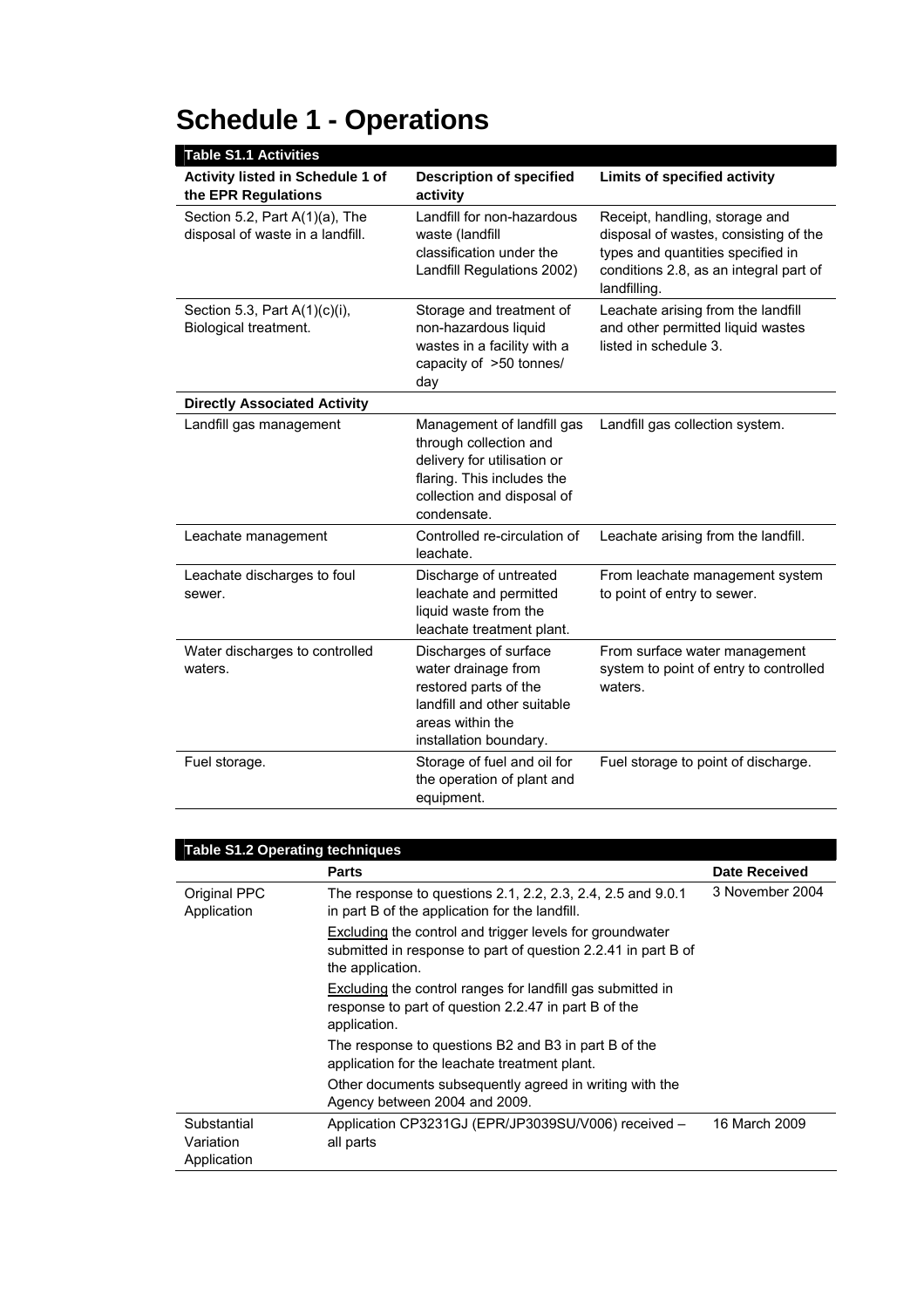| Requirement                                                                                                                                                                                                                                                                                                                                                                                                                                                                                                                                                                                                                                                                                                                                                                                                                                                                                                                                                                                                                                                                                                                                                                                                                                                                                                                                                                                                                                                                                                                                                                                                                                                                                                                                                                                                                                                                                                                                                                                                                                                                                                                                   | <b>Date</b>                                             |
|-----------------------------------------------------------------------------------------------------------------------------------------------------------------------------------------------------------------------------------------------------------------------------------------------------------------------------------------------------------------------------------------------------------------------------------------------------------------------------------------------------------------------------------------------------------------------------------------------------------------------------------------------------------------------------------------------------------------------------------------------------------------------------------------------------------------------------------------------------------------------------------------------------------------------------------------------------------------------------------------------------------------------------------------------------------------------------------------------------------------------------------------------------------------------------------------------------------------------------------------------------------------------------------------------------------------------------------------------------------------------------------------------------------------------------------------------------------------------------------------------------------------------------------------------------------------------------------------------------------------------------------------------------------------------------------------------------------------------------------------------------------------------------------------------------------------------------------------------------------------------------------------------------------------------------------------------------------------------------------------------------------------------------------------------------------------------------------------------------------------------------------------------|---------------------------------------------------------|
|                                                                                                                                                                                                                                                                                                                                                                                                                                                                                                                                                                                                                                                                                                                                                                                                                                                                                                                                                                                                                                                                                                                                                                                                                                                                                                                                                                                                                                                                                                                                                                                                                                                                                                                                                                                                                                                                                                                                                                                                                                                                                                                                               |                                                         |
| The operator shall undertake a study of the impact on the bird<br>reserve by the type of birds attracted to the landfill operation. An<br>assessment shall be carried out of the need and extent of bird<br>control measures at the installation which shall be submitted and<br>agreed in writing by the Agency. The operator shall incorporate any<br>agreed changes from the assessment into a revised Bird<br>Management Plan.                                                                                                                                                                                                                                                                                                                                                                                                                                                                                                                                                                                                                                                                                                                                                                                                                                                                                                                                                                                                                                                                                                                                                                                                                                                                                                                                                                                                                                                                                                                                                                                                                                                                                                            | 31/01/10                                                |
| The operator shall submit a written report regarding landfill gas<br>monitoring of external boreholes 843, 854-866, 867G, 868, 869,<br>870G, 871, 872G, 873G, 874G, 875, 877, 880, 881, 883, 922. The<br>report shall propose a monitoring regime for the above boreholes to<br>demonstrate landfill gas is not escaping from the installation<br>boundary. The report shall include:<br>A review of the existing landfill gas monitoring infrastructure<br>1.<br>on the Freightmaster estate and within the permitted<br>boundary of the operational site.<br>2.<br>A review of the landfill gas monitoring results either side of<br>the boundary.<br>3.<br>Recommendations for improvements to the landfill gas<br>infrastructure and management systems where appropriate<br>and modifications to the landfill gas monitoring regime.<br>Where possible, propose appropriate compliance limits for<br>4.<br>the above boreholes. These proposed limits shall be based<br>on environmental risk, pre-filling monitoring data, or other<br>relevant monitoring data not influenced by landfill gas.<br>Parameters other than methane and carbon dioxide can be<br>considered.<br>Should the setting of compliance limits for the above<br>boreholes not be appropriate the justification for this should<br>be detailed and a revised quarterly reporting regime should<br>be implemented. This revised quarterly reporting regime<br>should present the data for external landfill gas monitoring<br>boreholes 855-866, 867G, 868, 869, 870G, 871, 872G,<br>873G, 874G, 875, 877, 880, 881, 883, 922 and analyse it in<br>contrast to the monitoring data from within the permitted<br>installation. This data must include - valve operation, suction<br>pressure, flow rate and dip data and the report shall interpret<br>any trends in data reported.<br>Timescales for the implementation of any recommendations<br>5.<br>made<br>Once the Environment Agency are satisfied that the above<br>requirements have been met, this will be confirmed in writing. Then<br>this document and the compliance limits will then become part of | 30/03/10                                                |
| The operator shall submit proposals for the installation of three<br>additional leachate monitoring points (audit wells, one of which will<br>replace LAP354) in the central area of phase two. LAP 354 will<br>henceforth be used as an extraction well. In addition the operator<br>shall investigate and report on the integrity of all other leachate<br>audit wells under Table S4.1 and submit proposals for any redrilling<br>/ replacement as appropriate. The installation of the monitoring<br>points shall be implemented by the operator after the date of<br>approval by the Agency and within a timescale to be agreed with                                                                                                                                                                                                                                                                                                                                                                                                                                                                                                                                                                                                                                                                                                                                                                                                                                                                                                                                                                                                                                                                                                                                                                                                                                                                                                                                                                                                                                                                                                     | 28/02/10                                                |
|                                                                                                                                                                                                                                                                                                                                                                                                                                                                                                                                                                                                                                                                                                                                                                                                                                                                                                                                                                                                                                                                                                                                                                                                                                                                                                                                                                                                                                                                                                                                                                                                                                                                                                                                                                                                                                                                                                                                                                                                                                                                                                                                               | the sites operational management systems<br>the Agency. |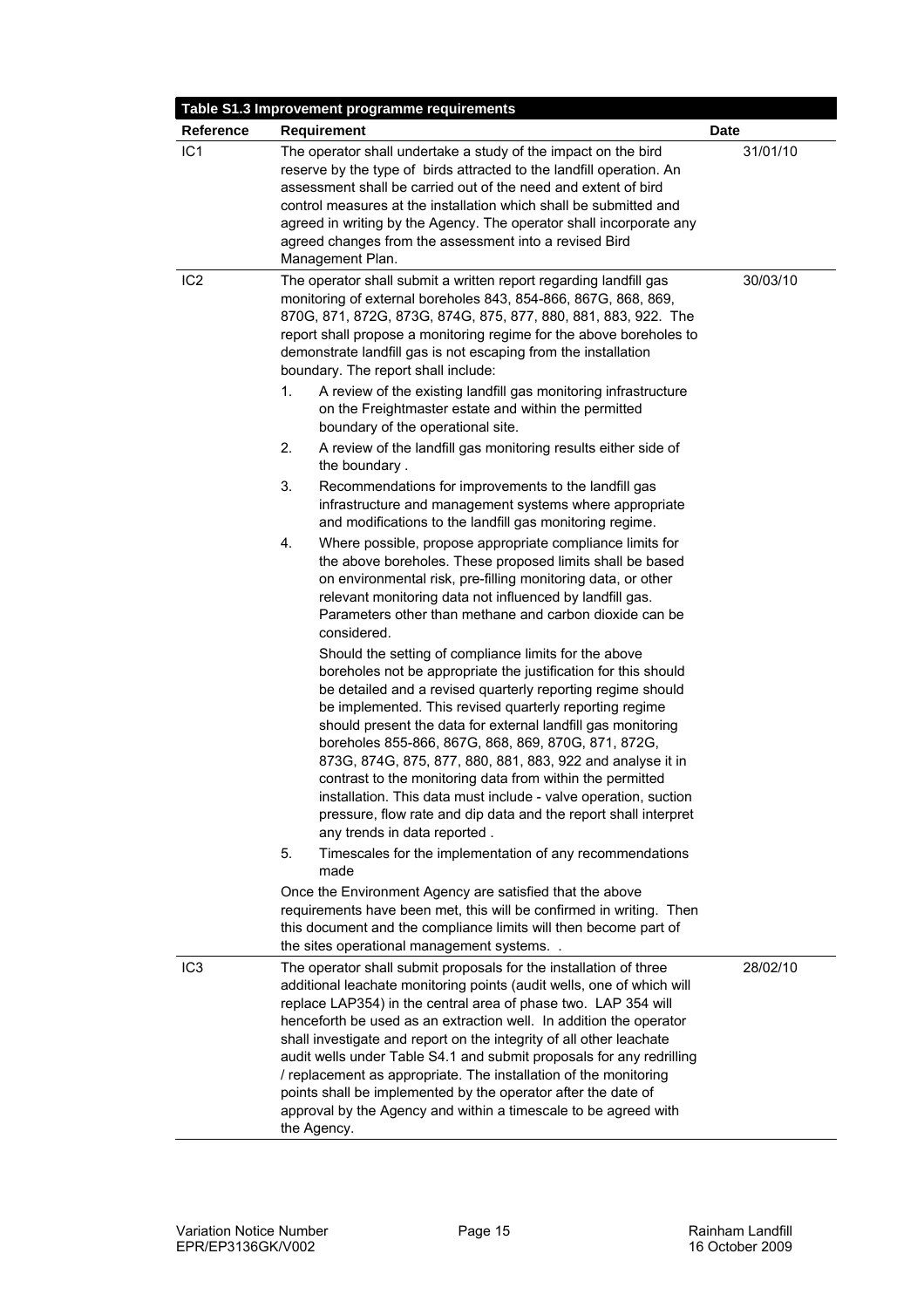|                  | Table S1.3 Improvement programme requirements                                                                                                                                                                                                                                                                                                                                                                                                                                                                          |             |
|------------------|------------------------------------------------------------------------------------------------------------------------------------------------------------------------------------------------------------------------------------------------------------------------------------------------------------------------------------------------------------------------------------------------------------------------------------------------------------------------------------------------------------------------|-------------|
| <b>Reference</b> | Requirement                                                                                                                                                                                                                                                                                                                                                                                                                                                                                                            | <b>Date</b> |
| IC4              | The operator shall provide confirmation to the Agency whether the<br>waste settlement predictions in the settlement report submitted with<br>Application CP3231GJ (EA/EPR/JP3039SU/V006). were refined to<br>a further degree of accuracy by calibration with the most recent<br>survey data available. This information should be used to explain<br>to the differences between Drawing 8 (March 2006) and Figure 5<br>(December, 2008), in particular the notable increase in the peak of<br>the north western area. | 31/12/09    |
| IC <sub>5</sub>  | The operator shall correct the labelling on Figures 3 and 5<br>submitted with Application CP3231GJ (EA/EPR/JP3039SU/V006)<br>and provide four correct copies to the Agency.<br>The notification requirements of condition 2.4.2 will be deemed to<br>have been complied with on submission of the plan.                                                                                                                                                                                                                | 30/11/09    |
| IC <sub>6</sub>  | The operator shall submit a report to the Agency reviewing<br>compliance limits for leachate monitoring points LAP929, LAP930,<br>LAP931, LAP932, LAP933, LAP934 along the sea wall. The<br>compliance limits should consider the acceptability of a limit of<br>3.2mAOD for all of the above boreholes. Where 3.2mAOD is not<br>appropriate the reasons should be outlined in the report and<br>alternative compliance limits shall be proposed.                                                                      | 30/06/10    |
| IC7              | The operator must provide further information to the Agency about<br>the site's HRA. The information must contain details as follows:<br>(a)<br>Present, discuss and justify control and trigger levels for<br>groundwater for the parameters indicated by * including List<br>1 substances required by Table S4.3<br>The details must include a thorough and full review of<br>(b)<br>groundwater and leachate quality, and of EALs and control<br>and trigger levels.                                                | 30/06/10    |
| IC <sub>8</sub>  | The peripheral containment bund, between Phase 8C and Liquid<br>Transfer Location (LTL) 221, shall be constructed in accordance<br>with the details shown on drawing no. RAI/PPC/954 entitled<br>'Containment Details'.                                                                                                                                                                                                                                                                                                | 31/03/10    |

| Table S1.4 Pre-operational measures for future development |                                                             |                                                                                                                                                                                                                                                                                                                                                               |  |
|------------------------------------------------------------|-------------------------------------------------------------|---------------------------------------------------------------------------------------------------------------------------------------------------------------------------------------------------------------------------------------------------------------------------------------------------------------------------------------------------------------|--|
| <b>Reference</b>                                           | <b>Operation</b>                                            | <b>Pre-operational Measures</b>                                                                                                                                                                                                                                                                                                                               |  |
| 1                                                          | Liquid waste accepted at<br>the leachate treatment<br>plant | One month prior to the acceptance of liquid waste from sources<br>other than Rainham landfill at the leachate treatment plant, the<br>operator shall submit detailed proposals for the acceptance and<br>handling of such wastes for approval in writing by the Agency.<br>The operator shall implement any measures as agreed in<br>writing with the Agency. |  |
| 2                                                          | Stability of temporary<br>slopes                            | Prior to the operation of any over tipping or surcharging activity<br>as a result of the 2009 application (EPR/JP3039SU/V006) the<br>operator shall provide confirmation to the Agency that<br>temporary waste slopes constructed during the re-contouring<br>process are designed with adequate factors of safety.                                           |  |
|                                                            |                                                             | If the previous PLAXIS modelling is being relied upon,<br>confirmation is required that this remains applicable to the<br>revised pre-settlement contours.                                                                                                                                                                                                    |  |
|                                                            |                                                             | No over tipping or surcharging shall take place until the<br>operator has received written confirmation from the Agency that<br>this pre-operational condition has been complied with<br>satisfactorily.                                                                                                                                                      |  |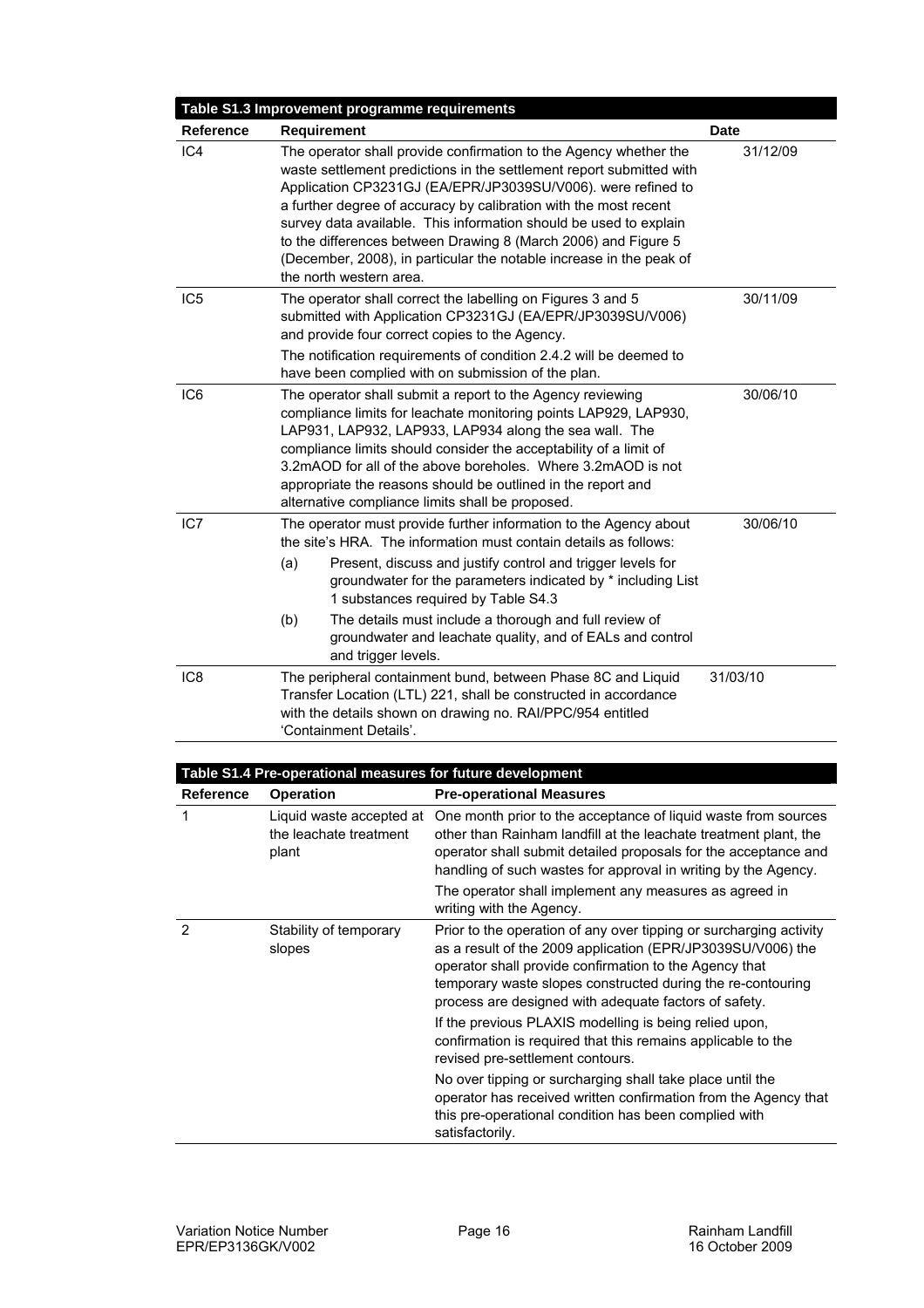|                  | Table S1.4 Pre-operational measures for future development                            |                                                                                                                                                                                                                                         |                                                                                                                                                                                                                                                                                                               |
|------------------|---------------------------------------------------------------------------------------|-----------------------------------------------------------------------------------------------------------------------------------------------------------------------------------------------------------------------------------------|---------------------------------------------------------------------------------------------------------------------------------------------------------------------------------------------------------------------------------------------------------------------------------------------------------------|
| <b>Reference</b> | <b>Operation</b>                                                                      |                                                                                                                                                                                                                                         | <b>Pre-operational Measures</b>                                                                                                                                                                                                                                                                               |
| 3                | Leachate recirculation                                                                |                                                                                                                                                                                                                                         | Prior to the commencement of any leachate recirculation at the<br>site, the operator shall submit in writing a detailed method<br>statement and impact assessment for approval by the<br>Environment Agency.                                                                                                  |
|                  |                                                                                       |                                                                                                                                                                                                                                         | This should include but not be limited to;                                                                                                                                                                                                                                                                    |
|                  |                                                                                       | (a)                                                                                                                                                                                                                                     | An assessment of the quantity of leachate to be<br>recirculated and the methodology proposed to be used<br>for reintroduction of the leachate to the waste;                                                                                                                                                   |
|                  |                                                                                       | (b)                                                                                                                                                                                                                                     | A detailed assessment of the potential impact upon<br>stability of the waste mass and final landform as a result<br>of recirculation and increased waste moisture content.                                                                                                                                    |
|                  |                                                                                       | (c)                                                                                                                                                                                                                                     | An assessment of the rise in leachate heads likely to be<br>observed across the site and appropriate updating of the<br>HRA as required.                                                                                                                                                                      |
|                  |                                                                                       | (d)                                                                                                                                                                                                                                     | An assessment of the likely impact on gas production at<br>the site and appropriate updating of the LFGRA as / if<br>required.                                                                                                                                                                                |
| 4                | Stripping back the cap<br>or restoration layer<br>above previously<br>deposited waste | Prior to the commencement of any stripping back of the cap or<br>restoration layer above previously deposited waste the operator<br>shall submit a method statement to be approved in writing by<br>the Agency detailing the following: |                                                                                                                                                                                                                                                                                                               |
|                  |                                                                                       | (a)                                                                                                                                                                                                                                     | the proposed gas management strategies and<br>contingency actions in relation to the cap stripping and its<br>implications for gas management and in-waste fire risk.                                                                                                                                         |
|                  |                                                                                       | (b)                                                                                                                                                                                                                                     | proposals detailing how the operator will manage and<br>observe the results of carbon monoxide monitoring for<br>evidence of deep seated or shallow fires elsewhere and<br>manage and observe monitoring results of differential<br>pressures to gauge inward flux of air.                                    |
|                  |                                                                                       | (c)                                                                                                                                                                                                                                     | proposals for an olfactory survey which shall be<br>undertaken at regular intervals during the cap stripping<br>process, as proposed in Section 1.5.2 of the Variation<br>Application. The findings shall be reported to the Agency<br>on a timescale to be agreed prior to the commencement<br>of the works. |
|                  |                                                                                       | (d)                                                                                                                                                                                                                                     | proposals for additional mitigating measures in the event<br>of problematic odour releases occurring                                                                                                                                                                                                          |
|                  |                                                                                       | (e)                                                                                                                                                                                                                                     | The cap stripping proposals shall state that they will be<br>reviewed annually and any changes must be given<br>Agency approval (subject to permit conditions 2.6.8)<br>before commencing the work                                                                                                            |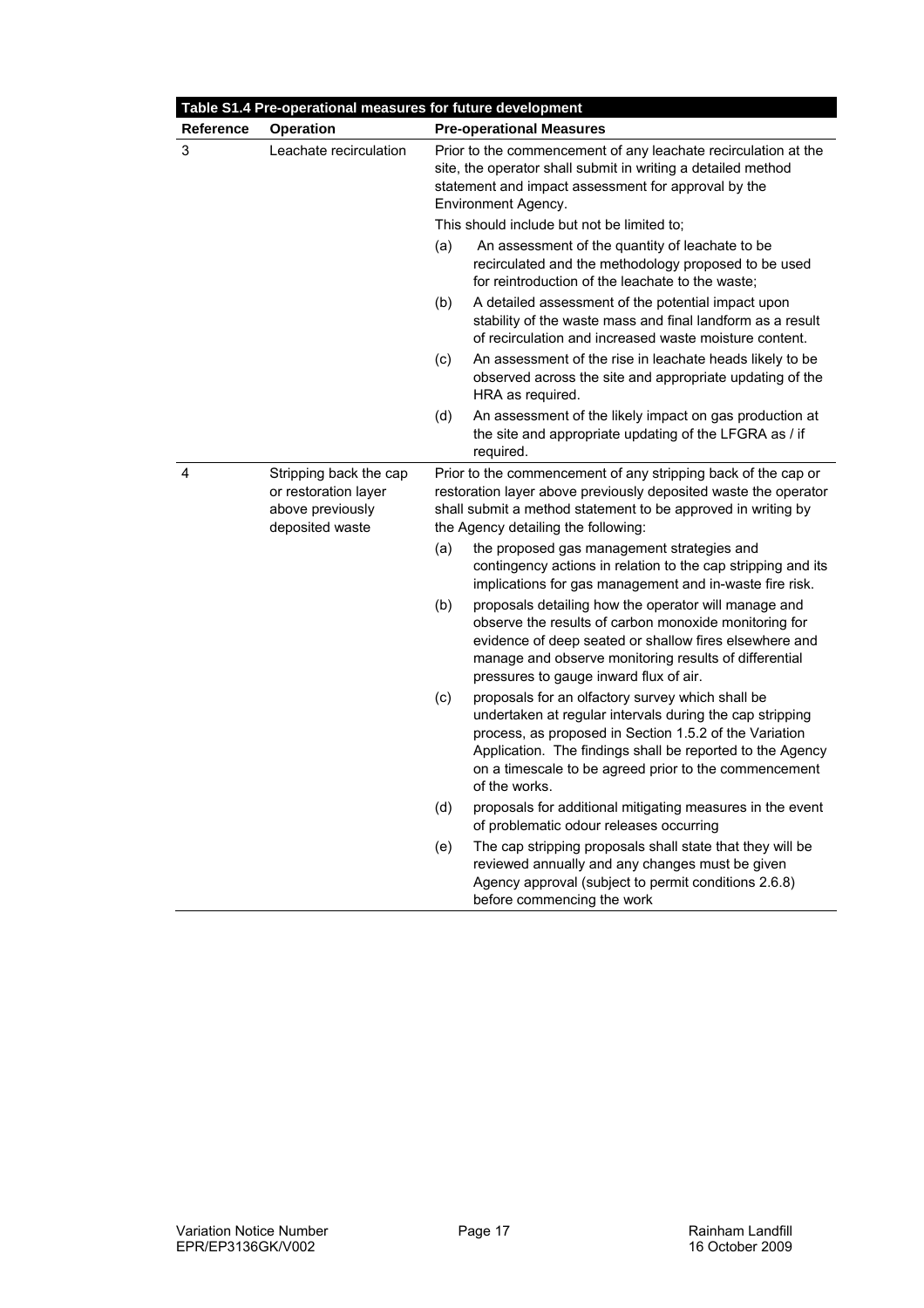|           | Table S1.4 Pre-operational measures for future development                                                                                          |       |                                                                                                                                                                                                                                                                                                                                                                                                 |
|-----------|-----------------------------------------------------------------------------------------------------------------------------------------------------|-------|-------------------------------------------------------------------------------------------------------------------------------------------------------------------------------------------------------------------------------------------------------------------------------------------------------------------------------------------------------------------------------------------------|
| Reference | <b>Operation</b>                                                                                                                                    |       | <b>Pre-operational Measures</b>                                                                                                                                                                                                                                                                                                                                                                 |
| 5         | Over tipping or<br><b>Surcharging Activity</b>                                                                                                      |       | Prior to the operation of any over tipping or surcharging activity<br>as a result of the 2009 application (EPR/JP3039SU/V006) the<br>operator must provide further information to the Agency on the<br>site's HRA. The information must be forwarded to the Agency<br>and agreed in writing before any over tip or surcharging<br>commences. The information must contain details as follows:   |
|           |                                                                                                                                                     | (a)   | Justification of the leachate source term concentrations<br>used in the HRA detailed in Application CP3231GJ<br>(EA/EPR/JP3039SU/V006).                                                                                                                                                                                                                                                         |
|           |                                                                                                                                                     | (b)   | Details of which boreholes have been considered<br>representative of background water quality in the HRA<br>detailed in Application CP3231GJ<br>(EA/EPR/JP3039SU/V006) and justification of values<br>presented in Table 5 and Appendix 4.                                                                                                                                                      |
|           |                                                                                                                                                     | (c)   | An updated plan detailing environmental monitoring<br>infrastructure.                                                                                                                                                                                                                                                                                                                           |
|           |                                                                                                                                                     | (d)   | Proposals for appropriate Environmental Assessment<br>Levels (EALs) for the HRA. The proposals must provide<br>a commentary and justification of the derivation of<br>appropriate EALs for comparison against modelling<br>results, and review the modelling results in light of these<br>including List 1 substances required by Table S4.3                                                    |
|           |                                                                                                                                                     | (e)   | Present, discuss and justify control and trigger levels for<br>groundwater including List 1 substances required by<br>Table S4.3                                                                                                                                                                                                                                                                |
|           |                                                                                                                                                     | (f)   | The details must include a thorough and full review of<br>groundwater and leachate quality, and of EALs and<br>control and trigger levels.                                                                                                                                                                                                                                                      |
| 6         | Prior to capping of the<br>northern part of the site                                                                                                | site. | Prior to capping of the northern part of the site, in the vicinity of<br>the proposed visitor car parking area, shown on Figure 6 of<br>Application CP3231GJ (EPR/JP3039SU/V006) the operator<br>shall submit to the Environment Agency for approval a revised<br>surface water management plan, detailing the proposed surface<br>water drainage systems to be implemented in this area of the |
| 7         | Prior to commencing<br>capping works in                                                                                                             |       | The operator shall submit a report to the Agency to be agreed<br>in writing. The report shall include:                                                                                                                                                                                                                                                                                          |
|           | accordance with the<br>Varied Restoration<br>profiles detailed in the<br><b>Substantial Variation</b><br>Application CP3231GJ<br>(EPR/JP3039SU/V006 | (a)   | Justification of parameters used in relation to the<br>capping/restoration layer profiles in figures 5 and 6 of the<br>Stability Risk Assessment. The justification shall consider<br>the input parameters (unit weight, undrained cohesion)<br>used in the SRA and confirm the reasons for using the<br>same input parameters for the different materials in the<br>two profiles.              |
|           |                                                                                                                                                     | (b)   | he operator shall assess the stability and integrity of the<br>capping scheme for the entire site in light of the<br>difference in cap specification between phases 2, 7, 8<br>and the remainder of the site.                                                                                                                                                                                   |

| Table S1.5 Annual waste input |                    |  |  |
|-------------------------------|--------------------|--|--|
| Category                      | Limit Tonnes/ Year |  |  |
| Non-hazardous waste           | 1.000.000          |  |  |
| Inert waste                   | 700.000            |  |  |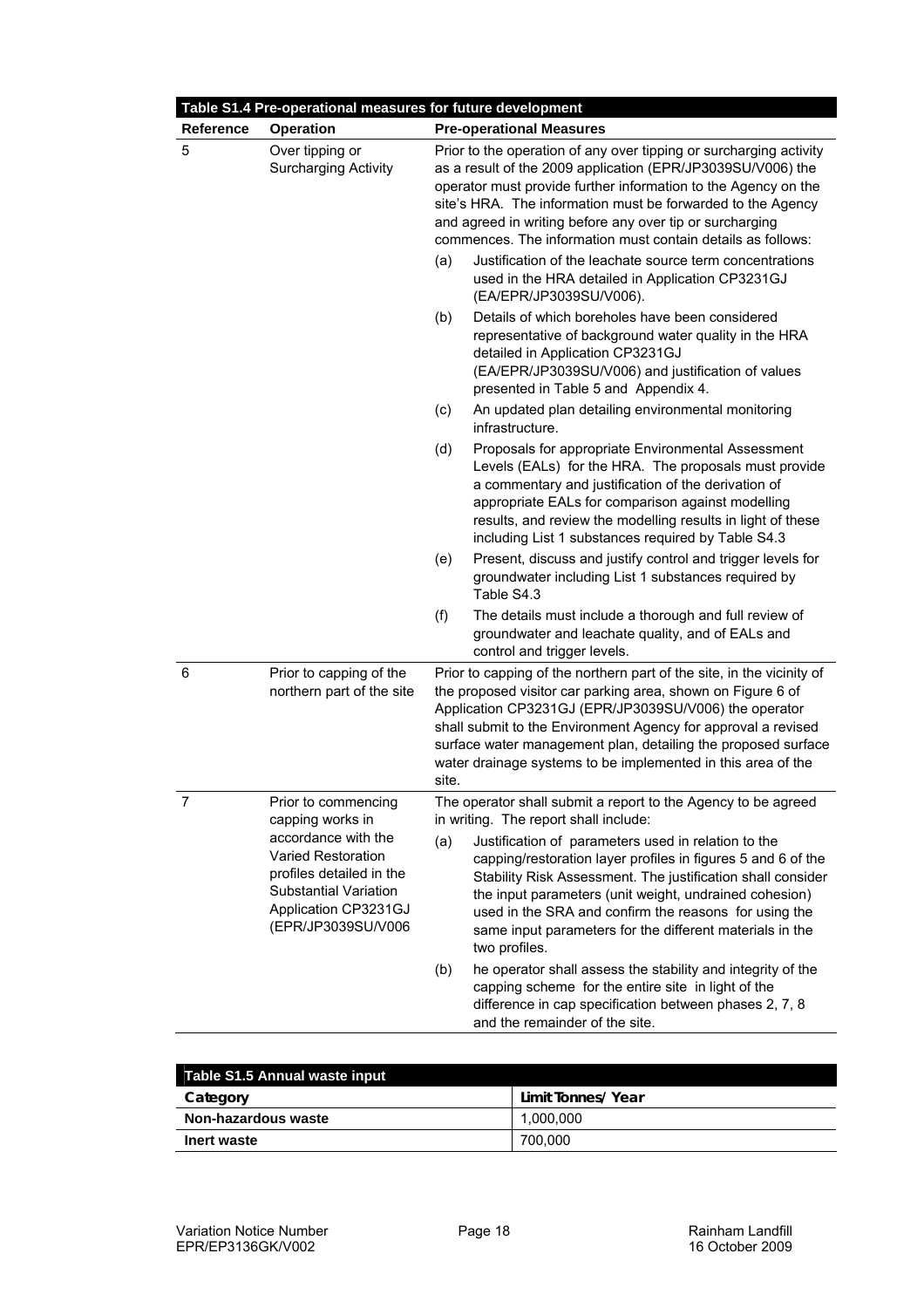## **Schedule 2 - Site plan**



**© Crown copyright [2009]. All rights reserved. Licence number 100026380**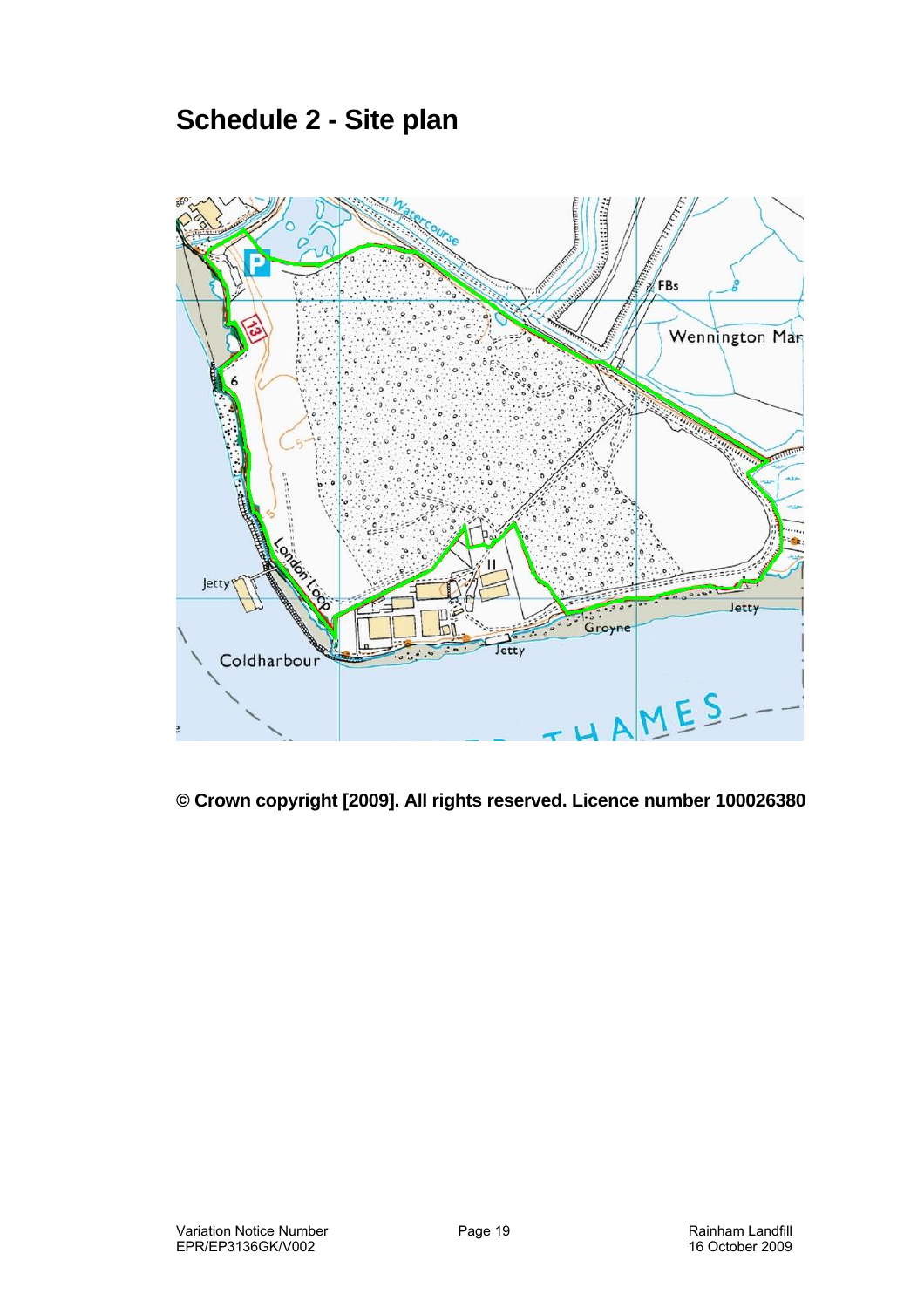# **Schedule 3 - List of permitted wastes**

Wastes for disposal to landfill

| <b>Waste</b><br>Code | <b>Waste Description</b>                                                                                                                                                                                             |
|----------------------|----------------------------------------------------------------------------------------------------------------------------------------------------------------------------------------------------------------------|
| 01                   | WASTES RESULTING FROM EXPLORATION, MINING, QUARRYING, AND PHYSICAL AND<br><b>CHEMICAL TREATMENT OF MINERALS</b>                                                                                                      |
|                      |                                                                                                                                                                                                                      |
| 01 01                | wastes from mineral excavation                                                                                                                                                                                       |
| 01 01 01             | wastes from mineral metalliferous excavation                                                                                                                                                                         |
| 01 01 02             | wastes from mineral non-metalliferous excavation                                                                                                                                                                     |
|                      |                                                                                                                                                                                                                      |
| 01 03                | wastes from physical and chemical processing of metalliferous minerals                                                                                                                                               |
| 01 03 08             | dusty and powdery wastes other than those mentioned in 01 03 07                                                                                                                                                      |
| 01 03 09             | red mud from alumina production other than the wastes mentioned in 01 03 07                                                                                                                                          |
|                      |                                                                                                                                                                                                                      |
| 01 04                | wastes from physical and chemical processing of non-metalliferous minerals                                                                                                                                           |
| 01 04 08             | waste gravel and crushed rocks other than those mentioned in 01 04 07                                                                                                                                                |
| 01 04 09             | waste sand and clays                                                                                                                                                                                                 |
| 01 04 10             | dusty and powdery wastes other than those mentioned in 01 04 07                                                                                                                                                      |
| 01 04 11             | wastes from potash and rock salt processing other than those mentioned in 01 04 07                                                                                                                                   |
| 01 04 12             | tailings and other wastes from washing and cleaning of minerals other than those mentioned in 01<br>04 07 and 01 04 11                                                                                               |
| 01 04 13             | wastes from stone cutting and sawing other than those mentioned in 01 04 07                                                                                                                                          |
|                      |                                                                                                                                                                                                                      |
| 01 05                | drilling muds and other drilling wastes                                                                                                                                                                              |
| 01 05 04             | freshwater drilling muds and wastes                                                                                                                                                                                  |
| 01 05 07             | barite-containing drilling muds and wastes other than those mentioned in 01 05 05 and 01 05 06                                                                                                                       |
| 01 05 08             | chloride-containing drilling muds and wastes other than those mentioned in 01 05 05 and 01 05 06                                                                                                                     |
| 02                   | WASTES FROM AGRICULTURE, HORTICULTURE, AQUACULTURE, FORESTRY, HUNTING<br>AND FISHING, FOOD PREPARATION AND PROCESSING                                                                                                |
|                      |                                                                                                                                                                                                                      |
| 02 01                | wastes from agriculture, horticulture, aquaculture, forestry, hunting and fishing                                                                                                                                    |
| 02 01 03             | plant-tissue waste                                                                                                                                                                                                   |
| 02 01 04             | waste plastics (except packaging)                                                                                                                                                                                    |
| 02 01 06             | animal faeces, urine and manure (including spoiled straw), effluent, collected separately and<br>treated off-site                                                                                                    |
| 02 01 07             | wastes from forestry                                                                                                                                                                                                 |
| 02 01 10             | waste metal                                                                                                                                                                                                          |
|                      |                                                                                                                                                                                                                      |
| 02 02                | wastes from the preparation and processing of meat, fish and other foods of animal origin                                                                                                                            |
| 02 02 01             | sludges from washing and cleaning                                                                                                                                                                                    |
| 02 02 03<br>02 02 04 | materials unsuitable for consumption or processing<br>sludges from on-site effluent treatment                                                                                                                        |
|                      |                                                                                                                                                                                                                      |
| 02 03                | wastes from fruit, vegetables, cereals, edible oils, cocoa, coffee, tea and tobacco<br>preparation and processing; conserve production; yeast and yeast extract production,<br>molasses preparation and fermentation |
| 02 03 01             | sludges from washing, cleaning, peeling, centrifuging and separation                                                                                                                                                 |
| 02 03 04             | materials unsuitable for consumption or processing                                                                                                                                                                   |
|                      |                                                                                                                                                                                                                      |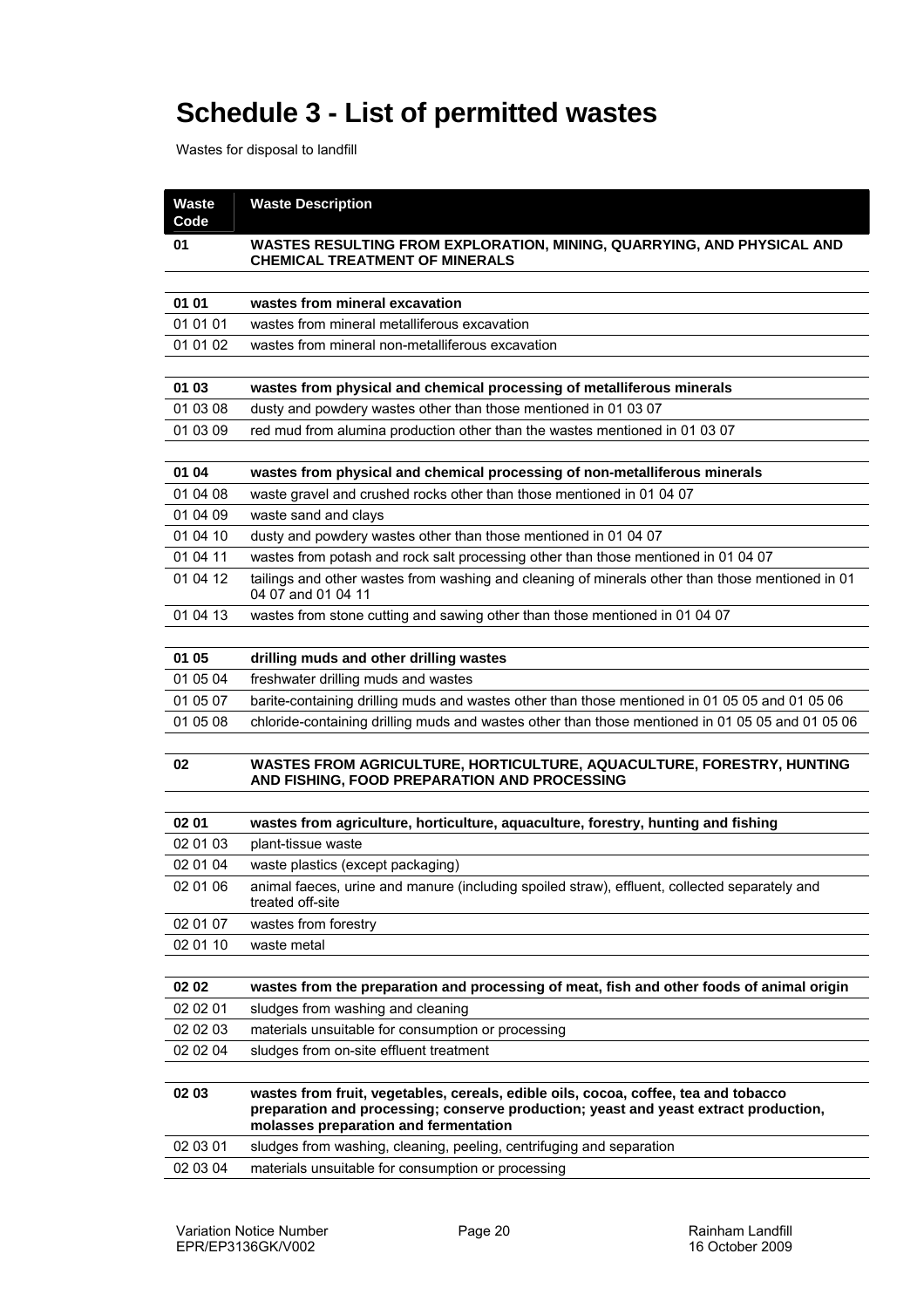| <b>Waste</b><br>Code | <b>Waste Description</b>                                                                               |
|----------------------|--------------------------------------------------------------------------------------------------------|
| 02 03 05             | sludges from on-site effluent treatment                                                                |
|                      |                                                                                                        |
| 02 05                | wastes from the dairy products industry                                                                |
| 02 05 01             | materials unsuitable for consumption or processing                                                     |
| 02 05 02             | sludges from on-site effluent treatment                                                                |
|                      |                                                                                                        |
| 02 06                | wastes from the baking and confectionery industry                                                      |
| 02 06 01             | materials unsuitable for consumption or processing                                                     |
| 02 06 02             | wastes from preserving agents                                                                          |
| 02 06 03             | sludges from on-site effluent treatment                                                                |
|                      |                                                                                                        |
| 02 07                | wastes from the production of alcoholic and non-alcoholic beverages (except coffee, tea<br>and cocoa)  |
| 02 07 03             | wastes from chemical treatment                                                                         |
| 02 07 04             | materials unsuitable for consumption or processing                                                     |
| 02 07 05             | sludges from on-site effluent treatment                                                                |
| 03                   | WASTES FROM WOOD PROCESSING AND THE PRODUCTION OF PANELS AND<br>FURNITURE, PULP, PAPER AND CARDBOARD   |
|                      |                                                                                                        |
| 03 01                | wastes from wood processing and the production of panels and furniture                                 |
| 03 01 01<br>03 01 05 | waste bark and cork                                                                                    |
|                      | sawdust, shavings, cuttings, wood, particle board and veneer other than those mentioned in 03 01<br>04 |
| 03 03                | wastes from pulp, paper and cardboard production and processing                                        |
| 03 03 01             | waste bark and wood                                                                                    |
| 03 03 05             | de-inking sludges from paper recycling                                                                 |
| 03 03 07             | mechanically separated rejects from pulping of waste paper and cardboard                               |
| 03 03 08             | wastes from sorting of paper and cardboard destined for recycling                                      |
| 03 03 09             | lime mud waste                                                                                         |
| 03 03 10             | fibre rejects, fibre-, filler- and coating-sludges from mechanical separation                          |
| 03 03 11             | sludges from on-site effluent treatment other than those mentioned in 03 03 10                         |
|                      |                                                                                                        |
| 04                   | WASTES FROM THE LEATHER, FUR AND TEXTILE INDUSTRIES                                                    |
|                      |                                                                                                        |
| 04 01                | wastes from the leather and fur industry                                                               |
| 04 01 01             |                                                                                                        |
|                      | fleshings and lime split wastes                                                                        |
| 04 01 02             | liming waste                                                                                           |
| 04 01 08             | waste tanned leather (blue sheetings, shavings, cuttings, buffing dust) containing chromium            |
| 04 01 09             | wastes from dressing and finishing                                                                     |
|                      |                                                                                                        |
| 04 02                | wastes from the textile industry                                                                       |
| 04 02 09             | wastes from composite materials (impregnated textile, elastomer, plastomer)                            |
| 04 02 10             | organic matter from natural products (for example grease, wax)                                         |
| 04 02 15             | wastes from finishing other than those mentioned in 04 02 14                                           |
| 04 02 17             | dyestuffs and pigments other than those mentioned in 04 02 16                                          |
| 04 02 20             | sludges from on-site effluent treatment other than those mentioned in 04 02 19                         |
| 04 02 21<br>04 02 22 | wastes from unprocessed textile fibres<br>wastes from processed textile fibres                         |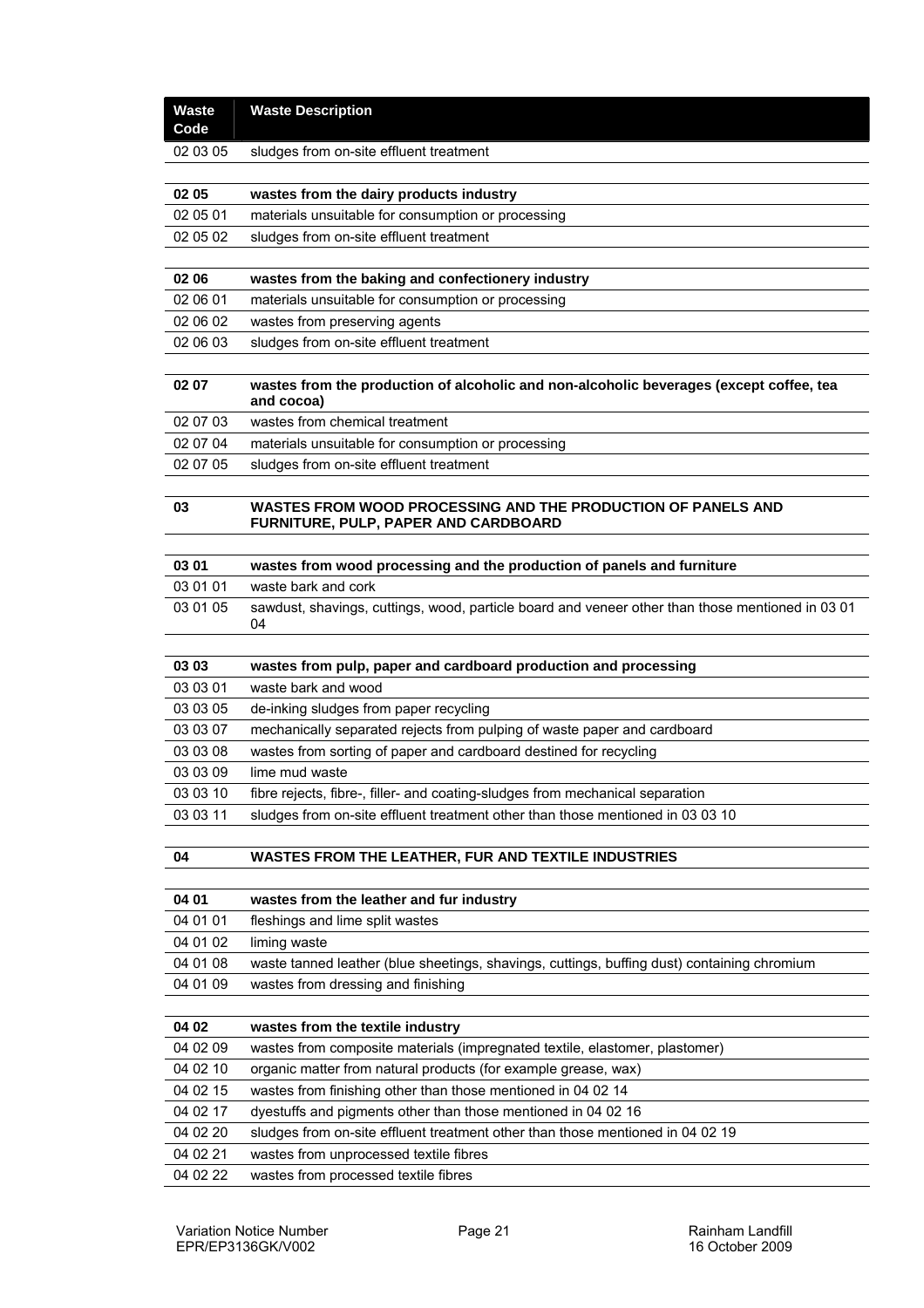| 05       | WASTES FROM PETROLEUM REFINING, NATURAL GAS PURIFICATION AND PYROLYTIC<br><b>TREATMENT OF COAL</b>      |
|----------|---------------------------------------------------------------------------------------------------------|
|          |                                                                                                         |
| 05 01    | wastes from petroleum refining                                                                          |
| 05 01 16 | sulphur-containing wastes from petroleum desulphurisation                                               |
| 05 01 17 | bitumen                                                                                                 |
|          |                                                                                                         |
| 05 06    | wastes from the pyrolytic treatment of coal                                                             |
| 05 06 04 | waste from cooling columns                                                                              |
| 05 07    | wastes from natural gas purification and transportation                                                 |
| 05 07 02 | wastes containing sulphur                                                                               |
|          |                                                                                                         |
| 06       | <b>WASTES FROM INORGANIC CHEMICAL PROCESSES</b>                                                         |
|          |                                                                                                         |
| 06 03    | wastes from the MFSU of salts and their solutions and metallic oxides                                   |
| 06 03 14 | solid salts and solutions other than those mentioned in 06 03 11 and 06 03 13                           |
| 06 03 16 | metallic oxides other than those mentioned in 06 03 15                                                  |
|          |                                                                                                         |
| 06 05    | sludges from on-site effluent treatment                                                                 |
| 06 05 03 | sludges from on-site effluent treatment other than those mentioned in 06 05 02                          |
|          |                                                                                                         |
| 06 06    | wastes from the MFSU of sulphur chemicals, sulphur chemical processes and<br>desulphurisation processes |
| 06 06 03 | wastes containing sulphides other than those mentioned in 06 06 02                                      |
|          |                                                                                                         |
| 06 09    | wastes from the MSFU of phosphorous chemicals and phosphorous chemical processes                        |
| 06 09 02 | phosphorous slag                                                                                        |
| 06 09 04 | calcium-based reaction wastes other than those mentioned in 06 09 03                                    |
|          |                                                                                                         |
| 06 11    | wastes from the manufacture of inorganic pigments and opacificiers                                      |
| 06 11 01 | calcium-based reaction wastes from titanium dioxide production                                          |
|          |                                                                                                         |
| 06 13    | wastes from inorganic chemical processes not otherwise specified                                        |
| 06 13 03 | carbon black                                                                                            |
| 07       |                                                                                                         |
|          | <b>WASTES FROM ORGANIC CHEMICAL PROCESSES</b>                                                           |
| 07 01    | wastes from the manufacture, formulation, supply and use (MFSU) of basic organic<br>chemicals           |
| 07 01 12 |                                                                                                         |
|          | sludges from on-site effluent treatment other than those mentioned in 07 01 11                          |
| 07 02    | wastes from the MFSU of plastics, synthetic rubber and man-made fibres                                  |
| 07 02 13 | waste plastic                                                                                           |
|          |                                                                                                         |
| 07 05    | wastes from the MFSU of pharmaceuticals                                                                 |
| 07 05 14 | solid wastes other than those mentioned in 07 05 13                                                     |
|          |                                                                                                         |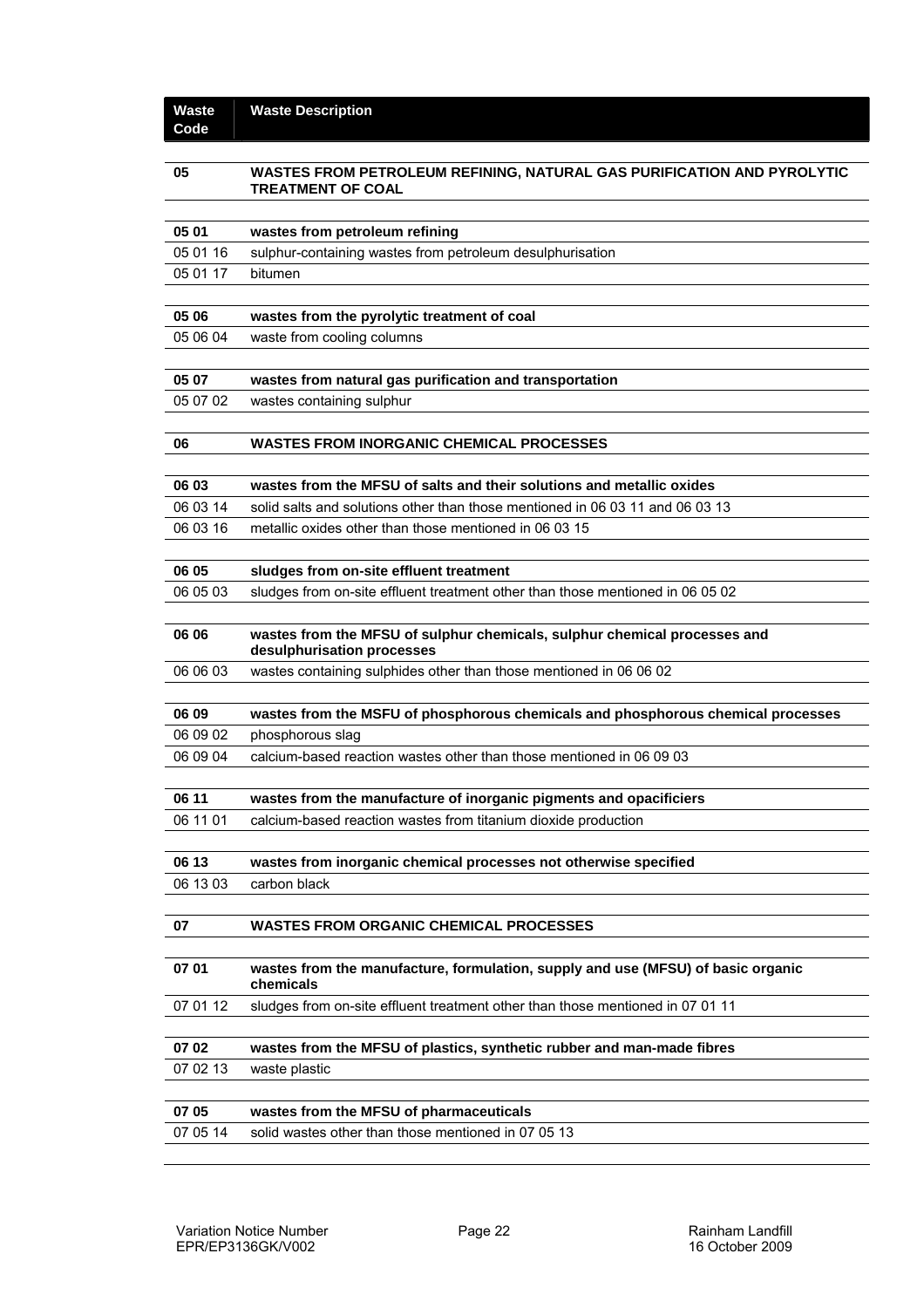| <b>Waste</b><br>Code | <b>Waste Description</b>                                                                                                                                                 |
|----------------------|--------------------------------------------------------------------------------------------------------------------------------------------------------------------------|
| 08                   | WASTES FROM THE MANUFACTURE, FORMULATION, SUPPLY AND USE (MFSU) OF<br>COATINGS (PAINTS, VARNISHES AND VITREOUS ENAMELS), ADHESIVES, SEALANTS<br><b>AND PRINTING INKS</b> |
| 08 01                | wastes from MFSU and removal of paint and varnish                                                                                                                        |
|                      |                                                                                                                                                                          |
| 08 01 14             | sludges from paint or varnish other than those mentioned in 08 01 13                                                                                                     |
| 08 02                | wastes from MFSU of other coatings (including ceramic materials)                                                                                                         |
| 08 02 01             | waste coating powders                                                                                                                                                    |
| 08 03                | wastes from MFSU of printing inks                                                                                                                                        |
| 08 03 13             | waste ink other than those mentioned in 08 03 12                                                                                                                         |
| 08 03 15             | ink sludges other than those mentioned in 08 03 14                                                                                                                       |
| 08 03 18             | waste printing toner other than those mentioned in 08 03 17                                                                                                              |
|                      |                                                                                                                                                                          |
| 08 04                | wastes from MFSU of adhesives and sealants (including waterproofing products)                                                                                            |
| 08 04 10             | waste adhesives and sealants other than those mentioned in 08 04 09                                                                                                      |
| 08 04 12             | adhesive and sealant sludges other than those mentioned in 08 04 11                                                                                                      |
|                      |                                                                                                                                                                          |
| 09                   | <b>WASTES FROM THE PHOTOGRAPHIC INDUSTRY</b>                                                                                                                             |
|                      |                                                                                                                                                                          |
| 09 01                | wastes from the photographic industry                                                                                                                                    |
| 09 01 07             | photographic film and paper containing silver or silver compounds                                                                                                        |
| 09 01 08             | photographic film and paper free of silver or silver compounds                                                                                                           |
|                      |                                                                                                                                                                          |
| 10                   | <b>WASTES FROM THERMAL PROCESSES</b>                                                                                                                                     |
|                      |                                                                                                                                                                          |
| 10 01                | wastes from power stations and other combustion plants (except 19)                                                                                                       |
| 10 01 01             | bottom ash, slag and boiler dust (excluding boiler dust mentioned in 10 01 04)                                                                                           |
| 10 01 15             | bottom ash, slag and boiler dust from co-incineration other than those mentioned in 10 01 14                                                                             |
| 10 01 19<br>10 01 21 | wastes from gas cleaning other than those mentioned in 10 01 05, 10 01 07 and 10 01 18<br>sludges from on-site effluent treatment other than those mentioned in 10 01 20 |
| 10 01 24             | sands from fluidised beds                                                                                                                                                |
|                      |                                                                                                                                                                          |
| 10 02                | wastes from the iron and steel industry                                                                                                                                  |
| 10 02 01             | wastes from the processing of slag                                                                                                                                       |
| 10 02 02             | unprocessed slag                                                                                                                                                         |
| 10 02 10             | mill scales                                                                                                                                                              |
|                      |                                                                                                                                                                          |
| 10 03                | wastes from aluminium thermal metallurgy                                                                                                                                 |
| 10 03 05             | waste alumina                                                                                                                                                            |
| 10 03 18             | carbon-containing wastes from anode manufacture other than those mentioned in 10 03 17                                                                                   |
| 10 03 20             | flue-gas dust other than those mentioned in 10 03 19                                                                                                                     |
| 10 03 22             | other particulates and dust (including ball-mill dust) other than those mentioned in 10 03 21                                                                            |
| 10 03 24             | solid wastes from gas treatment other than those mentioned in 10 03 23                                                                                                   |
| 10 03 26             | sludges and filter cakes from gas treatment other than those mentioned in 10 03 25                                                                                       |
| 10 03 28             | wastes from cooling-water treatment other than those mentioned in 10 03 27                                                                                               |
| 10 03 30             | wastes from treatment of salt slags and black drosses other than those mentioned in 10 03 29                                                                             |
|                      |                                                                                                                                                                          |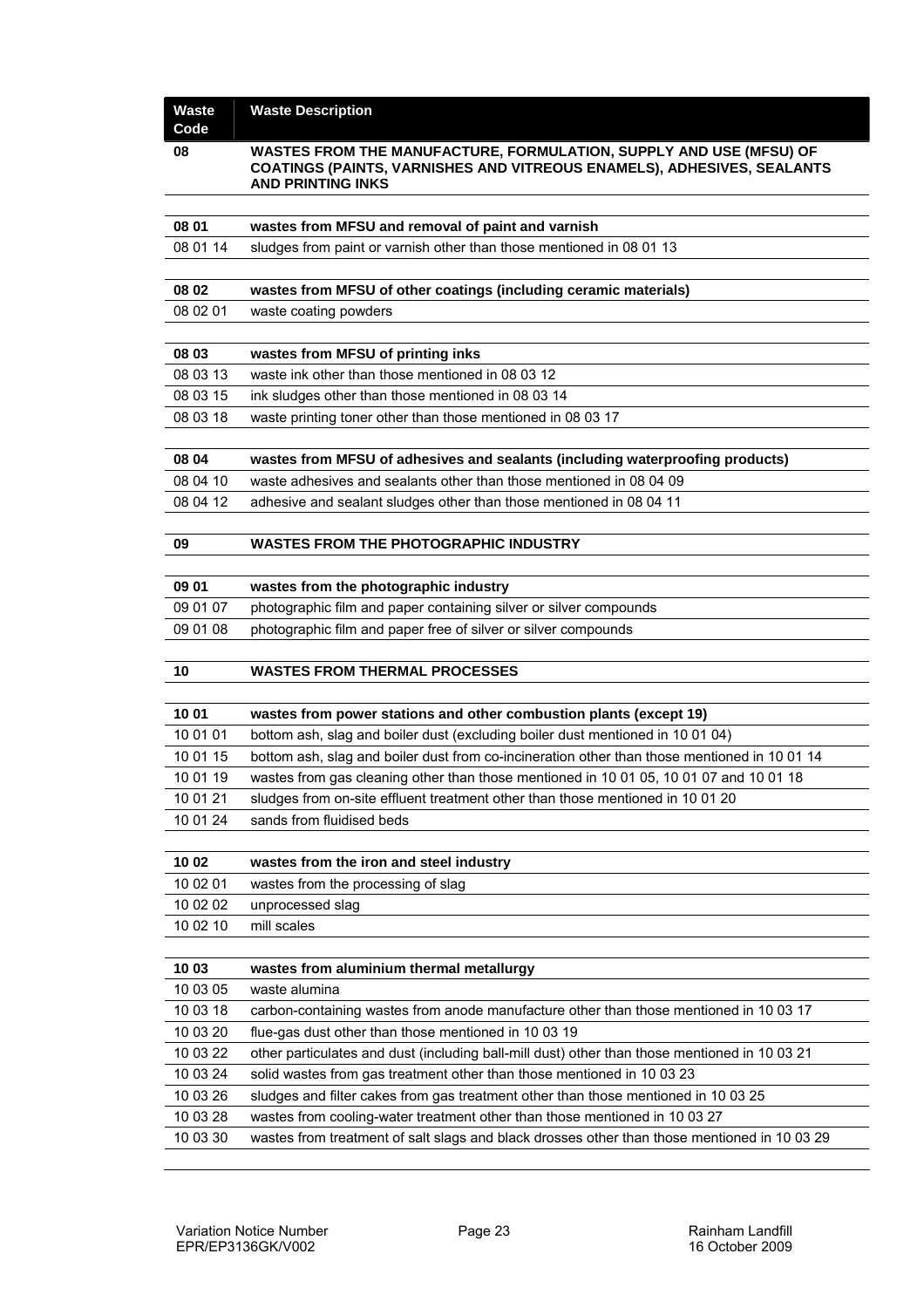| <b>Waste</b><br>Code | <b>Waste Description</b>                                                                             |
|----------------------|------------------------------------------------------------------------------------------------------|
| 10 04                | wastes from lead thermal metallurgy                                                                  |
| 10 04 10             | wastes from cooling-water treatment other than those mentioned in 10 04 09                           |
|                      |                                                                                                      |
| 10 05                | wastes from zinc thermal metallurgy                                                                  |
| 10 05 01             | slags from primary and secondary production                                                          |
| 10 05 04             | other particulates and dust                                                                          |
| 10 05 11             | dross and skimmings other than those mentioned in 10 05 10                                           |
|                      |                                                                                                      |
| 10 06                | wastes from copper thermal metallurgy                                                                |
| 10 06 01             | slags from primary and secondary production                                                          |
| 10 06 02             | dross and skimmings from primary and secondary production                                            |
| 10 06 04             | other particulates and dust                                                                          |
|                      |                                                                                                      |
| 10 07                | wastes from silver, gold and platinum thermal metallurgy                                             |
| 10 07 01             | slags from primary and secondary production                                                          |
| 10 07 02             | dross and skimmings from primary and secondary production                                            |
| 10 07 03<br>10 07 04 | solid wastes from gas treatment                                                                      |
|                      | other particulates and dust                                                                          |
| 10 07 05             | sludges and filter cakes from gas treatment                                                          |
| 10 08                | wastes from other non-ferrous thermal metallurgy                                                     |
| 10 08 04             | particulates and dust                                                                                |
| 10 08 09             | other slags                                                                                          |
| 10 08 11             | dross and skimmings other than those mentioned in 10 08 10                                           |
| 10 08 13             | carbon-containing wastes from anode manufacture other than those mentioned in 10 08 12               |
| 10 08 16             | flue-gas dust other than those mentioned in 10 08 15                                                 |
| 10 08 18             | sludges and filter cakes from flue-gas treatment other than those mentioned in 10 08 17              |
|                      |                                                                                                      |
| 10 09                | wastes from casting of ferrous pieces                                                                |
| 10 09 03             | furnace slag                                                                                         |
| 10 09 06             | casting cores and moulds which have not undergone pouring other than those mentioned in 10 09<br>05  |
| 10 09 08             | casting cores and moulds which have undergone pouring other than those mentioned in 10 09 07         |
| 10 09 10             | flue-gas dust other than those mentioned in 10 09 09                                                 |
| 10 09 12             | other particulates other than those mentioned in 10 09 11                                            |
|                      |                                                                                                      |
| 10 10                | wastes from casting of non-ferrous pieces                                                            |
| 10 10 03             | furnace slag                                                                                         |
| 10 10 06             | casting cores and moulds which have not undergone pouring, other than those mentioned in 10 10<br>05 |
| 10 10 08             | casting cores and moulds which have undergone pouring, other than those mentioned in 10 10 07        |
| 10 10 10             | flue-gas dust other than those mentioned in 10 10 09                                                 |
| 10 10 12             | other particulates other than those mentioned in 10 10 11                                            |
|                      |                                                                                                      |
| 10 11                | wastes from manufacture of glass and glass products                                                  |
| 10 11 03             | waste glass-based fibrous materials                                                                  |
| 10 11 05             | particulates and dust                                                                                |
| 10 11 10             | waste preparation mixture before thermal processing, other than those mentioned in 10 11 09          |
| 10 11 12             | waste glass other than those mentioned in 10 11 11                                                   |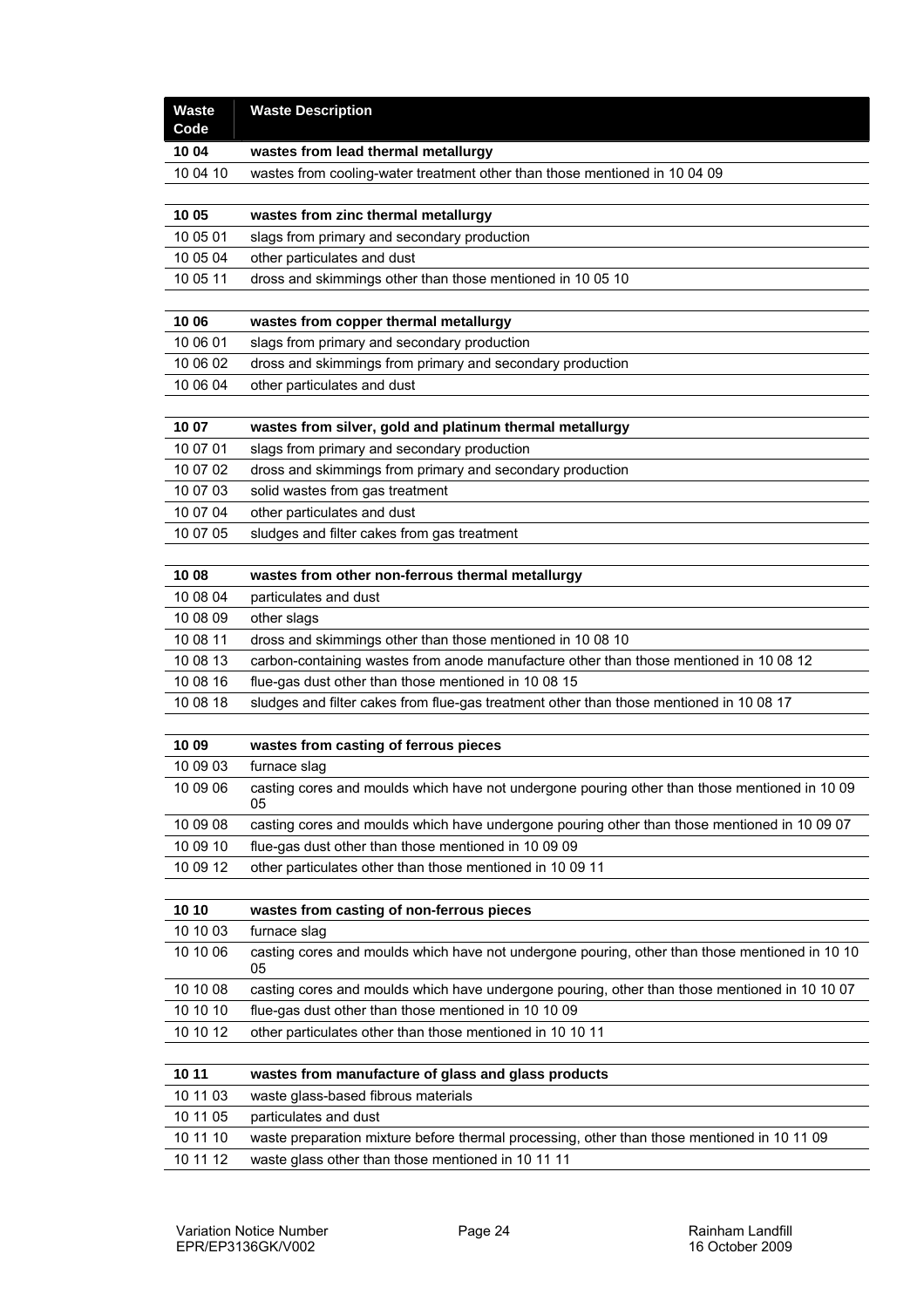| 10 11 14<br>glass-polishing and -grinding sludge other than those mentioned in 10 11 13<br>10 11 16<br>solid wastes from flue-gas treatment other than those mentioned in 10 11 15<br>10 11 18<br>sludges and filter cakes from flue-gas treatment other than those mentioned in 10 11 17<br>10 11 20<br>solid wastes from on-site effluent treatment other than those mentioned in 10 11 19<br>10 12<br>wastes from manufacture of ceramic goods, bricks, tiles and construction products<br>10 12 01<br>waste preparation mixture before thermal processing<br>10 12 03<br>particulates and dust<br>10 12 05<br>sludges and filter cakes from gas treatment<br>10 12 06<br>discarded moulds<br>10 12 08<br>waste ceramics, bricks, tiles and construction products (after thermal processing)<br>10 12 10<br>solid wastes from gas treatment other than those mentioned in 10 12 09<br>10 12 12<br>wastes from glazing other than those mentioned in 10 12 11<br>10 12 13<br>sludge from on-site effluent treatment<br>10 13<br>wastes from manufacture of cement, lime and plaster and articles and products made from<br>them<br>10 13 01<br>waste preparation mixture before thermal processing<br>10 13 04<br>wastes from calcination and hydration of lime<br>10 13 06<br>particulates and dust (except 10 13 12 and 10 13 13)<br>10 13 07<br>sludges and filter cakes from gas treatment<br>10 13 11<br>wastes from cement-based composite materials other than those mentioned in 10 13 09 and 10 13<br>10<br>10 13 13<br>solid wastes from gas treatment other than those mentioned in 10 13 12<br>10 13 14<br>waste concrete and concrete sludge |
|-------------------------------------------------------------------------------------------------------------------------------------------------------------------------------------------------------------------------------------------------------------------------------------------------------------------------------------------------------------------------------------------------------------------------------------------------------------------------------------------------------------------------------------------------------------------------------------------------------------------------------------------------------------------------------------------------------------------------------------------------------------------------------------------------------------------------------------------------------------------------------------------------------------------------------------------------------------------------------------------------------------------------------------------------------------------------------------------------------------------------------------------------------------------------------------------------------------------------------------------------------------------------------------------------------------------------------------------------------------------------------------------------------------------------------------------------------------------------------------------------------------------------------------------------------------------------------------------------------------------------------------------------------------|
|                                                                                                                                                                                                                                                                                                                                                                                                                                                                                                                                                                                                                                                                                                                                                                                                                                                                                                                                                                                                                                                                                                                                                                                                                                                                                                                                                                                                                                                                                                                                                                                                                                                             |
|                                                                                                                                                                                                                                                                                                                                                                                                                                                                                                                                                                                                                                                                                                                                                                                                                                                                                                                                                                                                                                                                                                                                                                                                                                                                                                                                                                                                                                                                                                                                                                                                                                                             |
|                                                                                                                                                                                                                                                                                                                                                                                                                                                                                                                                                                                                                                                                                                                                                                                                                                                                                                                                                                                                                                                                                                                                                                                                                                                                                                                                                                                                                                                                                                                                                                                                                                                             |
|                                                                                                                                                                                                                                                                                                                                                                                                                                                                                                                                                                                                                                                                                                                                                                                                                                                                                                                                                                                                                                                                                                                                                                                                                                                                                                                                                                                                                                                                                                                                                                                                                                                             |
|                                                                                                                                                                                                                                                                                                                                                                                                                                                                                                                                                                                                                                                                                                                                                                                                                                                                                                                                                                                                                                                                                                                                                                                                                                                                                                                                                                                                                                                                                                                                                                                                                                                             |
|                                                                                                                                                                                                                                                                                                                                                                                                                                                                                                                                                                                                                                                                                                                                                                                                                                                                                                                                                                                                                                                                                                                                                                                                                                                                                                                                                                                                                                                                                                                                                                                                                                                             |
|                                                                                                                                                                                                                                                                                                                                                                                                                                                                                                                                                                                                                                                                                                                                                                                                                                                                                                                                                                                                                                                                                                                                                                                                                                                                                                                                                                                                                                                                                                                                                                                                                                                             |
|                                                                                                                                                                                                                                                                                                                                                                                                                                                                                                                                                                                                                                                                                                                                                                                                                                                                                                                                                                                                                                                                                                                                                                                                                                                                                                                                                                                                                                                                                                                                                                                                                                                             |
|                                                                                                                                                                                                                                                                                                                                                                                                                                                                                                                                                                                                                                                                                                                                                                                                                                                                                                                                                                                                                                                                                                                                                                                                                                                                                                                                                                                                                                                                                                                                                                                                                                                             |
|                                                                                                                                                                                                                                                                                                                                                                                                                                                                                                                                                                                                                                                                                                                                                                                                                                                                                                                                                                                                                                                                                                                                                                                                                                                                                                                                                                                                                                                                                                                                                                                                                                                             |
|                                                                                                                                                                                                                                                                                                                                                                                                                                                                                                                                                                                                                                                                                                                                                                                                                                                                                                                                                                                                                                                                                                                                                                                                                                                                                                                                                                                                                                                                                                                                                                                                                                                             |
|                                                                                                                                                                                                                                                                                                                                                                                                                                                                                                                                                                                                                                                                                                                                                                                                                                                                                                                                                                                                                                                                                                                                                                                                                                                                                                                                                                                                                                                                                                                                                                                                                                                             |
|                                                                                                                                                                                                                                                                                                                                                                                                                                                                                                                                                                                                                                                                                                                                                                                                                                                                                                                                                                                                                                                                                                                                                                                                                                                                                                                                                                                                                                                                                                                                                                                                                                                             |
|                                                                                                                                                                                                                                                                                                                                                                                                                                                                                                                                                                                                                                                                                                                                                                                                                                                                                                                                                                                                                                                                                                                                                                                                                                                                                                                                                                                                                                                                                                                                                                                                                                                             |
|                                                                                                                                                                                                                                                                                                                                                                                                                                                                                                                                                                                                                                                                                                                                                                                                                                                                                                                                                                                                                                                                                                                                                                                                                                                                                                                                                                                                                                                                                                                                                                                                                                                             |
|                                                                                                                                                                                                                                                                                                                                                                                                                                                                                                                                                                                                                                                                                                                                                                                                                                                                                                                                                                                                                                                                                                                                                                                                                                                                                                                                                                                                                                                                                                                                                                                                                                                             |
|                                                                                                                                                                                                                                                                                                                                                                                                                                                                                                                                                                                                                                                                                                                                                                                                                                                                                                                                                                                                                                                                                                                                                                                                                                                                                                                                                                                                                                                                                                                                                                                                                                                             |
|                                                                                                                                                                                                                                                                                                                                                                                                                                                                                                                                                                                                                                                                                                                                                                                                                                                                                                                                                                                                                                                                                                                                                                                                                                                                                                                                                                                                                                                                                                                                                                                                                                                             |
|                                                                                                                                                                                                                                                                                                                                                                                                                                                                                                                                                                                                                                                                                                                                                                                                                                                                                                                                                                                                                                                                                                                                                                                                                                                                                                                                                                                                                                                                                                                                                                                                                                                             |
|                                                                                                                                                                                                                                                                                                                                                                                                                                                                                                                                                                                                                                                                                                                                                                                                                                                                                                                                                                                                                                                                                                                                                                                                                                                                                                                                                                                                                                                                                                                                                                                                                                                             |
|                                                                                                                                                                                                                                                                                                                                                                                                                                                                                                                                                                                                                                                                                                                                                                                                                                                                                                                                                                                                                                                                                                                                                                                                                                                                                                                                                                                                                                                                                                                                                                                                                                                             |
|                                                                                                                                                                                                                                                                                                                                                                                                                                                                                                                                                                                                                                                                                                                                                                                                                                                                                                                                                                                                                                                                                                                                                                                                                                                                                                                                                                                                                                                                                                                                                                                                                                                             |
|                                                                                                                                                                                                                                                                                                                                                                                                                                                                                                                                                                                                                                                                                                                                                                                                                                                                                                                                                                                                                                                                                                                                                                                                                                                                                                                                                                                                                                                                                                                                                                                                                                                             |
|                                                                                                                                                                                                                                                                                                                                                                                                                                                                                                                                                                                                                                                                                                                                                                                                                                                                                                                                                                                                                                                                                                                                                                                                                                                                                                                                                                                                                                                                                                                                                                                                                                                             |
| 11<br>WASTES FROM CHEMICAL SURFACE TREATMENT AND COATING OF METALS AND<br>OTHER MATERIALS; NON-FERROUS HYDRO-METALLURGY                                                                                                                                                                                                                                                                                                                                                                                                                                                                                                                                                                                                                                                                                                                                                                                                                                                                                                                                                                                                                                                                                                                                                                                                                                                                                                                                                                                                                                                                                                                                     |
|                                                                                                                                                                                                                                                                                                                                                                                                                                                                                                                                                                                                                                                                                                                                                                                                                                                                                                                                                                                                                                                                                                                                                                                                                                                                                                                                                                                                                                                                                                                                                                                                                                                             |
| 11 01<br>wastes from chemical surface treatment and coating of metals and other materials (for<br>example galvanic processes, zinc coating processes, pickling processes, etching,<br>phosphatising, alkaline degreasing, anodising)                                                                                                                                                                                                                                                                                                                                                                                                                                                                                                                                                                                                                                                                                                                                                                                                                                                                                                                                                                                                                                                                                                                                                                                                                                                                                                                                                                                                                        |
| 11 01 10<br>sludges and filter cakes other than those mentioned in 11 01 09                                                                                                                                                                                                                                                                                                                                                                                                                                                                                                                                                                                                                                                                                                                                                                                                                                                                                                                                                                                                                                                                                                                                                                                                                                                                                                                                                                                                                                                                                                                                                                                 |
| 11 01 14<br>degreasing wastes other than those mentioned in 11 01 13                                                                                                                                                                                                                                                                                                                                                                                                                                                                                                                                                                                                                                                                                                                                                                                                                                                                                                                                                                                                                                                                                                                                                                                                                                                                                                                                                                                                                                                                                                                                                                                        |
|                                                                                                                                                                                                                                                                                                                                                                                                                                                                                                                                                                                                                                                                                                                                                                                                                                                                                                                                                                                                                                                                                                                                                                                                                                                                                                                                                                                                                                                                                                                                                                                                                                                             |
| 11 02<br>wastes from non-ferrous hydrometallurgical processes                                                                                                                                                                                                                                                                                                                                                                                                                                                                                                                                                                                                                                                                                                                                                                                                                                                                                                                                                                                                                                                                                                                                                                                                                                                                                                                                                                                                                                                                                                                                                                                               |
| 11 02 03<br>wastes from the production of anodes for aqueous electrolytical processes                                                                                                                                                                                                                                                                                                                                                                                                                                                                                                                                                                                                                                                                                                                                                                                                                                                                                                                                                                                                                                                                                                                                                                                                                                                                                                                                                                                                                                                                                                                                                                       |
| 11 02 06<br>wastes from copper hydrometallurgical processes other than those mentioned in 11 02 05                                                                                                                                                                                                                                                                                                                                                                                                                                                                                                                                                                                                                                                                                                                                                                                                                                                                                                                                                                                                                                                                                                                                                                                                                                                                                                                                                                                                                                                                                                                                                          |
|                                                                                                                                                                                                                                                                                                                                                                                                                                                                                                                                                                                                                                                                                                                                                                                                                                                                                                                                                                                                                                                                                                                                                                                                                                                                                                                                                                                                                                                                                                                                                                                                                                                             |
| 11 05<br>wastes from hot galvanising processes                                                                                                                                                                                                                                                                                                                                                                                                                                                                                                                                                                                                                                                                                                                                                                                                                                                                                                                                                                                                                                                                                                                                                                                                                                                                                                                                                                                                                                                                                                                                                                                                              |
| 11 05 01<br>hard zinc                                                                                                                                                                                                                                                                                                                                                                                                                                                                                                                                                                                                                                                                                                                                                                                                                                                                                                                                                                                                                                                                                                                                                                                                                                                                                                                                                                                                                                                                                                                                                                                                                                       |
| 11 05 02<br>zinc ash                                                                                                                                                                                                                                                                                                                                                                                                                                                                                                                                                                                                                                                                                                                                                                                                                                                                                                                                                                                                                                                                                                                                                                                                                                                                                                                                                                                                                                                                                                                                                                                                                                        |
| 12<br>WASTES FROM SHAPING AND PHYSICAL AND MECHANICAL SURFACE TREATMENT OF<br><b>METALS AND PLASTICS</b>                                                                                                                                                                                                                                                                                                                                                                                                                                                                                                                                                                                                                                                                                                                                                                                                                                                                                                                                                                                                                                                                                                                                                                                                                                                                                                                                                                                                                                                                                                                                                    |
|                                                                                                                                                                                                                                                                                                                                                                                                                                                                                                                                                                                                                                                                                                                                                                                                                                                                                                                                                                                                                                                                                                                                                                                                                                                                                                                                                                                                                                                                                                                                                                                                                                                             |
| 1201<br>wastes from shaping and physical and mechanical surface treatment of metals and plastics                                                                                                                                                                                                                                                                                                                                                                                                                                                                                                                                                                                                                                                                                                                                                                                                                                                                                                                                                                                                                                                                                                                                                                                                                                                                                                                                                                                                                                                                                                                                                            |
| 12 01 01<br>ferrous metal filings and turnings                                                                                                                                                                                                                                                                                                                                                                                                                                                                                                                                                                                                                                                                                                                                                                                                                                                                                                                                                                                                                                                                                                                                                                                                                                                                                                                                                                                                                                                                                                                                                                                                              |
| 12 01 02<br>ferrous metal dust and particles                                                                                                                                                                                                                                                                                                                                                                                                                                                                                                                                                                                                                                                                                                                                                                                                                                                                                                                                                                                                                                                                                                                                                                                                                                                                                                                                                                                                                                                                                                                                                                                                                |
| non-ferrous metal filings and turnings<br>12 01 03                                                                                                                                                                                                                                                                                                                                                                                                                                                                                                                                                                                                                                                                                                                                                                                                                                                                                                                                                                                                                                                                                                                                                                                                                                                                                                                                                                                                                                                                                                                                                                                                          |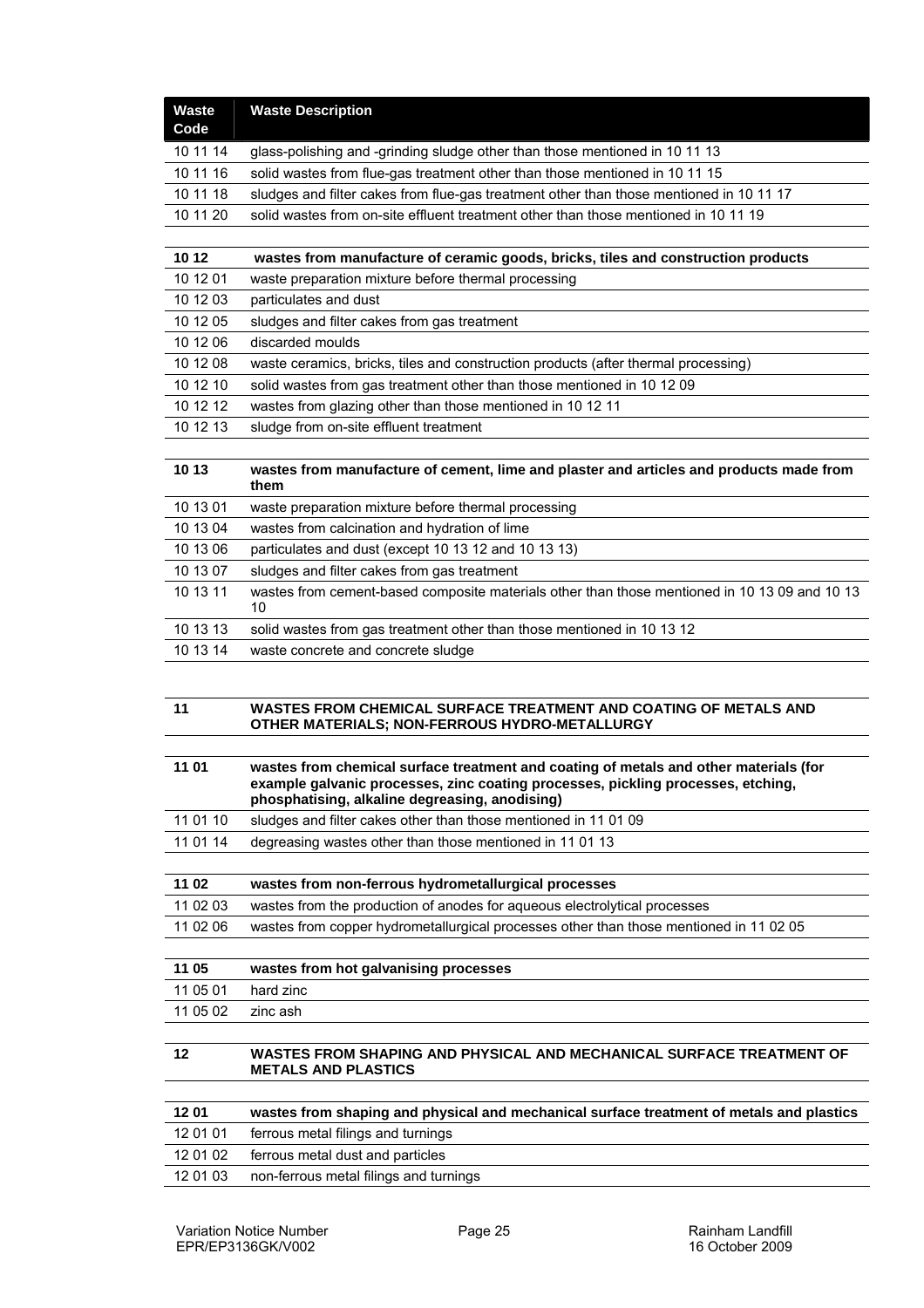| <b>Waste</b><br>Code | <b>Waste Description</b>                                                                                                                                                                                 |
|----------------------|----------------------------------------------------------------------------------------------------------------------------------------------------------------------------------------------------------|
| 12 01 04             | non-ferrous metal dust and particles                                                                                                                                                                     |
| 12 01 05             | plastics shavings and turnings                                                                                                                                                                           |
| 12 01 13             | welding wastes                                                                                                                                                                                           |
| 12 01 15             | machining sludges other than those mentioned in 12 01 14                                                                                                                                                 |
| 12 01 17             | waste blasting material other than those mentioned in 12 01 16                                                                                                                                           |
| 12 01 21             | spent grinding bodies and grinding materials other than those mentioned in 12 01 20                                                                                                                      |
|                      |                                                                                                                                                                                                          |
| 15                   | WASTE PACKAGING; ABSORBENTS, WIPING CLOTHS, FILTER MATERIALS AND<br>PROTECTIVE CLOTHING NOT OTHERWISE SPECIFIED                                                                                          |
|                      |                                                                                                                                                                                                          |
| 15 01                | packaging (including separately collected municipal packaging waste)                                                                                                                                     |
| 15 01 01             | paper and cardboard packaging                                                                                                                                                                            |
| 15 01 02             | plastic packaging                                                                                                                                                                                        |
| 15 01 03             | wooden packaging                                                                                                                                                                                         |
| 15 01 04             | metallic packaging                                                                                                                                                                                       |
| 15 01 05             | composite packaging                                                                                                                                                                                      |
| 15 01 06             | mixed packaging                                                                                                                                                                                          |
| 15 01 07             | glass packaging                                                                                                                                                                                          |
| 15 01 09             | textile packaging                                                                                                                                                                                        |
| 15 02                | absorbents, filter materials, wiping cloths and protective clothing                                                                                                                                      |
| 15 02 03             | absorbents, filter materials, wiping cloths and protective clothing other than those mentioned in 15                                                                                                     |
|                      | 02 02                                                                                                                                                                                                    |
| 16                   | WASTES NOT OTHERWISE SPECIFIED IN THE LIST                                                                                                                                                               |
|                      |                                                                                                                                                                                                          |
| 16 01                | end-of-life vehicles from different means of transport (including off-road machinery) and<br>wastes from dismantling of end-of-life vehicles and vehicle maintenance (except 13, 14, 16<br>06 and 16 08) |
| 16 01 03             | end-of-life tyres                                                                                                                                                                                        |
| 16 01 12             | brake pads other than those mentioned in 16 01 11                                                                                                                                                        |
| 16 01 16             | tanks for liquefied gas                                                                                                                                                                                  |
| 16 01 17             | ferrous metal                                                                                                                                                                                            |
| 16 01 18             | non-ferrous metal                                                                                                                                                                                        |
| 16 01 19             | plastic                                                                                                                                                                                                  |
| 16 01 20             | glass                                                                                                                                                                                                    |
| 16 01 22             | components not otherwise specified                                                                                                                                                                       |
|                      |                                                                                                                                                                                                          |
| 16 02                | wastes from electrical and electronic equipment                                                                                                                                                          |
| 16 02 14             | discarded equipment other than those mentioned in 16 02 09 to 16 02 13                                                                                                                                   |
| 16 02 16             | components removed from discarded equipment other than those mentioned in 16 02 15                                                                                                                       |
|                      |                                                                                                                                                                                                          |
| 16 03                | off-specification batches and unused products                                                                                                                                                            |
| 16 03 04             | inorganic wastes other than those mentioned in 16 03 03                                                                                                                                                  |
| 16 03 06             | organic wastes other than those mentioned in 16 03 05                                                                                                                                                    |
| 16 06                | batteries and accumulators                                                                                                                                                                               |
| 16 06 04             | alkaline batteries (except 16 06 03)                                                                                                                                                                     |
| 16 06 05             | other batteries and accumulators                                                                                                                                                                         |
|                      |                                                                                                                                                                                                          |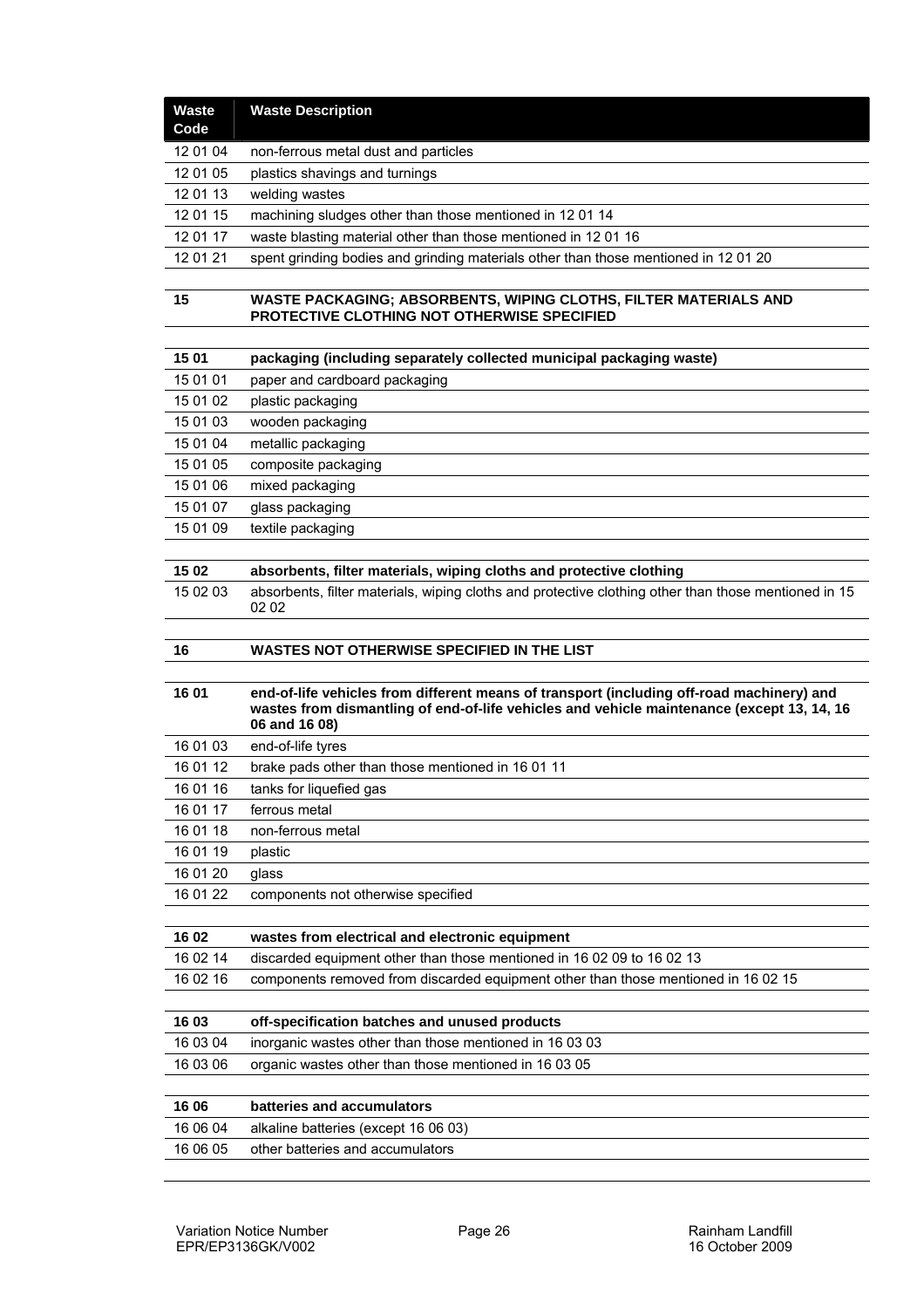| <b>Waste</b><br>Code | <b>Waste Description</b>                                                                                      |
|----------------------|---------------------------------------------------------------------------------------------------------------|
| 16 11                | waste linings and refractories                                                                                |
| 16 11 02             | carbon-based linings and refractories from metallurgical processes others than those mentioned in<br>16 11 01 |
| 16 11 04             | other linings and refractories from metallurgical processes other than those mentioned in 16 11 03            |
| 16 11 06             | linings and refractories from non-metallurgical processes others than those mentioned in 16 11 05             |
|                      |                                                                                                               |
| 17                   | <b>CONSTRUCTION AND DEMOLITION WASTES (INCLUDING EXCAVATED SOIL FROM</b><br><b>CONTAMINATED SITES)</b>        |
| 1701                 | concrete, bricks, tiles and ceramics                                                                          |
| 17 01 01             | concrete                                                                                                      |
| 17 01 02             | bricks                                                                                                        |
| 17 01 03             | tiles and ceramics                                                                                            |
| 17 01 07             | mixtures of concrete, bricks, tiles and ceramics other than those mentioned in 17 01 06                       |
| 1702                 | wood, glass and plastic                                                                                       |
| 17 02 01             | wood                                                                                                          |
| 17 02 02             | glass                                                                                                         |
| 17 02 03             | plastic                                                                                                       |
|                      |                                                                                                               |
| 1703                 | bituminous mixtures, coal tar and tarred products                                                             |
| 17 03 02             | bituminous mixtures other than those mentioned in 17 03 01                                                    |
| 1704                 | metals (including their alloys)                                                                               |
| 17 04 01             | copper, bronze, brass                                                                                         |
| 17 04 02             | aluminium                                                                                                     |
| 17 04 03             | lead                                                                                                          |
| 17 04 04             | zinc                                                                                                          |
| 17 04 05             | iron and steel                                                                                                |
| 17 04 06             | tin                                                                                                           |
| 17 04 07             | mixed metals                                                                                                  |
| 17 04 11             | cables other than those mentioned in 17 04 10                                                                 |
| 1705                 | soil (including excavated soil from contaminated sites), stones and dredging spoil                            |
| 17 05 04             | soil and stones other than those mentioned in 17 05 03                                                        |
| 17 05 06             | dredging spoil other than those mentioned in 17 05 05                                                         |
| 17 05 08             | track ballast other than those mentioned in 17 05 07                                                          |
|                      |                                                                                                               |
| 1706                 | insulation materials and asbestos-containing construction materials                                           |
| 17 06 04             | insulation materials other than those mentioned in 17 06 01 and 17 06 03                                      |
| 1709                 | other construction and demolition wastes                                                                      |
| 17 09 04             | mixed construction and demolition wastes other than those mentioned in 17 09 01, 17 09 02 and<br>17 09 03     |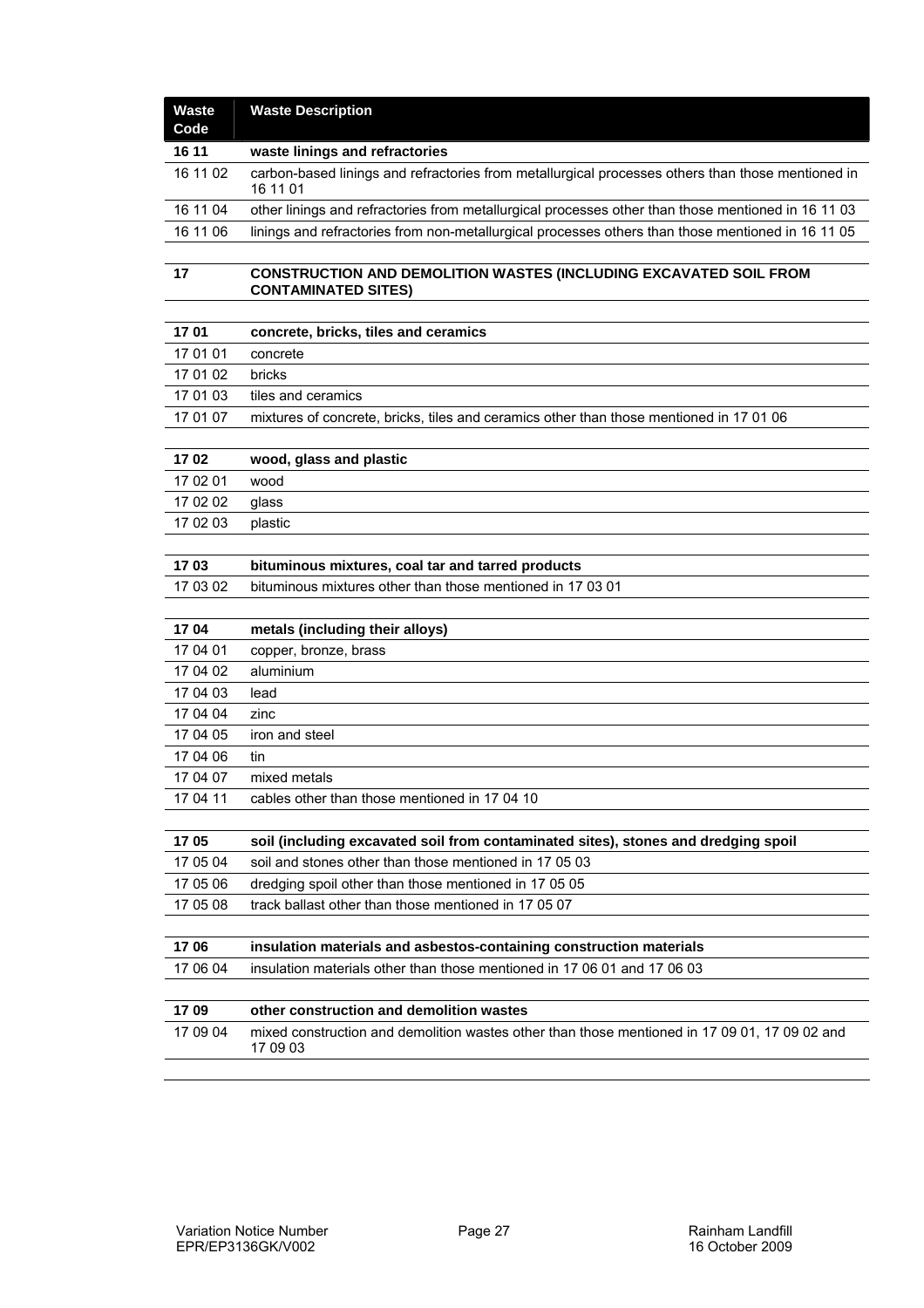| <b>Waste</b><br>Code | <b>Waste Description</b>                                                                                                                                                                |
|----------------------|-----------------------------------------------------------------------------------------------------------------------------------------------------------------------------------------|
| 18                   | WASTES FROM HUMAN OR ANIMAL HEALTH CARE AND/OR RELATED RESEARCH<br>(except kitchen and restaurant wastes not arising from immediate health care)                                        |
|                      |                                                                                                                                                                                         |
| 18 01                | wastes from natal care, diagnosis, treatment or prevention of disease in humans                                                                                                         |
| 18 01 04             | wastes whose collection and disposal is not subject to special requirements in order to prevent<br>infection(for example dressings, plaster casts, linen, disposable clothing, diapers) |
| 18 02                | wastes from research, diagnosis, treatment or prevention of disease involving animals                                                                                                   |
| 18 02 03             | wastes whose collection and disposal is not subject to special requirements in order to prevent<br>infection                                                                            |
| 19                   | WASTES FROM WASTE MANAGEMENT FACILITIES, OFF-SITE WASTE WATER<br>TREATMENT PLANTS AND THE PREPARATION OF WATER INTENDED FOR HUMAN<br><b>CONSUMPTION AND WATER FOR INDUSTRIAL USE</b>    |
| 1901                 | wastes from incineration or pyrolysis of waste                                                                                                                                          |
| 19 01 02             | ferrous materials removed from bottom ash                                                                                                                                               |
| 19 01 12             | bottom ash and slag other than those mentioned in 19 01 11                                                                                                                              |
| 19 01 16             | boiler dust other than those mentioned in 1901 15                                                                                                                                       |
| 19 01 19             | sands from fluidised beds                                                                                                                                                               |
|                      |                                                                                                                                                                                         |
| 1902                 | wastes from physico/chemical treatments of waste (including dechromatation,<br>decyanidation, neutralisation)                                                                           |
| 19 02 03             | premixed wastes composed only of non-hazardous wastes                                                                                                                                   |
| 19 02 06             | sludges from physico/chemical treatment other than those mentioned in 19 02 05                                                                                                          |
| 19 02 10             | combustible wastes other than those mentioned in 1902 08 and 1902 09                                                                                                                    |
|                      |                                                                                                                                                                                         |
| 1903                 | stabilised/solidified wastes                                                                                                                                                            |
| 19 03 05             | stabilised wastes other than those mentioned in 19 03 04                                                                                                                                |
| 19 03 07             | solidified wastes other than those mentioned in 19 03 06                                                                                                                                |
|                      |                                                                                                                                                                                         |
| 1904                 | vitrified waste and wastes from vitrification                                                                                                                                           |
| 19 04 01             | vitrified waste                                                                                                                                                                         |
|                      |                                                                                                                                                                                         |
| 1905                 | wastes from aerobic treatment of solid wastes                                                                                                                                           |
| 19 05 01             | non-composted fraction of municipal and similar wastes                                                                                                                                  |
| 19 05 02             | non-composted fraction of animal and vegetable waste                                                                                                                                    |
| 19 05 03             | off-specification compost                                                                                                                                                               |
|                      |                                                                                                                                                                                         |
| 1906                 | wastes from anaerobic treatment of waste                                                                                                                                                |
| 19 06 04             | digestate from anaerobic treatment of municipal waste                                                                                                                                   |
| 19 06 06             | digestate from anaerobic treatment of animal and vegetable waste                                                                                                                        |
|                      |                                                                                                                                                                                         |
| 1908                 | wastes from waste water treatment plants not otherwise specified                                                                                                                        |
| 19 08 01             | screenings                                                                                                                                                                              |
| 19 08 02             | waste from desanding                                                                                                                                                                    |
| 19 08 05             | sludges from treatment of urban waste water                                                                                                                                             |
| 19 08 09             | grease and oil mixture from oil/water separation containing only edible oil and fats                                                                                                    |
| 19 08 12             | sludges from biological treatment of industrial waste water other than those mentioned in 19 08 11                                                                                      |
| 19 08 14             | sludges from other treatment of industrial waste water other than those mentioned in 19 08 13                                                                                           |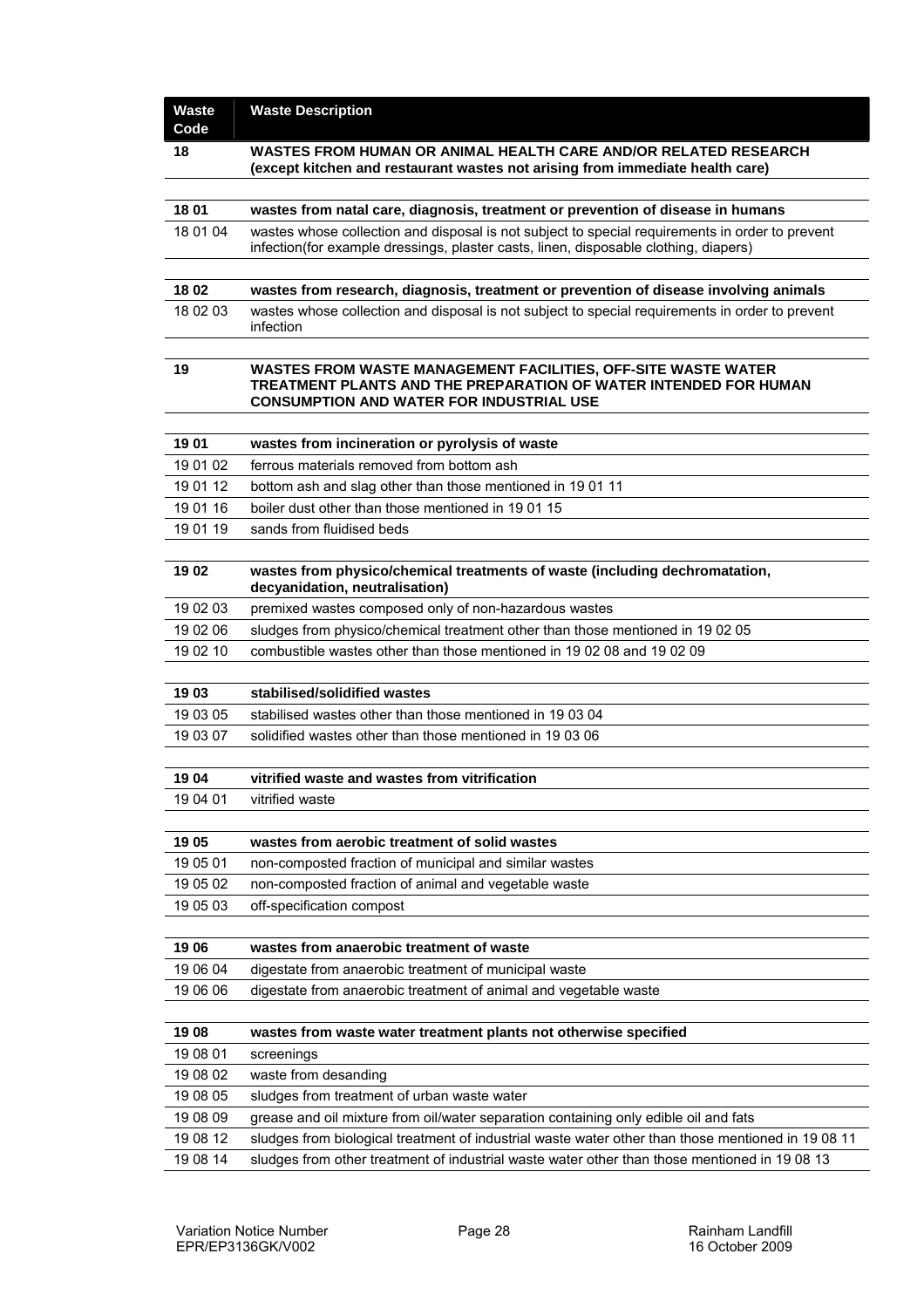#### **Waste Code Waste Description**

| 1909     | wastes from the preparation of water intended for human consumption or water for<br>industrial use                                |
|----------|-----------------------------------------------------------------------------------------------------------------------------------|
| 19 09 01 | solid waste from primary filtration and screenings                                                                                |
| 19 09 02 | sludges from water clarification                                                                                                  |
| 19 09 03 | sludges from decarbonation                                                                                                        |
| 19 09 04 | spent activated carbon                                                                                                            |
| 19 09 05 | saturated or spent ion exchange resins                                                                                            |
| 19 09 06 | solutions and sludges from regeneration of ion exchangers                                                                         |
|          |                                                                                                                                   |
| 19 10    | wastes from shredding of metal-containing wastes                                                                                  |
| 19 10 01 | iron and steel waste                                                                                                              |
| 19 10 02 | non-ferrous waste                                                                                                                 |
| 19 10 04 | fluff-light fraction and dust other than those mentioned in 19 10 03                                                              |
| 19 10 06 | other fractions other than those mentioned in 19 10 05                                                                            |
| 19 11    | wastes from oil regeneration                                                                                                      |
| 19 11 06 | sludges from on-site effluent treatment other than those mentioned in 19 11 05                                                    |
|          |                                                                                                                                   |
| 19 12    | wastes from the mechanical treatment of waste (for example sorting, crushing, compacting,<br>pelletising) not otherwise specified |
| 19 12 01 | paper and cardboard                                                                                                               |
| 19 12 02 | ferrous metal                                                                                                                     |
| 19 12 03 | non-ferrous metal                                                                                                                 |
| 19 12 04 | plastic and rubber                                                                                                                |
| 19 12 05 | glass                                                                                                                             |
| 19 12 07 | wood other than that mentioned in 19 12 06                                                                                        |
| 19 12 08 | textiles                                                                                                                          |
| 19 12 09 | minerals (for example sand, stones)                                                                                               |
| 19 12 10 | combustible waste (refuse derived fuel)                                                                                           |
| 19 12 12 | other wastes (including mixtures of materials) from mechanical treatment of wastes other than<br>those mentioned in 19 12 11      |
|          |                                                                                                                                   |
| 19 13    | wastes from soil and groundwater remediation                                                                                      |
| 19 13 02 | solid wastes from soil remediation other than those mentioned in 19 13 01                                                         |
| 19 13 04 | sludges from soil remediation other than those mentioned in 19 13 03                                                              |
| 19 13 06 | sludges from groundwater remediation other than those mentioned in 19 13 05                                                       |
|          |                                                                                                                                   |

#### **20 MUNICIPAL WASTES (HOUSEHOLD WASTE AND SIMILAR COMMERCIAL, INDUSTRIAL AND INSTITUTIONAL WASTES) INCLUDING SEPARATELY COLLECTED FRACTIONS**

| 20 01    | separately collected fractions (except 15 01)                          |
|----------|------------------------------------------------------------------------|
| 20 01 01 | paper and cardboard                                                    |
| 20 01 02 | glass                                                                  |
| 20 01 08 | biodegradable kitchen and canteen waste                                |
| 20 01 10 | clothes                                                                |
| 20 01 11 | textiles                                                               |
| 20 01 25 | edible oil and fat                                                     |
| 20 01 28 | paint, inks, adhesives and resins other than those mentioned in 200127 |
| 20 01 30 | detergents other than those mentioned in 20 01 29                      |
|          |                                                                        |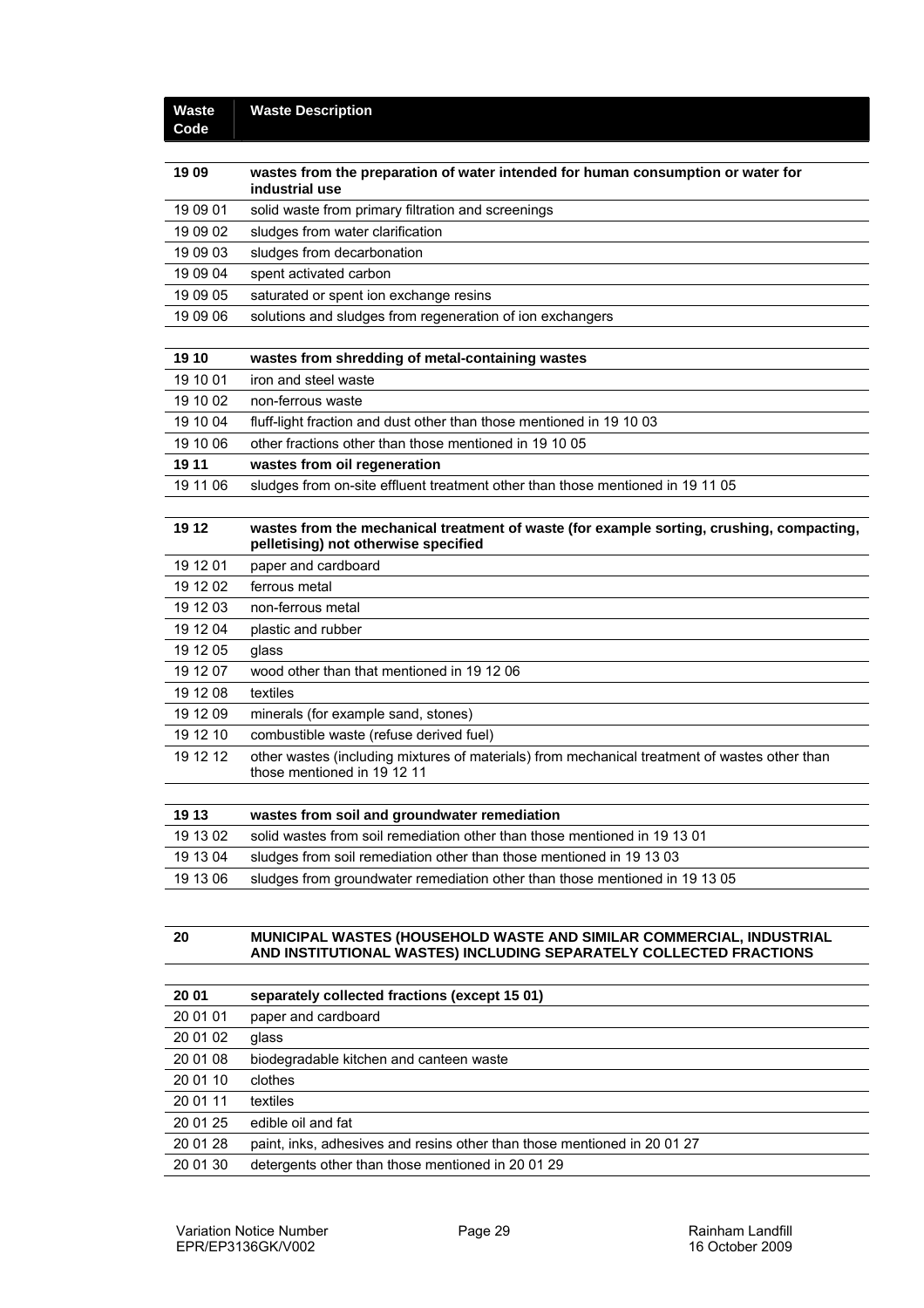| <b>Waste</b><br>Code | <b>Waste Description</b>                                                                                       |
|----------------------|----------------------------------------------------------------------------------------------------------------|
| 20 01 32             | medicines other than those mentioned 20 01 31                                                                  |
| 20 01 34             | batteries and accumulators other than those mentioned in 2001 33                                               |
| 20 01 36             | discarded electrical and electronic equipment other than those mentioned in 20 01 21, 20 01 23<br>and 20 01 35 |
| 20 01 38             | wood other than that mentioned in 20 01 37                                                                     |
| 20 01 39             | plastics                                                                                                       |
| 20 01 40             | metals                                                                                                         |
| 20 01 41             | wastes from chimney sweeping                                                                                   |
|                      |                                                                                                                |
| 20 02                | garden and park wastes (including cemetery waste)                                                              |
| 20 02 01             | biodegradable waste                                                                                            |
| 20 02 02             | soil and stones                                                                                                |
| 20 02 03             | other non-biodegradable wastes                                                                                 |
|                      |                                                                                                                |
| 20 03                | other municipal wastes                                                                                         |
| 20 03 01             | mixed municipal waste                                                                                          |
| 20 03 02             | waste from markets                                                                                             |
| 20 03 03             | street-cleaning residues                                                                                       |
| 20 03 04             | septic tank sludge                                                                                             |
| 20 03 06             | waste from sewage cleaning                                                                                     |
| 20 03 07             | bulky waste                                                                                                    |

Wastes for disposal at the leachate treatment plant

| Waste<br>Code | <b>Waste Description</b>                                                                                  |
|---------------|-----------------------------------------------------------------------------------------------------------|
| 16            | WASTES NOT OTHERWISE SPECIFIED IN THE LIST                                                                |
|               |                                                                                                           |
| 16 10         | aqueous liquid wastes destined for off-site treatment                                                     |
| 16 10 02      | aqueous liquid wastes other than those mentioned in 16 10 01                                              |
|               |                                                                                                           |
| 19            | WASTES FROM WASTE MANAGEMENT FACILITIES, OFF-SITE WASTE WATER                                             |
|               | TREATMENT PLANTS AND THE PREPARATION OF WATER INTENDED FOR HUMAN                                          |
|               | <b>CONSUMPTION AND WATER FOR INDUSTRIAL USE</b>                                                           |
|               |                                                                                                           |
| 1906          | wastes from anaerobic treatment of waste                                                                  |
| 19 06 03      | liquor from anaerobic treatment of municipal waste                                                        |
| 19 06 05      | liquor from anaerobic treatment of animal and vegetable waste                                             |
|               |                                                                                                           |
| 1907          | landfill leachate                                                                                         |
| 19 07 03      | landfill leachate other than those mentioned in 190702                                                    |
|               |                                                                                                           |
| 19 13         | wastes from soil and groundwater remediation                                                              |
| 19 13 08      | aqueous liquid wastes and aqueous concentrates from groundwater other than those mentioned in<br>19 13 07 |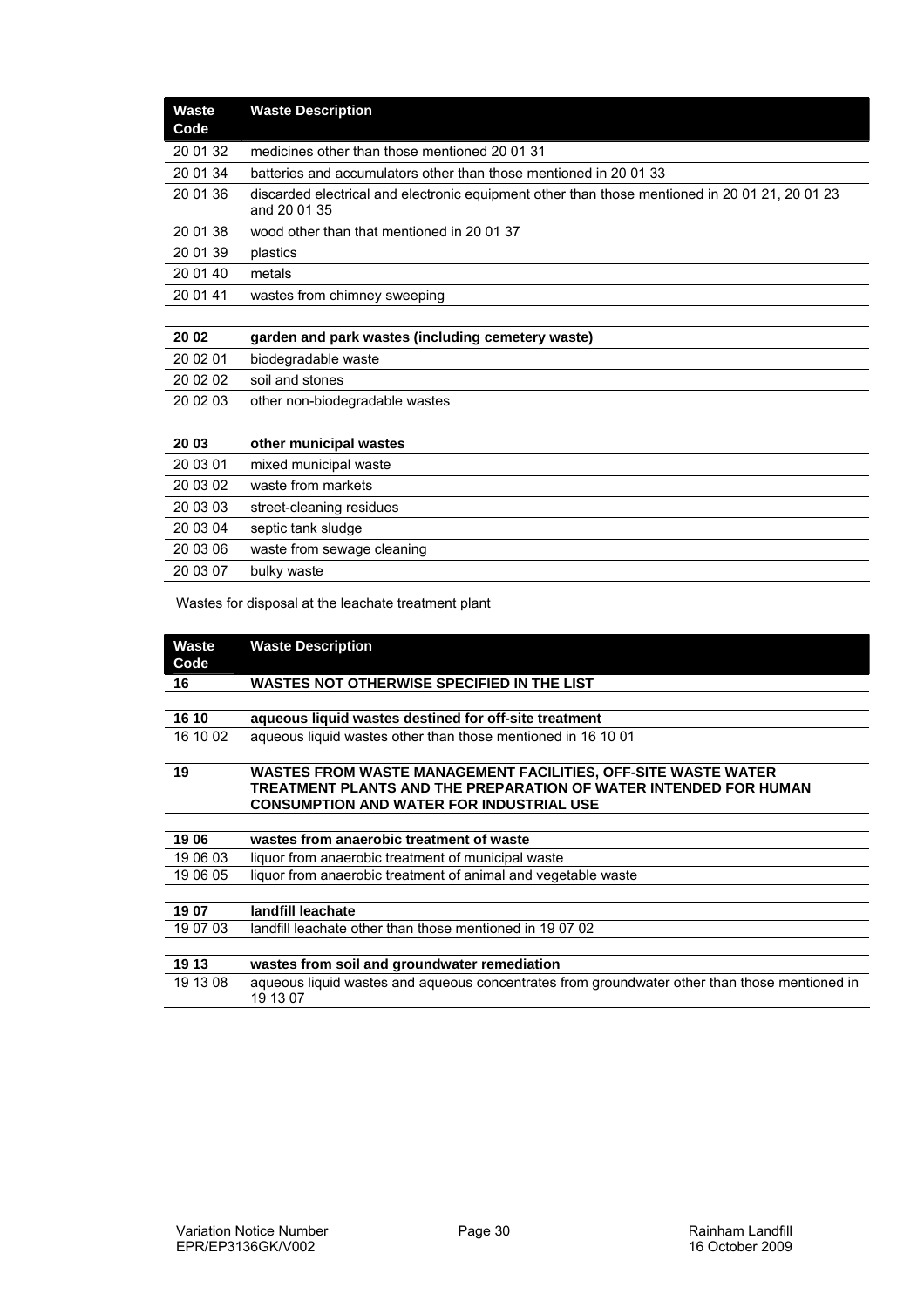# **Schedule 4 – Emissions and monitoring**

| Table S4.1 Leachate level limits and monitoring requirements                   |              |                             |                                                                                 |  |  |  |
|--------------------------------------------------------------------------------|--------------|-----------------------------|---------------------------------------------------------------------------------|--|--|--|
| Monitoring point reference/<br><b>Description</b>                              | Limit / mAOD | <b>Monitoring frequency</b> | <b>Monitoring method</b>                                                        |  |  |  |
| Phase 1 - Foreshore North<br>LAP205, LAP207, LAP925,<br><b>LAP926</b>          | 4.20         | Monthly                     | Monitoring to be carried<br>out in accordance with<br><b>Environment Agency</b> |  |  |  |
| Phase 1 - Foreshore North<br><b>LAP498</b>                                     | 3.00         | Monthly                     | Document 'Guidance<br>on Monitoring of                                          |  |  |  |
| Phase 1 - Foreshore North<br><b>LAP499</b>                                     | 3.50         | Monthly                     | Landfill Leachate,<br>Groundwater and<br>Surface Water                          |  |  |  |
| Phase 1 - LAP272, LAP279,<br>LAP717, LAP721, LAP725,<br>LAP735, LAP740         | 18.04        | Monthly                     | (LFTGN02), unless<br>otherwise agreed in<br>writing with the Agency.            |  |  |  |
| Phase 2 - Foreshore South<br>LAP569, LAP571, LAP573,<br>LAP578, LAP927         | 4.20         | Monthly                     |                                                                                 |  |  |  |
| Phase 2 - Foreshore South<br><b>LAP575</b>                                     | 4.40         | Monthly                     |                                                                                 |  |  |  |
| Phase 2 - Foreshore South<br><b>LAP814</b>                                     | 4.90         | Monthly                     |                                                                                 |  |  |  |
| Phase 2 - Foreshore South<br><b>LAP820</b>                                     | 5.60         | Monthly                     |                                                                                 |  |  |  |
| Phase 2 - Foreshore South<br><b>LAP824</b>                                     | 6.62         | Monthly                     |                                                                                 |  |  |  |
| Phase 2 - LAP218, LAP234,<br>LAP235, LAP239, LAP241,<br>LAP243, LAP240, LAP482 | 18.00        | Monthly                     |                                                                                 |  |  |  |
| Phase 3 & 5 - LAP204                                                           | 4.44         | Monthly                     |                                                                                 |  |  |  |
| Phase 3 & 5 - LAP228                                                           | 3.79         | Monthly                     |                                                                                 |  |  |  |
| Phase 3 & 5 - LAP229                                                           | 4.87         | Monthly                     |                                                                                 |  |  |  |
| Phase 3 & 5 - LAP242                                                           | 6.30         | Monthly                     |                                                                                 |  |  |  |
| Phase 3 & 5 - LAP244                                                           | 3.92         | Monthly                     |                                                                                 |  |  |  |
| Phase 3 & 5 - LAP245                                                           | 5.17         | Monthly                     |                                                                                 |  |  |  |
| Phase 3 & 5 - LAP293                                                           | 5.87         | Monthly                     |                                                                                 |  |  |  |
| Phase 3 & 5 - LAP539                                                           | 5.37         | Monthly                     |                                                                                 |  |  |  |
| Phase 4 - LAP258                                                               | 6.19         | Monthly                     |                                                                                 |  |  |  |
| Phase 5 - LAP959                                                               | 3.00         | Monthly                     |                                                                                 |  |  |  |
| Phase 6A - LAP931, LAP932,<br>LAP933, LAP934,                                  | $4.20^{#}$   | <b>Monthly</b>              |                                                                                 |  |  |  |
| Phase 6A - LAP950, LAP953                                                      | 3.00         | Monthly                     |                                                                                 |  |  |  |
| Phase 6B - LAP929, LAP930                                                      | $4.20^{#}$   | Monthly                     |                                                                                 |  |  |  |
| Phases 6A, 11A, 11B - LAP608                                                   | 4.70         | Monthly                     |                                                                                 |  |  |  |
| Phases 6A, 11A, 11B - LAP617                                                   | 4.41         | Monthly                     |                                                                                 |  |  |  |
| Phases 6A, 11A, 11B - LAP624                                                   | 5.24         | Monthly                     |                                                                                 |  |  |  |
| Phases 6A, 11A, 11B - LAP627                                                   | 4.36         | Monthly                     |                                                                                 |  |  |  |
| Phases 6A, 11A, 11B - LAP632                                                   | 5.24         | Monthly                     |                                                                                 |  |  |  |
| Phases 6B, 10, 12 - LAP615                                                     | 6.59         | Monthly                     |                                                                                 |  |  |  |
| Phases 6B, 10, 12 - LAP621                                                     | 5.91         | Monthly                     |                                                                                 |  |  |  |
| Phases 6B, 10, 12 - LAP623                                                     | 5.94         | Monthly                     |                                                                                 |  |  |  |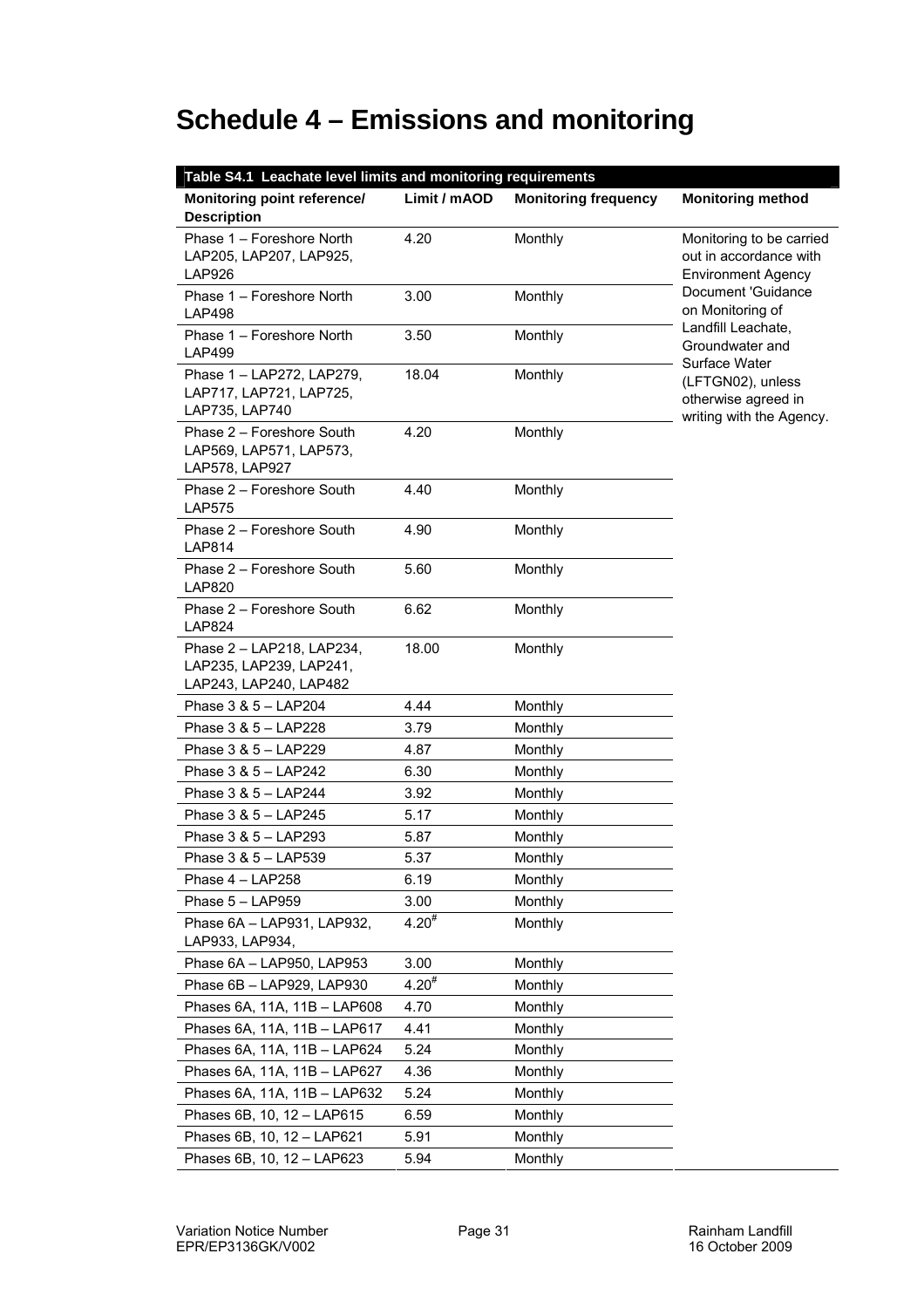| Table S4.1 Leachate level limits and monitoring requirements |              |                             |                          |  |  |  |
|--------------------------------------------------------------|--------------|-----------------------------|--------------------------|--|--|--|
| Monitoring point reference/<br><b>Description</b>            | Limit / mAOD | <b>Monitoring frequency</b> | <b>Monitoring method</b> |  |  |  |
| Phases 6B, 10, 12 - LAP628                                   | 6.18         | Monthly                     |                          |  |  |  |
| Phases 6B, 10, 12 - LAP650                                   | 6.43         | Monthly                     |                          |  |  |  |
| Phases 6B and 12RED LAP646                                   | 5.25         | Monthly                     |                          |  |  |  |
| Phases 7A, 8A - LAP772,<br><b>LAP773</b>                     | 2.74         | Monthly                     |                          |  |  |  |
| Phase 7A - LAP775                                            | 2.50         | Monthly                     |                          |  |  |  |
| Phase 7B - LAP780                                            | 2.50         | Monthly                     |                          |  |  |  |
| Phases 7A, 8A - LAP778                                       | $2.5\,$      | Monthly                     |                          |  |  |  |
| Phase 8B - LAP779                                            | 2.50         | Monthly                     |                          |  |  |  |
| Phase 8C - LAP781                                            | 2.50         | Monthly                     |                          |  |  |  |
| Phase 10 - LAP956                                            | 2.00         | Monthly                     |                          |  |  |  |
| Recycling (MRF, Transfer<br>Station etc.) - LAP870L          | 6.16         | Monthly                     |                          |  |  |  |
| Recycling (MRF, Transfer<br>Station etc.) - LAP882           | 5.11         | Monthly                     |                          |  |  |  |
| Recycling (MRF, Transfer<br>Station etc.) - LAP922           | 4.63         | Monthly                     |                          |  |  |  |
| Recycling (MRF, Transfer<br>Station etc.) - LAP928           | 4.20         | Monthly                     |                          |  |  |  |

# interim limits up to 30/06/10 subject to Improvement Condition 6

| Table S4.2 Point source emissions to water (other than sewer) – emission limits and monitoring<br>requirements |                                 |                              |                         |                                   |                                       |                                                          |
|----------------------------------------------------------------------------------------------------------------|---------------------------------|------------------------------|-------------------------|-----------------------------------|---------------------------------------|----------------------------------------------------------|
| <b>Emission point</b><br><b>Ref. &amp; Location</b>                                                            | <b>Parameter</b>                | <b>Source</b>                | Limit<br>(incl<br>unit) | <b>Reference</b><br><b>Period</b> | <b>Monitoring</b><br><b>Frequency</b> | <b>Monitoring</b><br><b>Standard or</b><br><b>Method</b> |
| <b>RAI 015</b>                                                                                                 | Chloride                        | Surface<br>water<br>drainage | 5302<br>mg/l            | Spot Sample                       | Monthly                               | Monitoring to<br>be carried out<br>in accordance         |
| RAI 011, 013,<br>016, 017, 018,<br>019                                                                         | Chloride                        | Surface<br>water<br>drainage | 9044<br>mg/l            | Spot Sample                       | Monthly                               | with<br>Environment<br>Agency                            |
| <b>RAI 015</b>                                                                                                 | Orthophos<br>phate as P         | Surface<br>water<br>drainage | $0.1$ mg/l<br>as P      | Spot Sample                       | Monthly                               | Document<br>'Guidance on<br>Monitoring of                |
| RAI 011, 013,<br>015, 016, 017,<br>018, 019                                                                    | Ammoniac<br>al Nitrogen<br>as N | Surface<br>water<br>drainage | 9 mg/l as<br>N          | Spot Sample                       | Monthly                               | Landfill<br>Leachate.<br>Groundwater<br>and Surface      |
|                                                                                                                | pH                              | Surface<br>water<br>drainage | $6 - 8.5$               | Spot Sample                       | Monthly                               | Water<br>(LFTGN02),<br>unless                            |
|                                                                                                                | Suspended<br>solids             | Surface<br>water<br>drainage | 100mg/l                 | Spot Sample                       | Monthly                               | otherwise<br>agreed in<br>writing with the               |
|                                                                                                                | <b>BOD</b>                      | Surface<br>water<br>drainage | $15$ mg/l<br>as O       | Spot Sample                       | Monthly                               | Agency.                                                  |
|                                                                                                                | Potassium                       | Surface<br>water<br>drainage | 256 mg/l                | Spot Sample                       | Monthly                               |                                                          |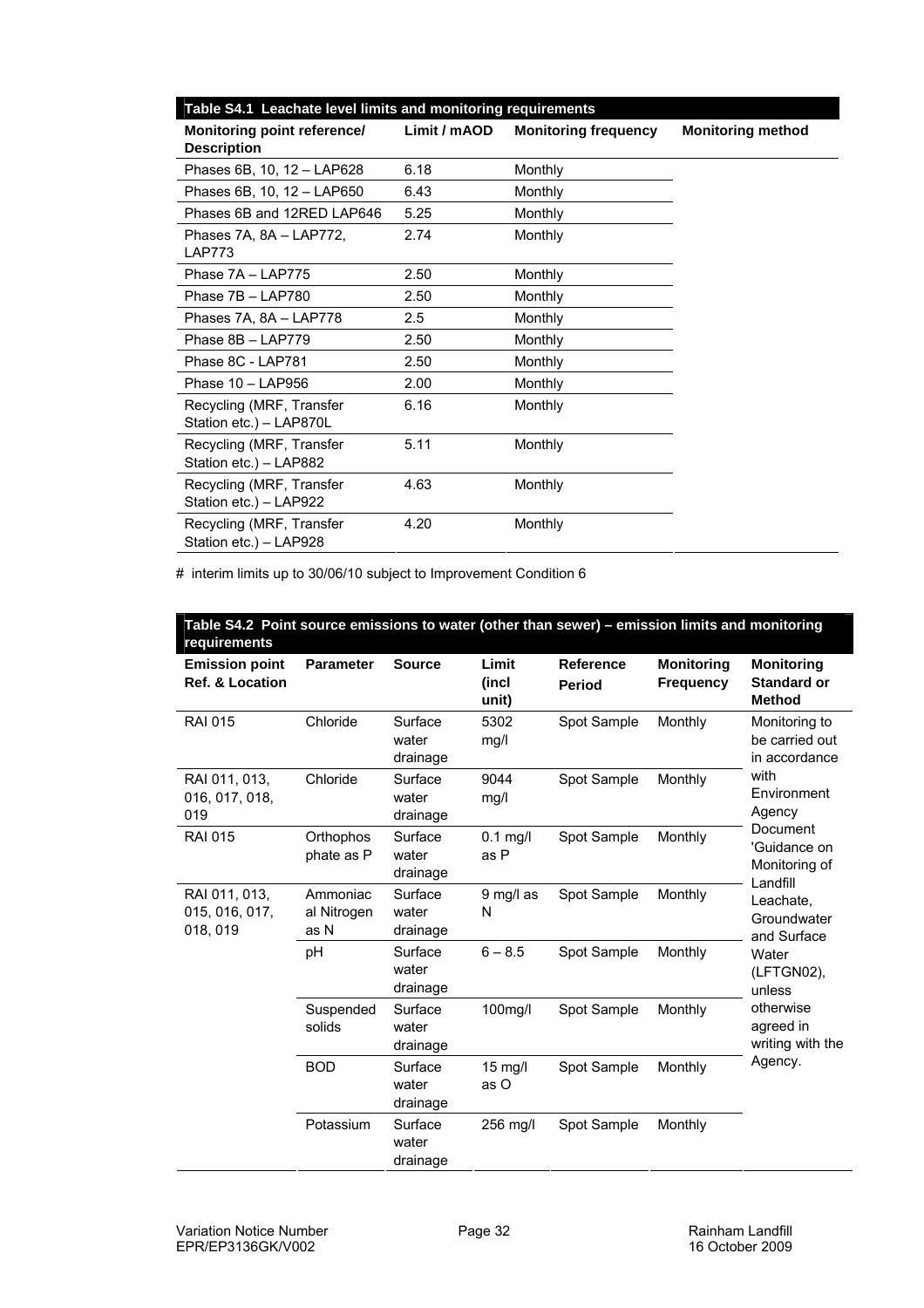| Table S4.2 Point source emissions to water (other than sewer) - emission limits and monitoring<br>requirements |                   |                              |                         |                            |                                       |                                                          |
|----------------------------------------------------------------------------------------------------------------|-------------------|------------------------------|-------------------------|----------------------------|---------------------------------------|----------------------------------------------------------|
| <b>Emission point</b><br><b>Ref. &amp; Location</b>                                                            | <b>Parameter</b>  | <b>Source</b>                | Limit<br>(incl<br>unit) | Reference<br><b>Period</b> | <b>Monitoring</b><br><b>Frequency</b> | <b>Monitoring</b><br><b>Standard or</b><br><b>Method</b> |
|                                                                                                                | Oil and<br>Grease | Surface<br>water<br>drainage | <b>Not</b><br>visible   | Spot Sample                | Monthly                               |                                                          |

| Table S4.3 Trigger levels for emissions into groundwater and monitoring requirements                                                                                                                          |                               |                              |                            |                                |                                                                      |  |  |
|---------------------------------------------------------------------------------------------------------------------------------------------------------------------------------------------------------------|-------------------------------|------------------------------|----------------------------|--------------------------------|----------------------------------------------------------------------|--|--|
| <b>Monitoring point</b><br>reference                                                                                                                                                                          | <b>Parameter</b>              | Limit<br>(including<br>unit) | <b>Reference</b><br>Period | <b>Monitoring</b><br>frequency | <b>Monitoring</b><br>standard or<br>method                           |  |  |
| Monitoring points as<br>shown on drawing                                                                                                                                                                      | Cadmium                       | 1 $\mu$ g/l                  | Spot<br>Sample             | Quarterly <sup>#</sup>         | Monitoring to be<br>carried out in<br>accordance with<br>Environment |  |  |
| RAI/PPC/976<br>GWMPs: 101, 102,                                                                                                                                                                               | Napthalene                    | $0.4$ ug/l                   | Spot<br>Sample             | Quarterly <sup>#</sup>         |                                                                      |  |  |
| 103, 104, 110, 111,<br>112, 113, 114, 115,                                                                                                                                                                    | Ethylbenzene                  | $0.6$ ug/l                   | Spot<br>Sample             | Quarterly <sup>#</sup>         | Agency<br>Document                                                   |  |  |
| 116, 119, 120, 124,<br>125, 126, 127, 128,<br>131, 132, 140, 141,<br>142, 143, 144<br>All subsequent new<br>monitoring points or<br>replacement<br>monitoring points<br>agreed in writing<br>with the Agency. | Cis 1,2-<br>Dichloroethene    | $0.1$ ug/l                   | Spot<br>Sample             | Quarterly <sup>#</sup>         | 'Guidance on<br>Monitoring of<br>Landfill                            |  |  |
|                                                                                                                                                                                                               | $1,3,5-$<br>Trimethyllbenzene | $0.6$ ug/l                   | Spot<br>Sample             | Quarterly <sup>#</sup>         | Leachate.<br>Groundwater                                             |  |  |
|                                                                                                                                                                                                               | Chromium                      | $0.015$ mg/l                 | Spot<br>Sample             | Quarterly <sup>#</sup>         | and Surface<br>Water<br>(LFTGN02),<br>unless<br>otherwise            |  |  |
| GWMP 155, 156,                                                                                                                                                                                                | Cadmium                       | $\star$                      | Spot                       | Quarterly <sup>#</sup>         | agreed in writing                                                    |  |  |
| 157, 158, 159, 160,                                                                                                                                                                                           | Napthalene                    | $\star$                      | Sample                     |                                | with the Agency.                                                     |  |  |
| 161, 162, 163, 164,<br>165                                                                                                                                                                                    | Ethylbenzene                  | $\star$                      |                            |                                |                                                                      |  |  |
|                                                                                                                                                                                                               | Cis 1,2-<br>Dichloroethene    | $\star$                      |                            |                                |                                                                      |  |  |
|                                                                                                                                                                                                               | $1,3,5-$<br>Trimethyllbenzene | $\star$                      |                            |                                |                                                                      |  |  |
|                                                                                                                                                                                                               | Chromium                      | $\star$                      |                            |                                |                                                                      |  |  |

\* Trigger limits to be agreed in accordance with Improvement condition 7

# Or any other frequency agreed in writing with the Agency.

| Table S4.4 Landfill gas in external monitoring boreholes - limits and monitoring requirements                                                                                                                                                           |                         |                                  |                                |                                                                                                                                            |  |
|---------------------------------------------------------------------------------------------------------------------------------------------------------------------------------------------------------------------------------------------------------|-------------------------|----------------------------------|--------------------------------|--------------------------------------------------------------------------------------------------------------------------------------------|--|
| <b>Monitoring point Ref.</b><br>/description                                                                                                                                                                                                            | <b>Parameter</b>        | Limit<br>(including)<br>units) * | <b>Monitoring</b><br>frequency | <b>Monitoring standard</b><br>or method                                                                                                    |  |
| Peripheral landfill gas                                                                                                                                                                                                                                 | Methane                 | #                                | Monthly                        | Monitoring to be carried                                                                                                                   |  |
| monitoring boreholes (nos.<br>810-824, 843, 851, 854-866,<br>867G. 868-870G. 871.<br>872G-874G, 875, 877, 880,<br>881, 883 922) as shown on<br>drawing no. RAI/PPC/976<br>and any additional<br>monitoring points agreed in<br>writing with the Agency. | Carbon dioxide          | #                                | Monthly                        | out in accordance with                                                                                                                     |  |
|                                                                                                                                                                                                                                                         | Oxygen                  | No limit                         | Monthly                        | Environment Agency -<br>Landfill Technical                                                                                                 |  |
|                                                                                                                                                                                                                                                         | Atmospheric<br>pressure | No limit                         | Monthly                        | Guidance Note<br>(LFGTN) 03: 'Guidance<br>on the management of<br>landfill gas,' unless<br>otherwise agreed in<br>writing with the Agency. |  |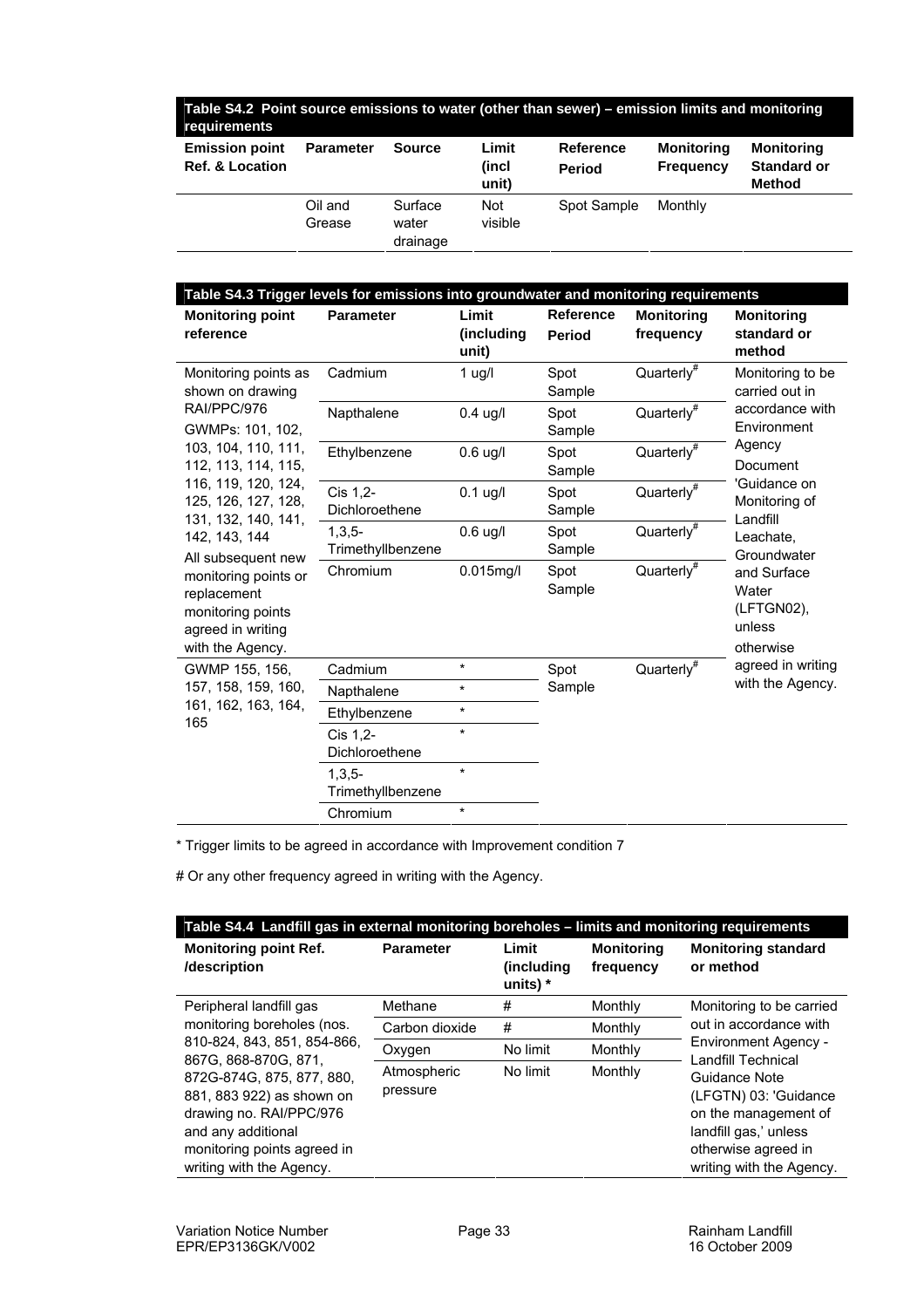| Table S4.4 Landfill gas in external monitoring boreholes - limits and monitoring requirements |                         |                                  |                                |                                         |  |
|-----------------------------------------------------------------------------------------------|-------------------------|----------------------------------|--------------------------------|-----------------------------------------|--|
| <b>Monitoring point Ref.</b><br>/description                                                  | <b>Parameter</b>        | Limit<br>(including)<br>units) * | <b>Monitoring</b><br>frequency | <b>Monitoring standard</b><br>or method |  |
| 833, 841, 842, 844, 884,                                                                      | Methane                 | 1%v/v                            | Monthly                        |                                         |  |
| 885, 886, 887                                                                                 | Oxygen                  | No limit                         | Monthly                        |                                         |  |
|                                                                                               | Atmospheric<br>pressure | No limit                         | Monthly                        |                                         |  |
| 833                                                                                           | Carbon dioxide          | $4.1\%$ v/v                      | Monthly                        |                                         |  |
| 841                                                                                           | Carbon dioxide          | $3.4\%$ v/v                      | Monthly                        |                                         |  |
| 842                                                                                           | Carbon dioxide          | $4.9\%$ v/v                      | Monthly                        |                                         |  |
| 844                                                                                           | Carbon dioxide          | $4.5\%$ v/v                      | Monthly                        |                                         |  |
| 884                                                                                           | Carbon dioxide          | $3.1\%$ v/v                      | Monthly                        |                                         |  |
| 885                                                                                           | Carbon dioxide          | $3.5\%$ v/v                      | Monthly                        |                                         |  |
| 886                                                                                           | Carbon dioxide          | $2.8\%$ v/v                      | Monthly                        |                                         |  |
| 887                                                                                           | Carbon dioxide          | $12.0\%$ v/v                     | Monthly                        |                                         |  |

 $#$  - Limits to be agreed in accordance with IC2

| Table S4.5 Landfill gas from capped surfaces - monitoring requirements |                      |                                                                 |                                                                                                                                |                                                                         |  |
|------------------------------------------------------------------------|----------------------|-----------------------------------------------------------------|--------------------------------------------------------------------------------------------------------------------------------|-------------------------------------------------------------------------|--|
| <b>Monitoring point</b><br><b>Ref.</b> /description                    | <b>Parameter</b>     | <b>Monitoring</b><br>frequency                                  | <b>Other specifications</b>                                                                                                    | <b>Monitoring Standard</b><br>or method                                 |  |
| Permanently<br>capped zone                                             | Methane<br>conc/flux | Annually<br>(unless)<br>otherwise<br>agreed with<br>the Agency) | Where a rate of 0.001<br>mg/m <sup>2</sup> /second is exceeded<br>appropriate measures must<br>be taken to reduce the<br>rate. | As per LFTGN 07 or as<br>otherwise agreed in<br>writing by the Agency*. |  |
| Temporarily<br>capped zone                                             | Methane<br>conc/flux | Annually<br>(unless)<br>otherwise<br>agreed with<br>the Agency) | Where a rate of 0.1<br>$mg/m^2$ /second is exceeded<br>appropriate measures must<br>be taken to reduce the<br>rate.            | As per LFTGN 07 or as<br>otherwise agreed in<br>writing by the Agency*. |  |

Footnote \* If a cap has previously been shown compliant and there have been no significant physical changes in the gas management during the year, a detailed walkover survey can be used to demonstrate that the surface emissions are under control. If this survey shows no change in the pattern of methane emission, it may be used as the annual survey. The values for flux and total methane emissions measured in the previous year may be reported and a fresh flux box survey is not necessary. If the zone remains stable, the results of a full walkover survey may be accepted as the site report for a period of four years before a further quantitative flux box survey is required.

| Table S4.6 Landfill gas - other                                                        |                                                                   |                                |                                            |                                    |  |
|----------------------------------------------------------------------------------------|-------------------------------------------------------------------|--------------------------------|--------------------------------------------|------------------------------------|--|
| <b>Emission point reference</b><br>or source or description<br>of point of measurement | <b>Parameter</b>                                                  | <b>Monitoring</b><br>frequency | <b>Monitoring</b><br>standard or<br>method | <b>Other specifications</b>        |  |
| Gas extraction wells at<br>locations shown on drawing<br>RAI/PPC/961                   | Methane<br>Carbon<br>Dioxide<br>Oxygen<br>Atmospheric<br>pressure | Fortnightly                    |                                            | Portable infra-red gas<br>analyser |  |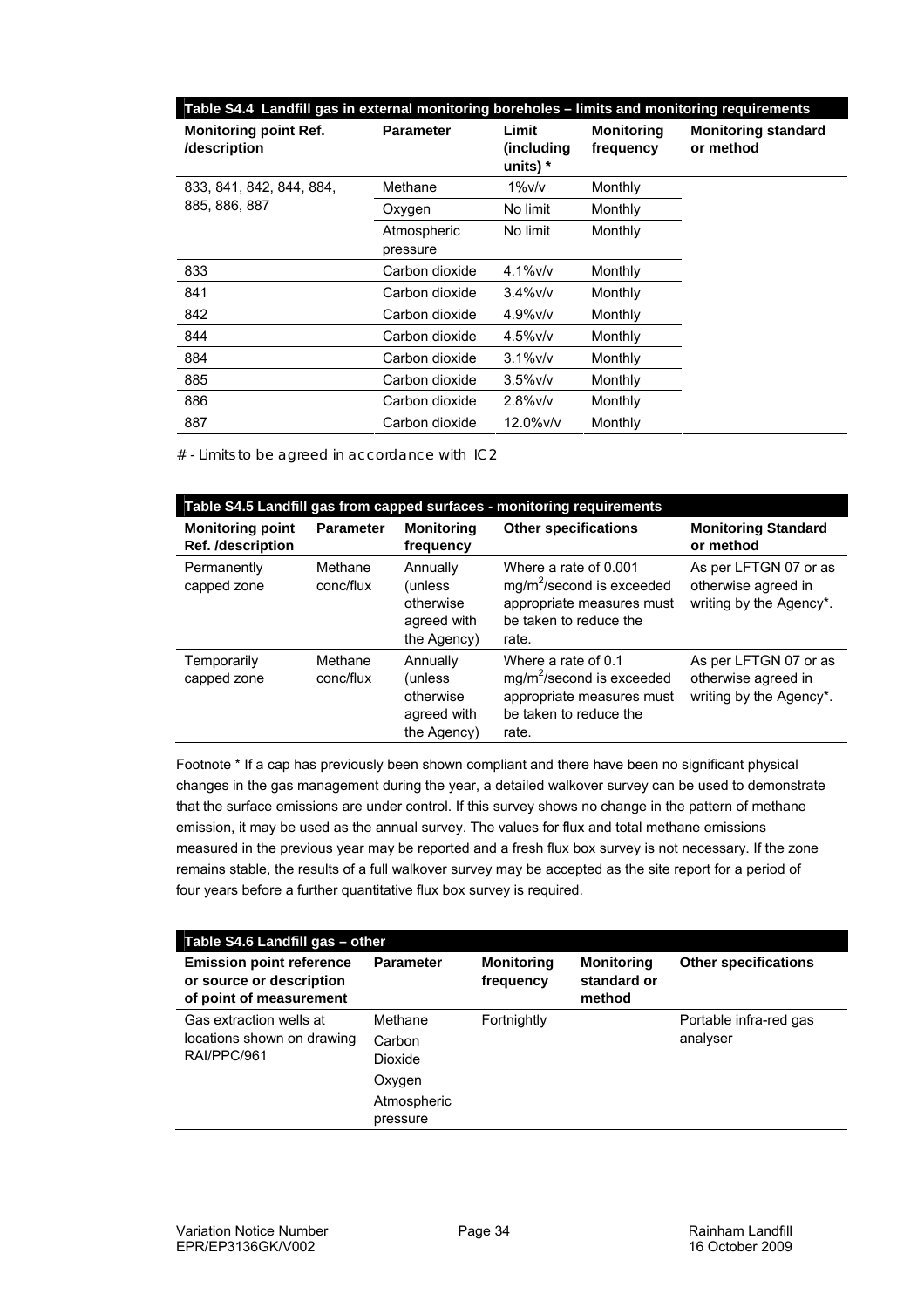| Table S4.7 Leachate - other Monitoring                                                                                                                                                                               |                                                                                                                                                                                                                                                              |                                |                                                                                                                                                                                                                                                                  |                         |  |  |  |
|----------------------------------------------------------------------------------------------------------------------------------------------------------------------------------------------------------------------|--------------------------------------------------------------------------------------------------------------------------------------------------------------------------------------------------------------------------------------------------------------|--------------------------------|------------------------------------------------------------------------------------------------------------------------------------------------------------------------------------------------------------------------------------------------------------------|-------------------------|--|--|--|
| <b>Emission point</b><br>reference or source or<br>description of point of<br>measurement                                                                                                                            | <b>Parameter</b>                                                                                                                                                                                                                                             | <b>Monitoring</b><br>frequency | <b>Monitoring</b><br>standard or<br>method                                                                                                                                                                                                                       | Other<br>specifications |  |  |  |
| Phase 1 Northern<br>Foreshore<br>Phase 1<br>Phase 2 Southern<br>Foreshore<br>Phase 2<br>Phase 3/5<br>Phase 4<br>Phase 6A/11A/11B<br>Phase 7A/8A<br>Phase 7B/8B/8C<br>Phase 6B/10/12<br>Phase 6B/12 'red'<br>leachate | Chromium (mg/l)<br>Cadmium (mg/l)<br>Chloride (mg/l)<br>Ammoniacal<br>Nitrogen (mg/IN)<br>Monohydric phenol<br>(mg/l)<br>$cis-1,2$<br>Dichloroethene<br>$(\mu g/l)$<br>Ethylbenzene (µg/l)<br>1,3,5<br>Trimethylbenzene<br>$(\mu g/l)$<br>Naphthalene (µg/l) | 6 monthly                      | Monitoring to be<br>carried out in<br>accordance with<br>Environment<br>Agency<br>Document<br>'Guidance on<br>Monitoring of<br>Landfill Leachate,<br>Groundwater and<br>Surface Water<br>(LFTGN02), unless<br>otherwise agreed in<br>writing with the<br>Agency. |                         |  |  |  |
|                                                                                                                                                                                                                      | List 1 screen                                                                                                                                                                                                                                                | Annually                       |                                                                                                                                                                                                                                                                  |                         |  |  |  |

| Table S4.8 Surface water - other monitoring                                            |                                                                                                                          |                                |                                                                                                                                                                                                                                                                  |                         |  |  |
|----------------------------------------------------------------------------------------|--------------------------------------------------------------------------------------------------------------------------|--------------------------------|------------------------------------------------------------------------------------------------------------------------------------------------------------------------------------------------------------------------------------------------------------------|-------------------------|--|--|
| <b>Emission point reference</b><br>or source or description<br>of point of measurement | <b>Parameter</b>                                                                                                         | <b>Monitoring</b><br>frequency | <b>Monitoring</b><br>standard or<br>method                                                                                                                                                                                                                       | Other<br>specifications |  |  |
| RAI 001, RAI 002, RAI 007,<br>and RAI 010 as detailed on<br>drawing RAI/PPC/976        | Temperature, pH,<br>Electrical<br>Conductivity,<br>Ammoniacal<br>Nitrogen (as N),<br>COD, Chloride,<br>Dissolved Oxygen. | Monthly                        | Monitoring to be<br>carried out in<br>accordance with<br>Environment<br>Agency<br>Document<br>'Guidance on<br>Monitoring of<br>Landfill Leachate,<br>Groundwater and<br>Surface Water<br>(LFTGN02),<br>unless otherwise<br>agreed in writing<br>with the Agency. |                         |  |  |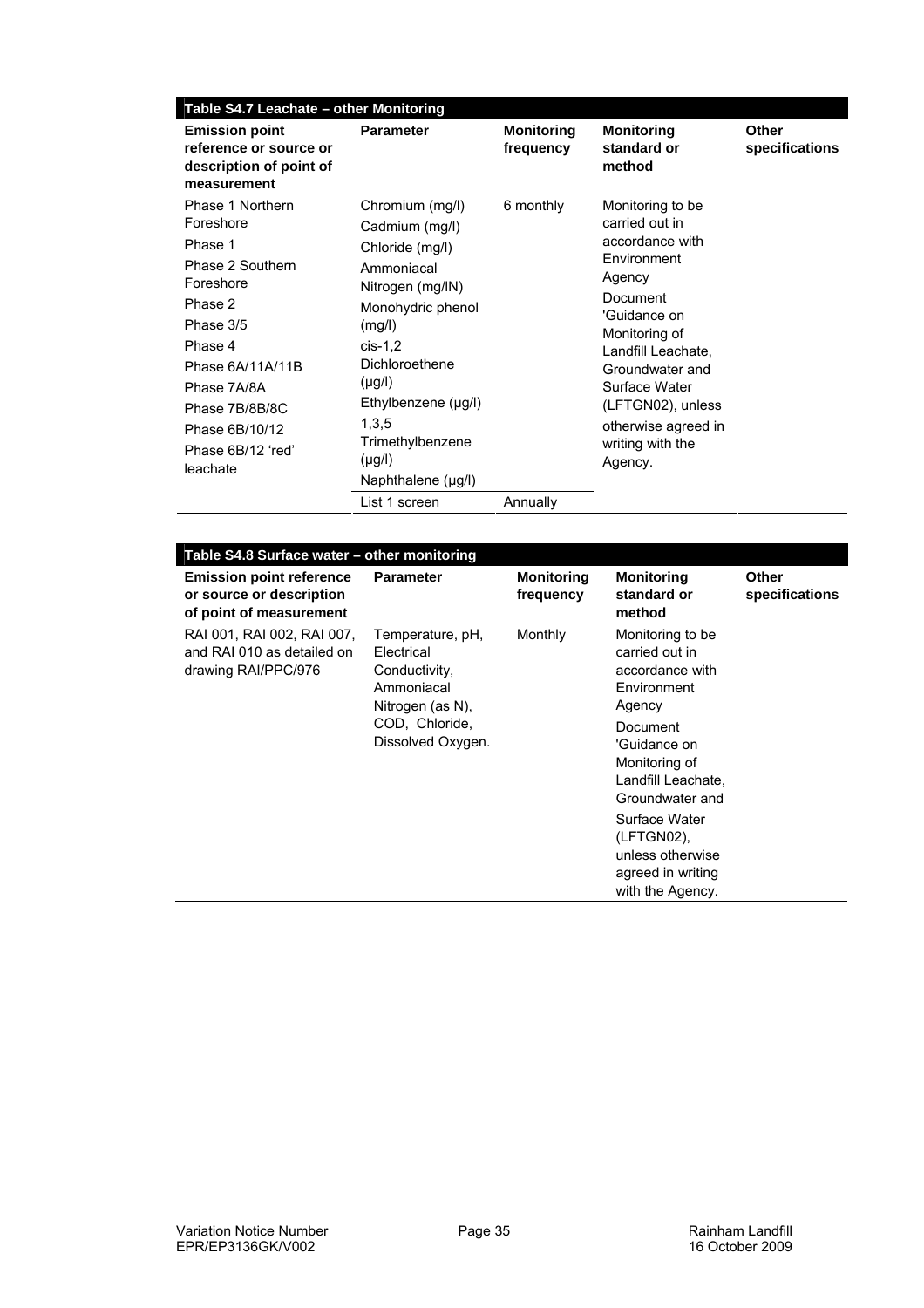| Table S4.9 Groundwater - other monitoring                                                                                                                                                                                                                                                                                                                                                      |                                                                                                                                                                                                                                                                                                                                                                         |                                |                                                                                                                                                                                                                                                                  |                         |
|------------------------------------------------------------------------------------------------------------------------------------------------------------------------------------------------------------------------------------------------------------------------------------------------------------------------------------------------------------------------------------------------|-------------------------------------------------------------------------------------------------------------------------------------------------------------------------------------------------------------------------------------------------------------------------------------------------------------------------------------------------------------------------|--------------------------------|------------------------------------------------------------------------------------------------------------------------------------------------------------------------------------------------------------------------------------------------------------------|-------------------------|
| <b>Emission point reference</b><br>or source or description<br>of point of measurement                                                                                                                                                                                                                                                                                                         | <b>Parameter</b>                                                                                                                                                                                                                                                                                                                                                        | <b>Monitoring</b><br>frequency | <b>Monitoring</b><br>standard or<br>method                                                                                                                                                                                                                       | Other<br>specifications |
| Monitoring points as shown<br>on drawing RAI/PPC/976<br>GWMPs: 101, 102, 103,<br>104, 110, 111, 112, 113,<br>114, 115, 116, 119, 120,<br>124, 125, 126, 127, 128,<br>131, 132, 140, 141, 142,<br>143, 144, 155, 156, 157,<br>158, 159, 160, 161, 162,<br>163, 164, 165<br>All subsequent new<br>monitoring points or<br>replacement monitoring<br>points agreed in writing with<br>the Agency. | pH, Electrical<br>Conductivity, $NH3$ –<br>N. Chloride.<br>Potassium, TOC,<br>Alkalinity, Bromide,<br>Cadmium, Calcium,<br>Chromium, COD,<br>Copper, Cyanide -<br>T, Hardness, Iron,<br>Lead, Magnesium,<br>Manganese,<br>Mercury, Nickel,<br>Phenol - M,<br>Sodium, Sulphate,<br>TON, Zinc.<br>All List 1<br>substances found in<br>leachate from this<br>installation | Quarterly<br>Annually          | Monitoring to be<br>carried out in<br>accordance with<br>Environment<br>Agency<br>Document<br>'Guidance on<br>Monitoring of<br>Landfill Leachate,<br>Groundwater and<br>Surface Water<br>(LFTGN02),<br>unless otherwise<br>agreed in writing<br>with the Agency. |                         |
|                                                                                                                                                                                                                                                                                                                                                                                                |                                                                                                                                                                                                                                                                                                                                                                         |                                |                                                                                                                                                                                                                                                                  |                         |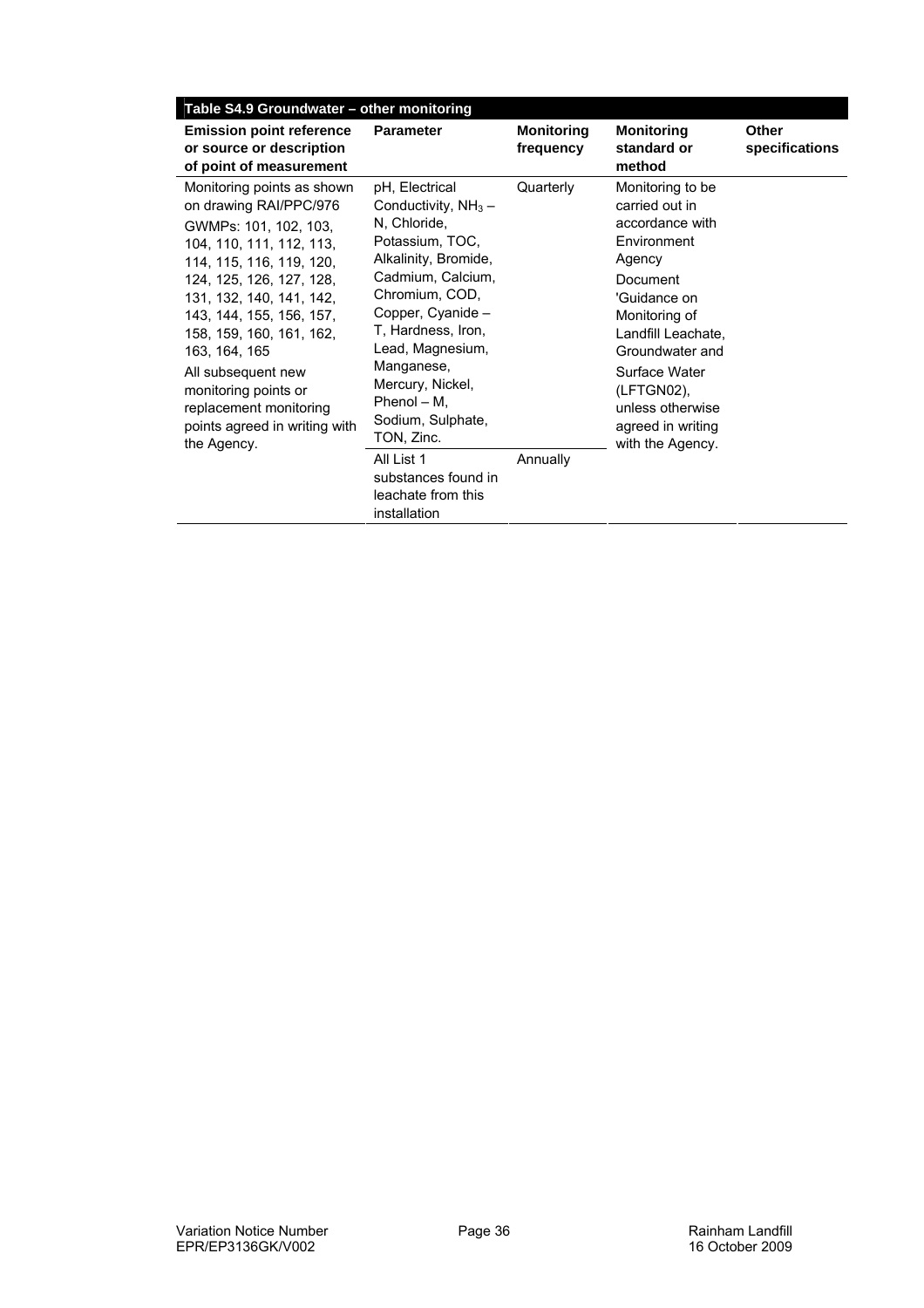## **Schedule 5 – Reporting**

Parameters, for which reports shall be made, in accordance with conditions of this permit, are listed below.

| Table S5.1 Reporting of monitoring data                                           |                                                                                                                                                                                                                                                                                                                                                                                                                                                                                                                                                                                                                                                                                                                          |                                                                    |                         |  |
|-----------------------------------------------------------------------------------|--------------------------------------------------------------------------------------------------------------------------------------------------------------------------------------------------------------------------------------------------------------------------------------------------------------------------------------------------------------------------------------------------------------------------------------------------------------------------------------------------------------------------------------------------------------------------------------------------------------------------------------------------------------------------------------------------------------------------|--------------------------------------------------------------------|-------------------------|--|
| <b>Parameter</b>                                                                  | Emission or monitoring point/reference                                                                                                                                                                                                                                                                                                                                                                                                                                                                                                                                                                                                                                                                                   | <b>Reporting</b><br>period                                         | <b>Period</b><br>begins |  |
| Leachate levels<br>As required by condition<br>3.6.1                              | LAP204, LAP205, LAP207, LAP218,<br>LAP228, LAP229, LAP234, LAP235,<br>LAP239, LAP241, LAP242, LAP243,<br>LAP244, LAP245, LAP258, LAP272,<br>LAP279, LAP293, LAP240, LAP482,<br>LAP498, LAP499, LAP539, LAP925,<br>LAP926, LAP569, LAP571, LAP573,<br>LAP575, LAP578, LAP608, LAP615,<br>LAP617, LAP621, LAP623, LAP624,<br>LAP627, LAP628, LAP650, LAP632,<br>LAP646, LAP717, LAP721, LAP725,<br>LAP735, LAP740, LAP772, LAP773,<br>LAP778, LAP814, LAP820, LAP824,<br>LAP927, LAP929, LAP930, LAP931,<br>LAP932, LAP933, LAP934, LAP950,<br>LAP953, LAP959, LAP775, LAP779,<br>LAP780, LAP781, LAP870L, LAP882,<br>LAP922, LAP928, LAP956 and any<br>additional monitoring points agreed in<br>writing with the Agency. | Every 3 months                                                     | 16/10/09                |  |
| <b>Emissions to water</b><br>Parameters as required by<br>condition 3.6.1         | RAI 011, 013, 015, 016, 017, 018 and 019                                                                                                                                                                                                                                                                                                                                                                                                                                                                                                                                                                                                                                                                                 | Every 3 months                                                     | 16/10/09                |  |
| Groundwater<br>Parameters as required by<br>condition 3.6.1                       | Monitoring points as shown on drawing<br>RAI/PPC/976<br>GWMPs: 101, 102, 103, 104, 110, 111,<br>112, 113, 114, 115, 116, 119, 120, 124,<br>125, 126, 127, 128, 131, 132, 140, 141,<br>142, 143, 144, 155, 156, 157, 158, 159,<br>160, 161, 162, 163, 164, 165<br>All subsequent new monitoring points<br>installed in accordance with improvement<br>condition 1 and any additional monitoring<br>points agreed in writing with the Agency.                                                                                                                                                                                                                                                                              | Every 3 months                                                     | 16/10/09                |  |
| Landfill gas surface<br>emissions<br>Parameters as required by<br>condition 3.6.1 | Permanently capped zone<br>Temporary capped zone                                                                                                                                                                                                                                                                                                                                                                                                                                                                                                                                                                                                                                                                         | Every 12 months<br>(unless otherwise<br>agreed with the<br>Agency) | 16/10/09                |  |
| Landfill gas lateral<br>migration<br>Parameters as required by<br>condition 3.6.1 | Peripheral landfill gas monitoring<br>boreholes (nos. 810-824, 833, 841-844,<br>851, 854-866, 868-870G, 871, 872G-<br>874G, 875, 877, 880, 881, 883-887, 922)<br>as shown on drawing no. RAI/PPC/976<br>and any additional monitoring points<br>agreed in writing with the Agency.                                                                                                                                                                                                                                                                                                                                                                                                                                       | Every 3 months                                                     | 16/10/09                |  |
| Other Landfill gas<br>monitoring<br>Parameters as required by<br>condition 3.6.1  | Gas extraction wells at locations shown on<br>drawing RAI/PPC/961                                                                                                                                                                                                                                                                                                                                                                                                                                                                                                                                                                                                                                                        | Every 3 months                                                     | 16/10/09                |  |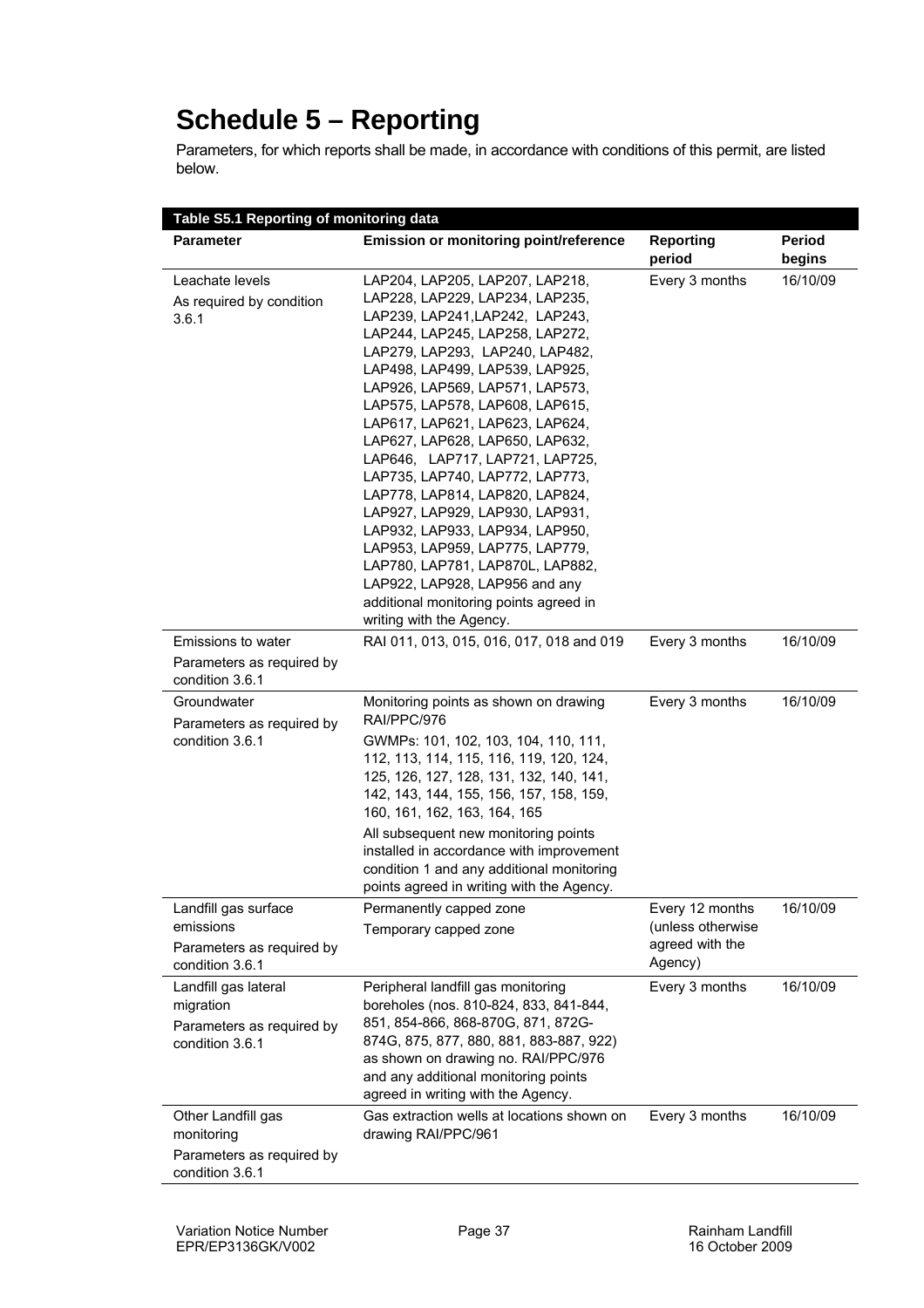| Table S5.1 Reporting of monitoring data                                           |                                                                                                                                                                                                                                                                                 |                     |                         |  |
|-----------------------------------------------------------------------------------|---------------------------------------------------------------------------------------------------------------------------------------------------------------------------------------------------------------------------------------------------------------------------------|---------------------|-------------------------|--|
| <b>Parameter</b>                                                                  | <b>Emission or monitoring point/reference</b>                                                                                                                                                                                                                                   | Reporting<br>period | <b>Period</b><br>begins |  |
| Other leachate monitoring<br>Parameters as required by<br>condition 3.6.1         | Phase 1 Northern Foreshore, Phase 1,<br>Phase 2 Southern Foreshore, Phase 2.<br>Phase 3/5, Phase 4, Phase 6A/11A/11B,<br>Phase 7A/8A, Phase 7B/8B/8C, Phase<br>6B/10/12, Phase 6B/12 red leachate and<br>any additional monitoring points agreed in<br>writing with the Agency. | Every 6 months      | 16/10/09                |  |
| List 1 Screen                                                                     | All phases                                                                                                                                                                                                                                                                      | Every 12 months     | 16/10/09                |  |
| Other surface water<br>monitoring<br>Parameters as required by<br>condition 3.6.1 | RAI 001, RAI 002, RAI 007,<br><b>RAI 010</b>                                                                                                                                                                                                                                    | Every 3 months      | 16/10/09                |  |

| Table S5.2: Annual production/treatment             |                              |  |
|-----------------------------------------------------|------------------------------|--|
| Leachate:                                           | Cubic metres/year            |  |
| Disposed of off site:                               |                              |  |
| Disposed of to any onsite effluent treatment plant; |                              |  |
| Recirculated into the waste mass.                   |                              |  |
| Surface water and/ or groundwater:                  | Cubic metres/year            |  |
| Disposed of off site:                               |                              |  |
| Disposed of to any onsite effluent treatment plant. |                              |  |
| Landfill gas:                                       | Normalised cubic metres/year |  |
| combustion in flares:                               |                              |  |
| combustion in gas engines;                          |                              |  |
| Other methods of gas utilisation.                   |                              |  |

| Table S5.3 Performance Parameters                 |                                   |                     |                    |  |
|---------------------------------------------------|-----------------------------------|---------------------|--------------------|--|
| <b>Parameter</b>                                  | <b>Frequency of</b><br>assessment | <b>Annual total</b> | Unit               |  |
| Energy used (including for<br>leachate treatment) | Annually                          |                     | MWh of electricity |  |

| <b>Table S5.4 Reporting Forms</b>                    |                                                                                         |              |  |
|------------------------------------------------------|-----------------------------------------------------------------------------------------|--------------|--|
| Media/parameter                                      | <b>Reporting Format</b>                                                                 | Date of Form |  |
| Leachate                                             | Form leachate 1 or other reporting format to be<br>agreed in writing with the Agency    | 16/10/09     |  |
| Air                                                  | Form Air 1 or other reporting format to be<br>agreed in writing with the Agency         | n/a          |  |
| Controlled water                                     | Form Water 1 or other reporting format to be<br>agreed in writing with the Agency       | 16/10/09     |  |
| Groundwater                                          | Form Groundwater 1 or other reporting format<br>to be agreed in writing with the Agency | 16/10/09     |  |
| Sewer                                                | Form Sewer 1 or other reporting format to be<br>agreed in writing with the Agency       | n/a          |  |
| Landfill gas                                         | Form LFG 1 or other reporting format to be<br>agreed in writing with the Agency         | 16/10/09     |  |
| Waste Return                                         | RATS2 E - Waste Return Form (electronic)                                                |              |  |
| Landfill topographical<br>surveys and interpretation | Reporting format to be agreed in writing with<br>the Agency                             |              |  |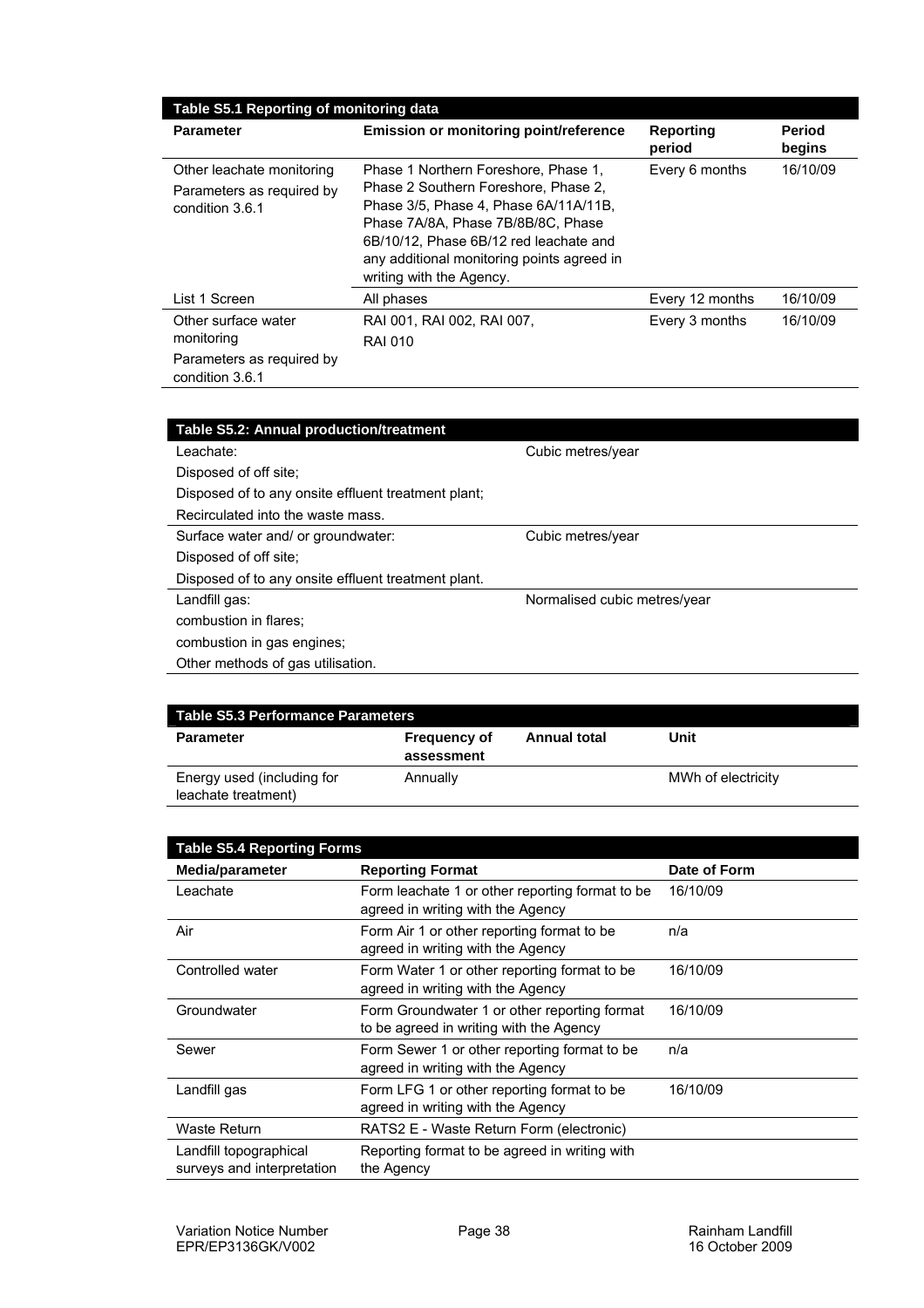# **Schedule 6 - Notification**

This page outlines the information that the operator must provide.

Units of measurement used in information supplied under Part A and B requirements shall be appropriate to the circumstances of the emission. Where appropriate, a comparison should be made of actual emissions and authorised emission limits.

If any information is considered commercially confidential, it should be separated from non-confidential information, supplied on a separate sheet and accompanied by an application for commercial confidentiality under the provisions of the EP Regulations.

#### Part A

| <b>Permit Number</b>           | <b>EPR/JP3039SU</b>           |
|--------------------------------|-------------------------------|
| Name of operator               | <b>VEOLIA ES LANDFILL LTD</b> |
| Location of Installation       | <b>RAINHAM LANDFILL</b>       |
|                                | <b>COLD HARBOUR LANE</b>      |
|                                | <b>RAINHAM</b>                |
|                                | <b>ESSEX RM13 9DA</b>         |
| Time and date of the detection |                               |

| (a) Notification requirements for any malfunction, breakdown or failure of equipment or techniques, |                                             |  |
|-----------------------------------------------------------------------------------------------------|---------------------------------------------|--|
| accident, or fugitive emission which has caused, is causing or may cause significant pollution      |                                             |  |
|                                                                                                     | To be notified within 24 hours of detection |  |
| Date and Time of the event                                                                          |                                             |  |
| Reference or description of the                                                                     |                                             |  |
| location of the event                                                                               |                                             |  |
| Description of where any release                                                                    |                                             |  |
| into the environment took place                                                                     |                                             |  |
| Substances(s) potentially                                                                           |                                             |  |
| released                                                                                            |                                             |  |
| Best estimate of the quantity or                                                                    |                                             |  |
| rate of release of substances                                                                       |                                             |  |
| Measures taken, or intended to                                                                      |                                             |  |
| be taken, to stop any emission                                                                      |                                             |  |
| Description of the failure or                                                                       |                                             |  |
| accident.                                                                                           |                                             |  |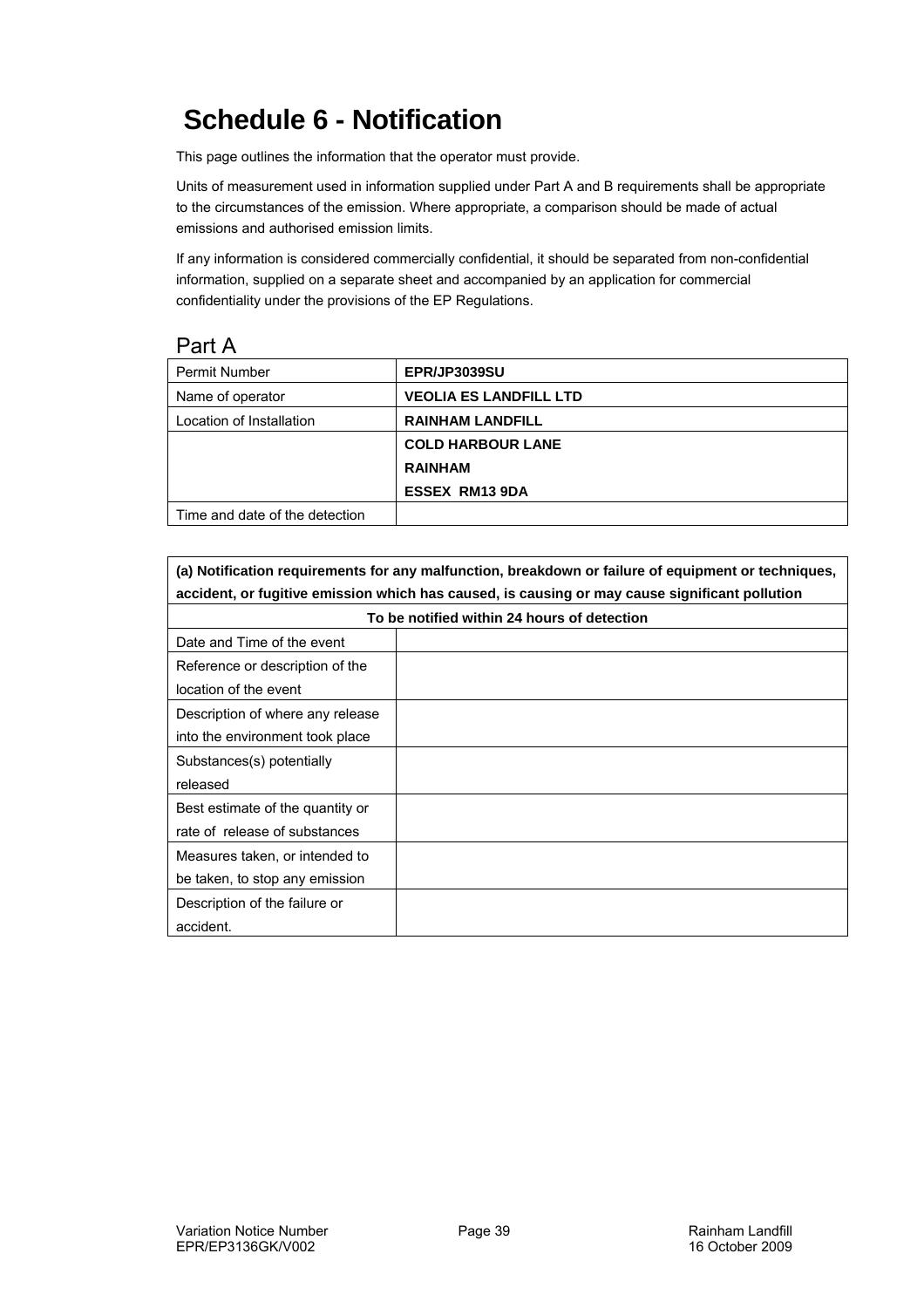| (b) Notification requirements for the breach of a limit                      |  |  |
|------------------------------------------------------------------------------|--|--|
| To be notified within 24 hours of detection unless otherwise specified below |  |  |
| Emission point reference/ source                                             |  |  |
| Parameter(s)                                                                 |  |  |
| Limit                                                                        |  |  |
| Measured value and uncertainty                                               |  |  |
| Date and time of monitoring                                                  |  |  |
| Measures taken, or intended to                                               |  |  |
| be taken, to stop the emission                                               |  |  |

| Time periods for notification following detection of a breach of a limit |                            |  |
|--------------------------------------------------------------------------|----------------------------|--|
| <b>Parameter</b>                                                         | <b>Notification period</b> |  |
|                                                                          |                            |  |
|                                                                          |                            |  |

| (c) Notification requirements for the detection of any significant adverse environmental effect |  |  |
|-------------------------------------------------------------------------------------------------|--|--|
| To be notified within 24 hours of detection                                                     |  |  |
| Description of where the effect on                                                              |  |  |
| the environment was detected                                                                    |  |  |
| Substances(s) detected                                                                          |  |  |
| Concentrations of substances                                                                    |  |  |
| detected                                                                                        |  |  |
| Date of monitoring/sampling                                                                     |  |  |

### Part B to be supplied as soon as practicable

| Any more accurate information on the matters   |  |
|------------------------------------------------|--|
| for notification under Part A.                 |  |
| Measures taken, or intended to be taken, to    |  |
| prevent a recurrence of the incident           |  |
| Measures taken, or intended to be taken, to    |  |
| rectify, limit or prevent any pollution of the |  |
| environment which has been or may be caused    |  |
| by the emission                                |  |
| The dates of any unauthorised emissions from   |  |
| the installation in the preceding 24 months.   |  |

| Name*       |  |
|-------------|--|
| Post        |  |
| Signature   |  |
| <b>Date</b> |  |

\* authorised to sign on behalf of Veolia ES Landfill Ltd.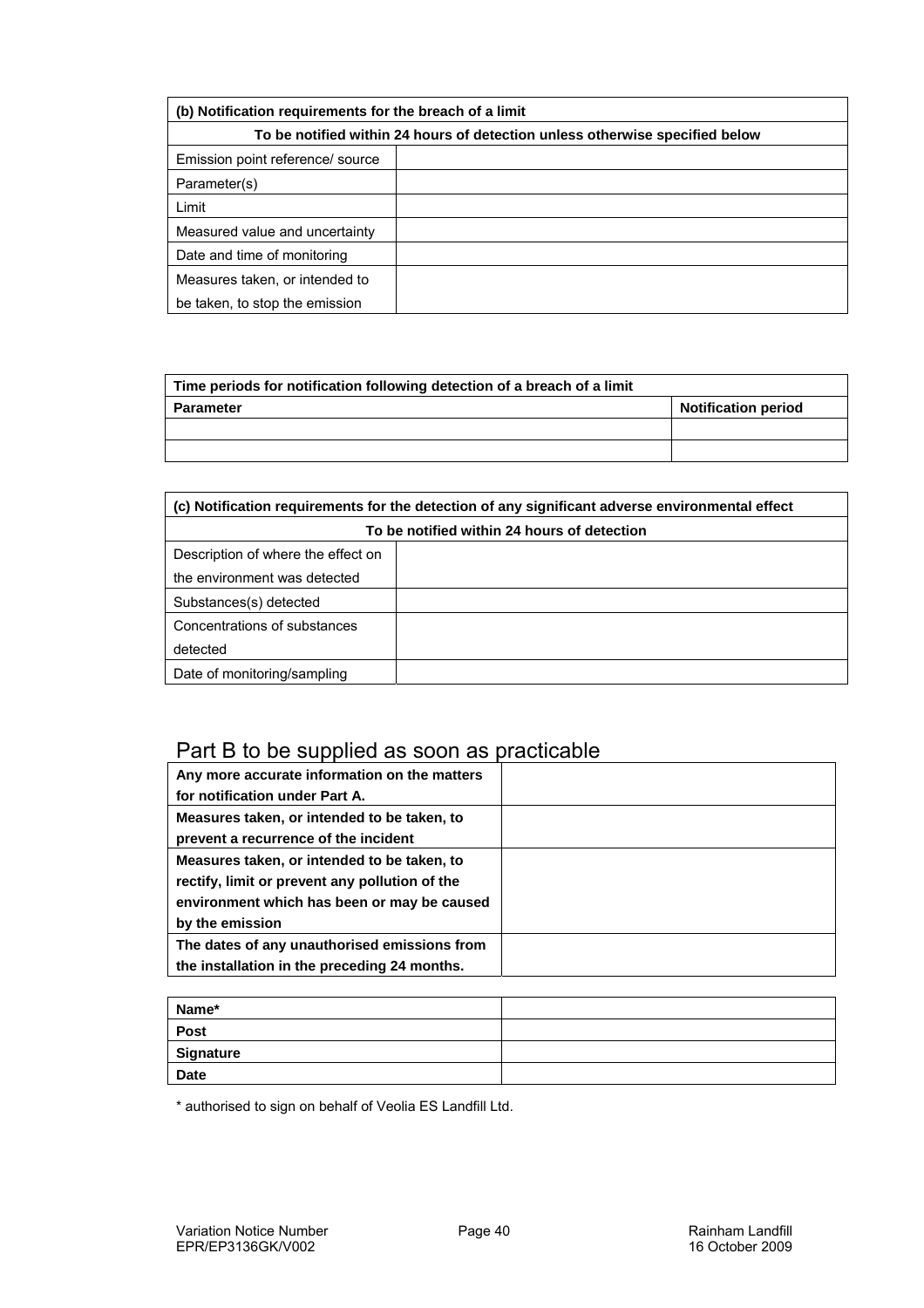## **Schedule 7 - Interpretation**

*"Accident"* means an accident that may result in pollution.

*"Annually"* means once every Year.

*"Application"* means the application for this permit, together with any additional information supplied by the operator as part of the application and any response to a notice served under Schedule 5 to the EP Regulations

*"Authorised Officer*" means any person authorised by the Agency under section 108(1) of The Environment Act 1995 to exercise, in accordance with the terms of any such authorisation, any power specified in Section 108(4) of that Act*.* 

*"Background concentration"* means such concentration of that substance as is present in:

• For emissions to surface water, the surface water quality up-gradient of the site; or

• For emissions to sewer, the surface water quality up-gradient of the sewage treatment works discharge; or

• For emissions of landfill gas, the ground or air outside the site and not attributable to the site*.* 

*"Construction Proposals"* means written information, at a level of detail appropriate to the complexity and pollution risk, on the design, specifications of materials selected, stability assessment (where relevant) and the construction quality assurance (CQA) programme in relation to the New Cell or Landfill Infrastructure.

*"CQA Validation Report"* means the final "as built" construction and engineering details of the New Cell or of the Landfill Infrastructure. It must provide a comprehensive record of the construction and must include, where relevant:

• The results of all testing required by the CQA programme - this must include the records of any failed tests with a written explanation, details of the remedial action taken, referenced to the appropriate secondary testing;

- Plans showing the location of all tests:
- "As-built" plans and sections of the works;
- Copies of the site engineer's daily records;
- Records of any problems or non-compliances and the solution applied;
- Any other site specific information considered relevant to proving the integrity of the New Cell or Landfill Infrastructure;

• Validation by a qualified person that all of the construction has been carried out in accordance with the Construction Proposals.

*"EP Regulations"* means The Environmental Permitting (England and Wales) Regulations SI 2007 No.3538 and words and expressions used in this permit which are also used in the Regulations have the same meanings as in those Regulations.

*"Fugitive emission"* means an emission to air, water or land from the activities which is not controlled by an emission or background concentration limit.

*"Groundwater Regulations"* means the Groundwater Regulations SI 1998 No. 2746, and words and expressions used in this permit which are also used in the Regulations shall have the same meanings as in those Regulations.

*"Landfill Infrastructure"* means any specified element of the:

- permanent capping;
- temporary capping (i.e. engineered temporary caps not cover materials);
- leachate abstraction systems;
- leachate transfer, treatment and storage systems;
- surface water drainage systems;
- leachate monitoring wells;
- groundwater monitoring boreholes;
- landfill gas monitoring boreholes;
- landfill gas management systems;

within the site.

*"Liquids"* means any liquid other than leachate within the engineered landfill containment system.